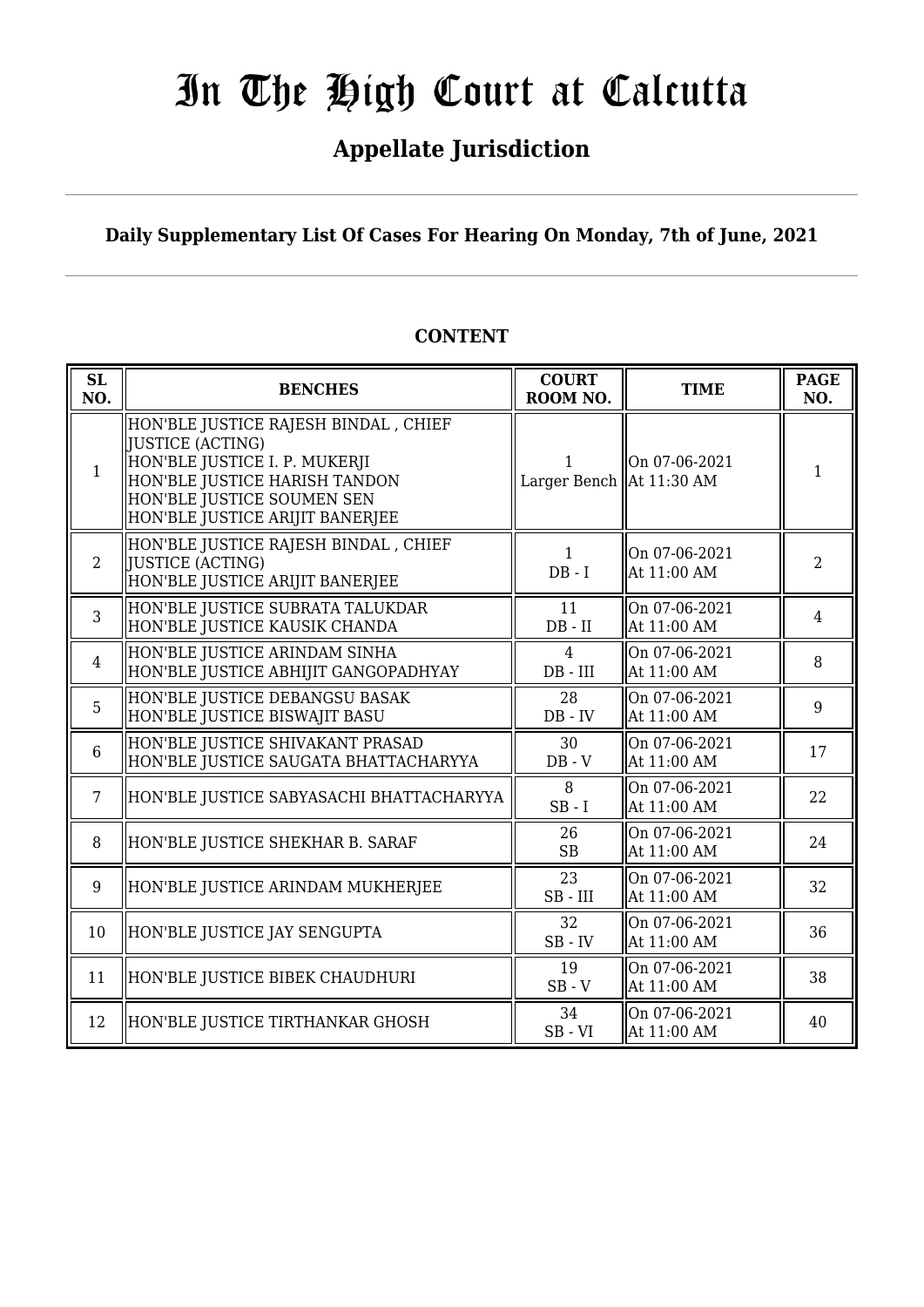

### **Appellate Side**

**DAILY CAUSELIST For Monday The 7th June 2021**

**COURT NO. 1**

**LARGER BENCH CONSIST OF 5 JUDGES (Larger Bench)**

**AT 11:30 AM**

**HON'BLE JUSTICE RAJESH BINDAL , CHIEF JUSTICE (ACTING) HON'BLE JUSTICE I. P. MUKERJI HON'BLE JUSTICE HARISH TANDON HON'BLE JUSTICE SOUMEN SEN HON'BLE JUSTICE ARIJIT BANERJEE**

**( VIA VIDEO CONFERENCE )**

#### **FIXED MATTER**

| 1 | IA NO. CAN/1/2021<br>In WPA/10504/2021 | CBI ACB KOLKATA<br>Vs<br>SHRI FIRHAD HAKIM@<br><b>BOBBY HAKIM AND ORS.</b> | Sandip Dasgupta<br>Samrat Goswami       |                |
|---|----------------------------------------|----------------------------------------------------------------------------|-----------------------------------------|----------------|
| 2 | IA NO. CAN/2/2021                      | CBI ACB KOLKATA                                                            | Debayan Sen                             |                |
|   |                                        | Vs                                                                         | Samrat Goswami                          |                |
|   |                                        | <b>SHRI FIRHAD HAKIM@</b>                                                  |                                         |                |
|   | In WPA/10504/2021                      | <b>BOBBY HAKIM AND ORS.</b>                                                |                                         |                |
| 3 | IA NO. CAN/3/2021                      | CBI ACB KOLKATA<br>Vs                                                      | Niladri Bhattacharjee<br>Samrat Goswami |                |
|   |                                        | <b>SHRI FIRHAD HAKIM@</b>                                                  |                                         |                |
|   | In WPA/10504/2021                      | <b>BOBBY HAKIM AND ORS.</b>                                                |                                         |                |
| 4 | IA NO. CAN/4/2021                      | CBI ACB KOLKATA                                                            | Ayan De                                 |                |
|   |                                        | Vs                                                                         | Samrat Goswami                          |                |
|   | In WPA/10504/2021                      | <b>SHRI FIRHAD HAKIM@</b><br>BOBBY HAKIM AND ORS.                          |                                         |                |
| 5 | IA NO. CAN/5/2021                      | CBI ACB KOLKATA                                                            | Samrat Goswami                          |                |
|   |                                        | Vs                                                                         | Samrat Goswami                          |                |
|   |                                        | SHRI FIRHAD HAKIM@                                                         |                                         |                |
|   | In WPA/10504/2021                      | <b>BOBBY HAKIM AND ORS.</b>                                                |                                         |                |
| 6 | IA NO. CAN/6/2021                      | CBI ACB KOLKATA<br>Vs                                                      | Tanweer Jamil Mandal<br>Samrat Goswami  |                |
|   |                                        | SHRI FIRHAD HAKIM@                                                         |                                         |                |
|   | In WPA/10504/2021                      | <b>BOBBY HAKIM AND ORS.</b>                                                |                                         |                |
| 7 | IA NO. CAN/7/2021                      | AKSHYA KUMAR SARANGI                                                       | KALLOL GUHA                             | Samrat Goswami |
|   |                                        | Vs                                                                         | <b>THAKURATA</b>                        |                |
|   | In WPA/10504/2021                      | CBI ACB KOLKATA                                                            | Samrat Goswami                          |                |
|   |                                        |                                                                            |                                         |                |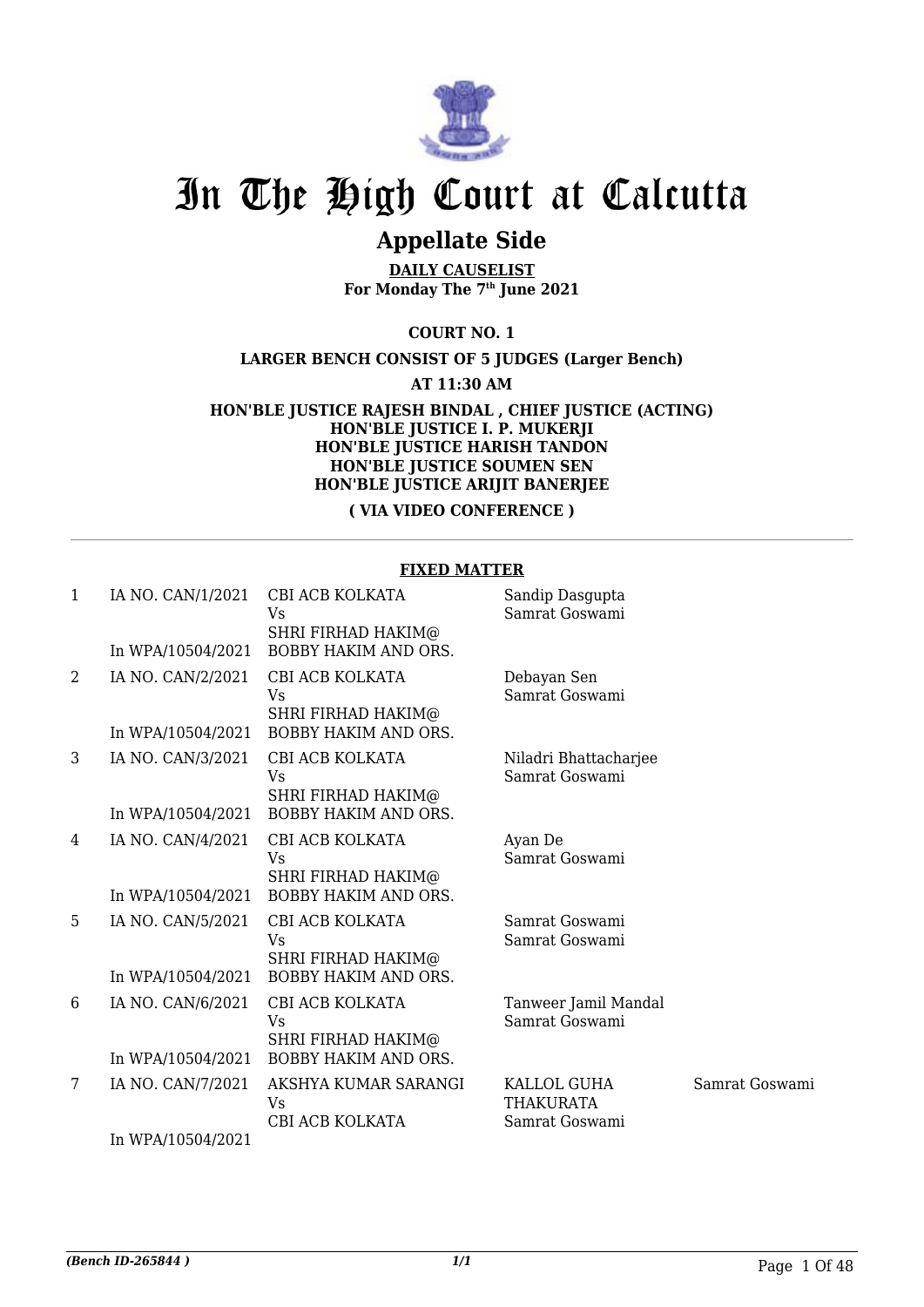

### **Appellate Side**

**DAILY CAUSELIST For Monday The 7th June 2021**

#### **COURT NO. 1**

#### **DIVISION BENCH (DB - I)**

#### **AT 11:00 AM**

**HON'BLE JUSTICE RAJESH BINDAL , CHIEF JUSTICE (ACTING) HON'BLE JUSTICE ARIJIT BANERJEE**

#### **( VIA VIDEO CONFERENCE )**

#### **\* PUBLIC INTEREST LITIGATION,**

#### **\* ANY OTHER MATTER IRRESPECTIVE OF CLASSIFICATION**

|              |                                         | PIL                                                                                                 |                                      |
|--------------|-----------------------------------------|-----------------------------------------------------------------------------------------------------|--------------------------------------|
| $\mathbf{1}$ | WPA/6511/2020                           | RANAJIT HALDER & ORS<br>VS<br>STATE OF WEST BENGAL &<br><b>ORS</b>                                  | <b>KARUNAMOYEE</b><br><b>SAMANTA</b> |
|              | IA NO: CAN/1/2020(Old No:CAN/5206/2020) |                                                                                                     |                                      |
| 2            | WPA(P)/122/2021                         | DIPIKA SARKAR<br><b>VS</b><br>UNION OF INDIA AND ORS.                                               | SAYANTAN RAKSHIT                     |
|              | IA NO: CAN/1/2021                       |                                                                                                     |                                      |
| 3            | WPA(P)/133/2021                         | ANINDYA SUNDAR DAS<br><b>VS</b><br>ADMINISTRATION OF HIGH<br>COURT AT CALCUTTA AND<br><b>OTHERS</b> | DEBAPRIYA SAMANTA                    |
| 4            | WPA(P)/134/2021                         | <b>JOVERIA SABBAH</b><br><b>VS</b><br>THE STATE OF WEST<br><b>BENGAL AND ORS</b>                    | <b>SANDIPAN DAS</b>                  |
| 5            | WPA(P)/140/2021                         | <b>FUAD HALIM</b><br><b>VS</b><br>UNION OF INDIA AND ORS.                                           | GULSANWARA<br><b>PERVIN</b>          |
|              | IA NO: CAN/1/2021                       |                                                                                                     |                                      |
| 6            | WPA(P)/153/2021                         | SAYANTI SENGUPTA<br>VS<br>UNION OF INDIA AND ANR                                                    | JAMIRUDDIN KHAN                      |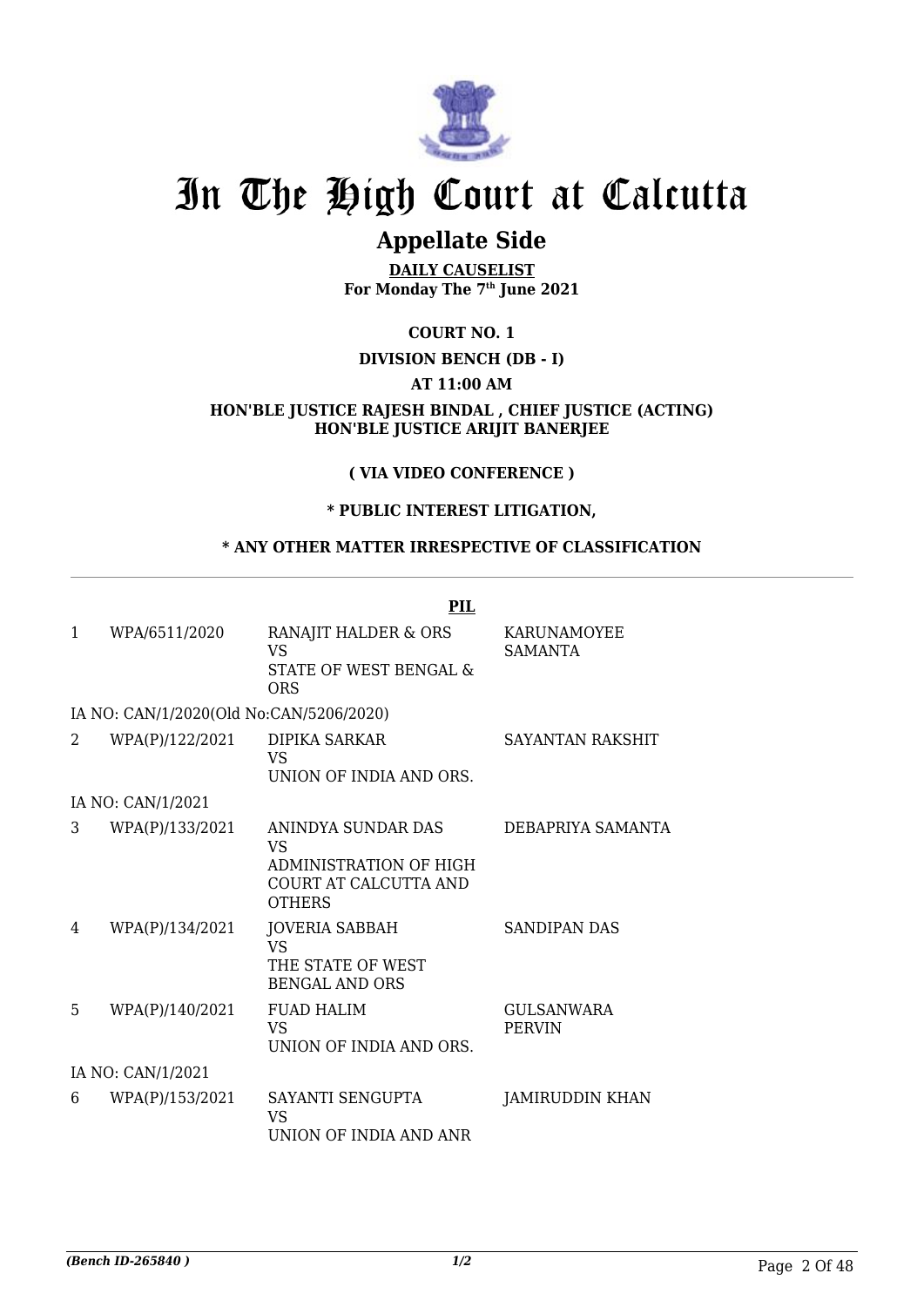|   | WPA(P)/154/2021 | <b>JISHA SARKAR</b><br>VS<br>UNION OF INDIA AND ORS.  | <b>JOVERIA SABBAH</b>                 |
|---|-----------------|-------------------------------------------------------|---------------------------------------|
| 8 | WPA(P)/173/2021 | TAPAS MAITY<br>VS<br>STATE OF WEST BENGAL<br>AND ORS. | <b>SALONI</b><br><b>BHATTACHARJEE</b> |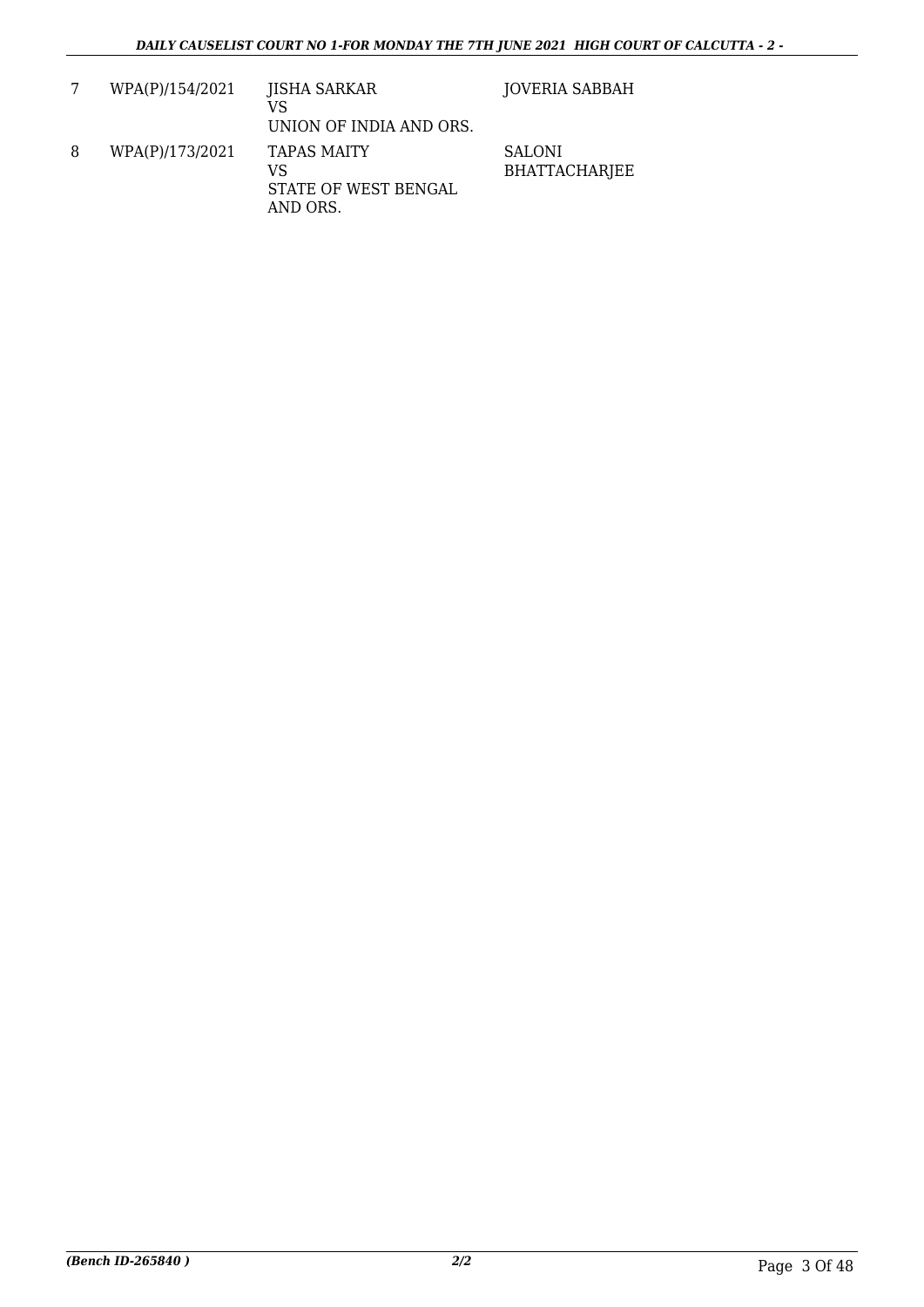

### **Appellate Side**

**DAILY CAUSELIST For Monday The 7th June 2021**

**COURT NO. 11**

#### **DIVISION BENCH (DB - II) AT 11:00 AM HON'BLE JUSTICE SUBRATA TALUKDAR HON'BLE JUSTICE KAUSIK CHANDA (VIA VIDEO CONFERENCE)**

#### **TO BE MENTIONED**

| $\mathbf{1}$                | MAT/417/2018<br>$(2$ PBS)                                   | THE STATE OF W B & ORS<br>VS<br>KALYAN KISHORE<br>PRADHAN & ORS                                           | <b>ITI DUTTA</b>                    |
|-----------------------------|-------------------------------------------------------------|-----------------------------------------------------------------------------------------------------------|-------------------------------------|
| $\mathcal{D}_{\mathcal{L}}$ | MAT/419/2018<br>$(2$ PBS)                                   | THE STATE OF W B & ORS<br>VS<br><b>MANIKA DHARA PAL &amp; ORS</b>                                         | <b>ITI DUTTA</b>                    |
| 3                           | FAT/105/2021<br>$(09-06-2021)$<br>(Application not<br>here) | KUMARI SABITRI MISHRA<br>VS.<br>ARIJIT ROY CHOUDHURY                                                      | <b>BISWAPRIYA</b><br><b>SAMANTA</b> |
|                             | IA NO: CAN/1/2021                                           |                                                                                                           |                                     |
| 4                           | FMAT/267/2021                                               | THE WEST BENGAL POWER<br>DEV. CORPORATION LTD<br>AND ANR<br>VS<br>MANOJ KUMAR<br><b>AGARWALLA AND ANR</b> | SANDIP DASGUPTA                     |
|                             | IA NO: CAN/2/2021                                           |                                                                                                           |                                     |
| 5                           | MAT/498/2021<br>(Correction) (09-0-<br>$-2021$              | SK. SAMUAL HOSSEN AND<br><b>ORS</b><br>VS<br>STATE OF WEST BENGAL<br>AND ORS.                             | KARUNAMOYEE<br><b>SAMANTA</b>       |

IA NO: CAN/1/2021

**HABEAS CORPUS**

( APPLICATIONS )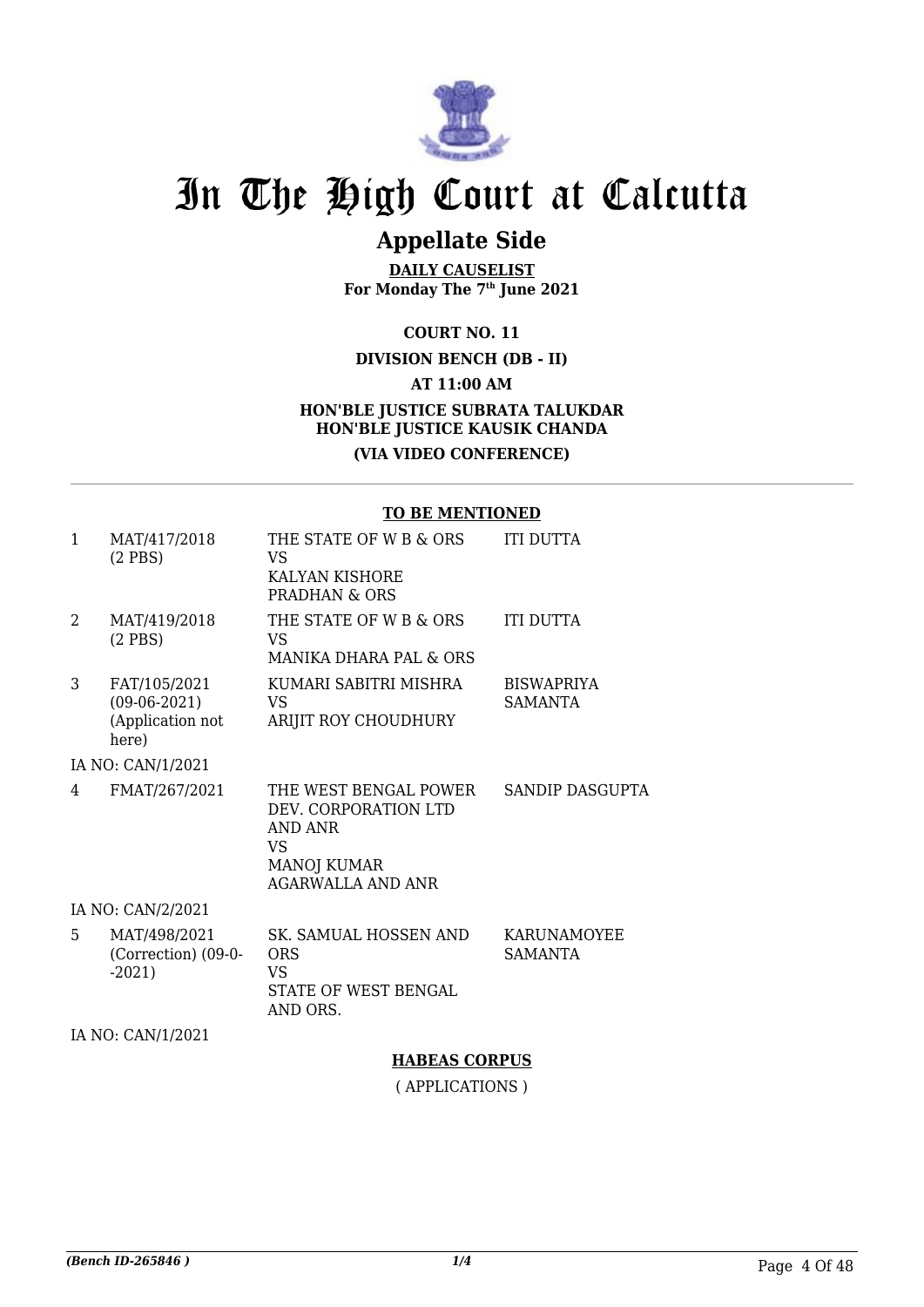| 6  | WPA/247/2020<br>(05.07.21)      | AMBAR KUMAR CHAUHAN<br>VS                                               | <b>NEIL BASU</b>                       |
|----|---------------------------------|-------------------------------------------------------------------------|----------------------------------------|
|    |                                 | STATE OF WEST BENGAL &<br><b>ORS</b>                                    |                                        |
|    | IA NO: CAN/1/2020               |                                                                         |                                        |
| 7  | WPA(H)/32/2021<br>(2ND TIME)    | <b>BISWANATH HANDOL</b><br><b>VS</b>                                    | LAKSHMINATH<br><b>BHATTACHARYA</b>     |
|    |                                 | STATE OF WEST BENGAL<br>AND ORS.                                        |                                        |
|    |                                 | <b>TRIBUNAL APPLICATION</b>                                             |                                        |
| 8  | WPLRT/6/2021                    | <b>BIVAS DE</b>                                                         | PRANTICK GHOSH                         |
|    | $(10-06-2021)$                  | <b>VS</b><br>STATE OF WEST BENGAL<br>AND ORS.                           |                                        |
| 9  | WPLRT/25/2021                   | <b>FARIDA BEGUM AND ANR</b><br><b>VS</b>                                | <b>SURENDRA KUMAR</b><br><b>SHARMA</b> |
|    |                                 | STATE OF WEST BENGAL<br>AND ORS.                                        |                                        |
| 10 | WP.CT/41/2021                   | <b>ALAK DE RAY</b><br><b>VS</b>                                         | <b>NEIL BASU</b>                       |
|    |                                 | UNION OF INDIA AND ORS.                                                 |                                        |
|    |                                 | <b>APPLICATION</b>                                                      |                                        |
| 11 | FMAT/268/2021                   | <b>BHAKTI PADA MAHATO</b>                                               | DEBAPRIYA SAMANTA                      |
|    | (09.06.2021)                    | <b>VS</b><br>HINDUJA LEYLAND<br><b>FINANCE AND ORS</b>                  |                                        |
|    | IA NO: CAN/1/2021               |                                                                         |                                        |
| 12 | FMA/546/2021<br>(14.06.21)      | NAVA NIRMAN INFRACON<br><b>PVT LTD</b>                                  | <b>ARIF ALI</b>                        |
|    |                                 | <b>VS</b><br>PUTUL BHAKAT AND ORS                                       |                                        |
|    | IA NO: CAN/1/2021               |                                                                         |                                        |
|    |                                 | <b>APPLICATION(S)</b>                                                   |                                        |
| 13 | MAT/715/2019                    | THE MANAGING<br>COMMITTEE, BASUDEBPUR<br>HIGH SCHOOL & ANR<br><b>VS</b> | SUBHAS JANA                            |
|    |                                 | STATE OF WEST BENGAL &<br><b>ORS</b>                                    |                                        |
| 14 | MAT/10/2020                     | SWAPAN KUMAR ROY                                                        | KARUNAMOYEE                            |
|    |                                 | <b>VS</b><br>STATE OF WEST BENGAL &<br><b>ANR</b>                       | <b>SAMANTA</b>                         |
|    | IA NO: CAN/1/2020, CAN/2/2021   |                                                                         |                                        |
| 15 | FMAT/340/2021<br>$(08-06-2021)$ | M/S. MILAN AUTOMOBILE<br><b>VS</b>                                      | Anisur Rahaman                         |
|    |                                 | <b>ESCORTS LIMITED</b>                                                  |                                        |

IA NO: CAN/1/2021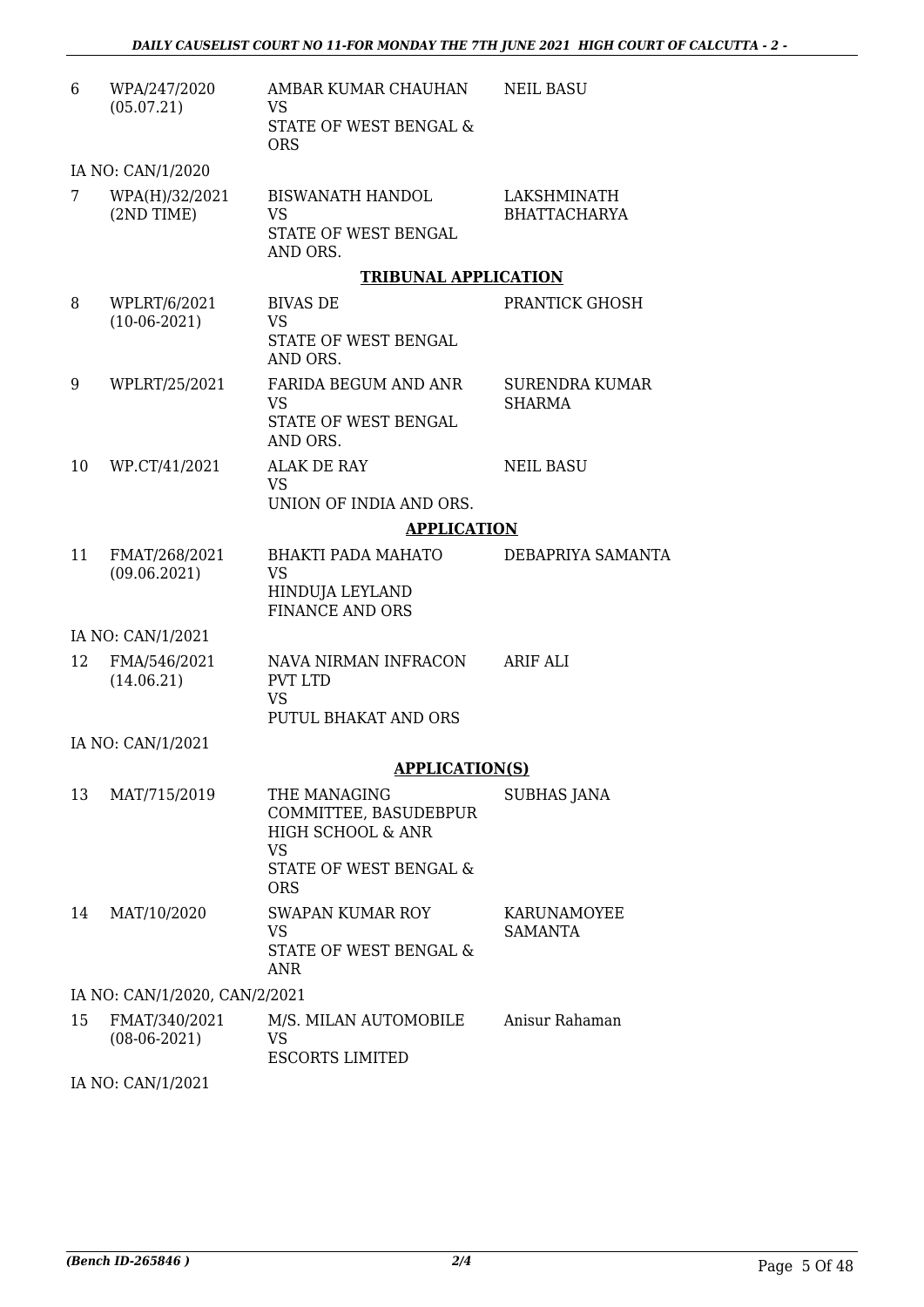| 16 | MAT/484/2021<br>[APPLICATION(S)<br>not here]           | EASTERN COALFIELDS<br>LIMITED<br><b>VS</b><br><b>IMPERIUM ENERGY UTILITY</b><br><b>SERVICES LLP AND</b><br><b>OTHERS</b>                         | <b>MANIK DAS</b>                        |
|----|--------------------------------------------------------|--------------------------------------------------------------------------------------------------------------------------------------------------|-----------------------------------------|
|    | IA NO: CAN/1/2021                                      |                                                                                                                                                  |                                         |
| 17 | MAT/490/2021<br>$(09-06-2021)$                         | CHANDANA BANERJEE<br><b>VS</b><br>UTTARPARA KOTRUNG<br>MUNICIPALITY AND<br><b>OTHERS</b>                                                         | KUNAL GANGULY                           |
|    | IA NO: CAN/1/2021                                      |                                                                                                                                                  |                                         |
| 18 | MAT/497/2021<br>$(07-06-2021)$                         | PRABIR GHOSH<br><b>VS</b><br><b>SRI SRI ISWAR</b><br><b>SINGHABAHINI</b><br>THAKURANI, RPTD BY<br>SHEBAIT SAROJENDRA<br><b>NATH BOSE AND ORS</b> | <b>BISWAJIT SAMANTA</b>                 |
|    | IA NO: CAN/1/2021                                      |                                                                                                                                                  |                                         |
| 19 | FMA/512/2021                                           | SHREE MAHESARI<br>VIDYALAYA & ORS<br><b>VS</b><br>LALJI UPADHYAYA& ORS                                                                           | SAKTIPADA JANA                          |
|    |                                                        | IA NO: CAN/2/2020(Old No:CAN/1412/2020), CAN/3/2021                                                                                              |                                         |
| 20 | MAT/534/2021<br>[APPLICATION(S)<br>not here]           | COAL INDIA LIMITED AND<br><b>ANR</b><br><b>VS</b><br><b>IMPERIUM ENERGY UTILITY</b><br><b>SERVICES LLP AND ORS</b>                               | <b>VARUN KEDIA</b>                      |
|    | IA NO: CAN/1/2021, CAN/2/2021                          |                                                                                                                                                  |                                         |
| 21 | MAT/543/2021<br>(Application not<br>here) (10-06-2021) | JAGAI MAJHI @JAGANNATH<br>MAJHI<br>VS.<br>STATE OF WEST BENGAL<br>AND ORS.                                                                       | <b>JUIN DUTTA</b><br><b>CHAKRABORTY</b> |
|    | IA NO: CAN/1/2021                                      |                                                                                                                                                  |                                         |
| 22 | MAT/550/2021<br>[APPLICATION(S)<br>not here]           | <b>ANISUR RAHAMAN</b><br>VS<br><b>JAHAR SHA AND ORS</b>                                                                                          | <b>ABU SOHEL</b>                        |
|    | IA NO: CAN/1/2021                                      |                                                                                                                                                  |                                         |
| 23 | MAT/561/2021<br>(APPLICATION NOT<br>FILED)             | <b>SARDRE ALAM</b><br>MONDAL@SADHAN<br>VS.<br>SK AMIR HOSSAIN AND ORS                                                                            | <b>JUIN DUTTA</b><br><b>CHAKRABORTY</b> |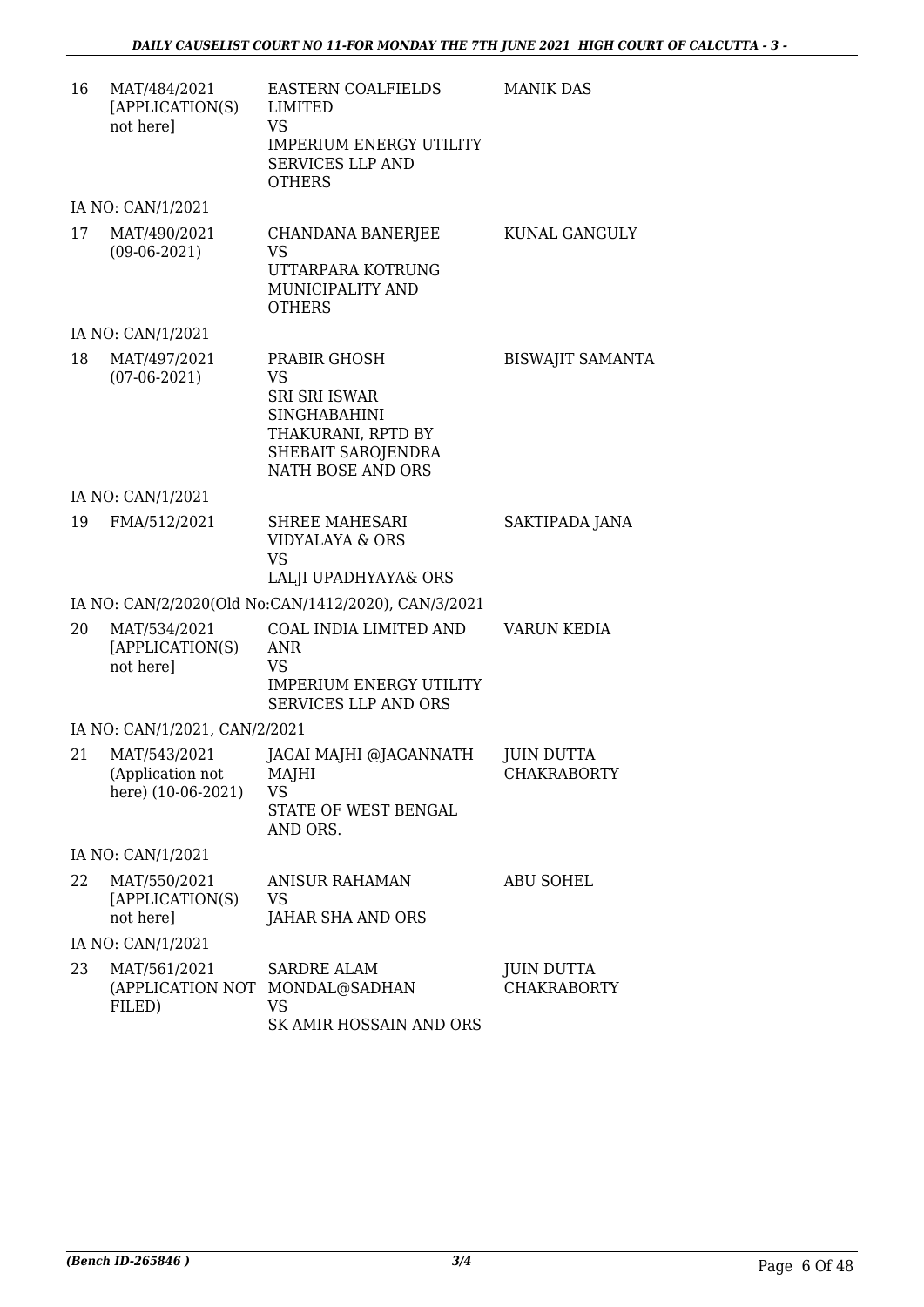| 24 | MAT/562/2021<br>$(08-06-2021)$ | M/S. SONAI FOOD<br>MARKETING PVT LTD AND<br>ANR<br>VS<br>STATE OF WEST BENGAL<br>AND ORS. | RAMESH DHARA  |
|----|--------------------------------|-------------------------------------------------------------------------------------------|---------------|
|    | IA NO: CAN/1/2021              |                                                                                           |               |
| 25 | MAT/566/2021                   | UTKARSH INDIA LTD. AND<br>ANR.<br>VS<br>CENTRAL COALFIELDS LTD.<br>AND ANR.               | Dwip Raj Basu |
|    | IA NO: CAN/1/2021              |                                                                                           |               |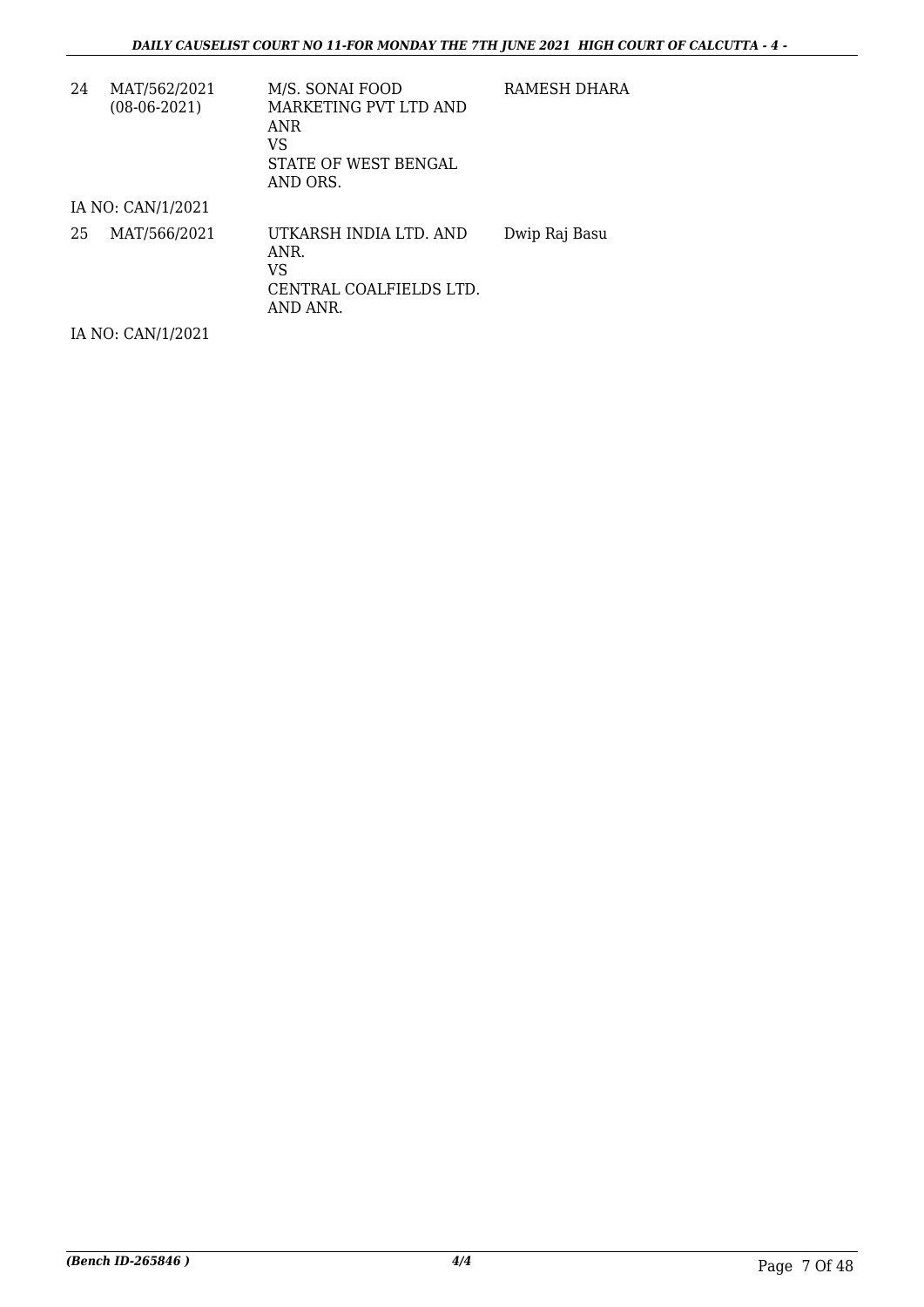

### **Appellate Side**

**DAILY CAUSELIST For Monday The 7th June 2021**

**COURT NO. 4**

**DIVISION BENCH (DB - III) AT 11:00 AM HON'BLE JUSTICE ARINDAM SINHA HON'BLE JUSTICE ABHIJIT GANGOPADHYAY (VIA VIDEO CONFERENCE)**

#### **ORDER 41 RULE 11**

| SAT/301/2018<br>$(10-06-2021)$ (File<br>not here) | <b>SMT BHARATI KOLEY</b><br>VS<br>PRATIK DAS & ANR | ANIMESH DAS        |
|---------------------------------------------------|----------------------------------------------------|--------------------|
| IA NO: CAN/1/2021                                 |                                                    |                    |
| SAT/302/2018<br>$(10-06-2021)$ (File<br>not here) | <b>SMT BHARATI KOLEY</b><br>VS<br>PRATIK DAS & ANR | <b>ANIMESH DAS</b> |
| $I$ AIO. CANIDIOO1                                |                                                    |                    |

IA NO: CAN/3/2021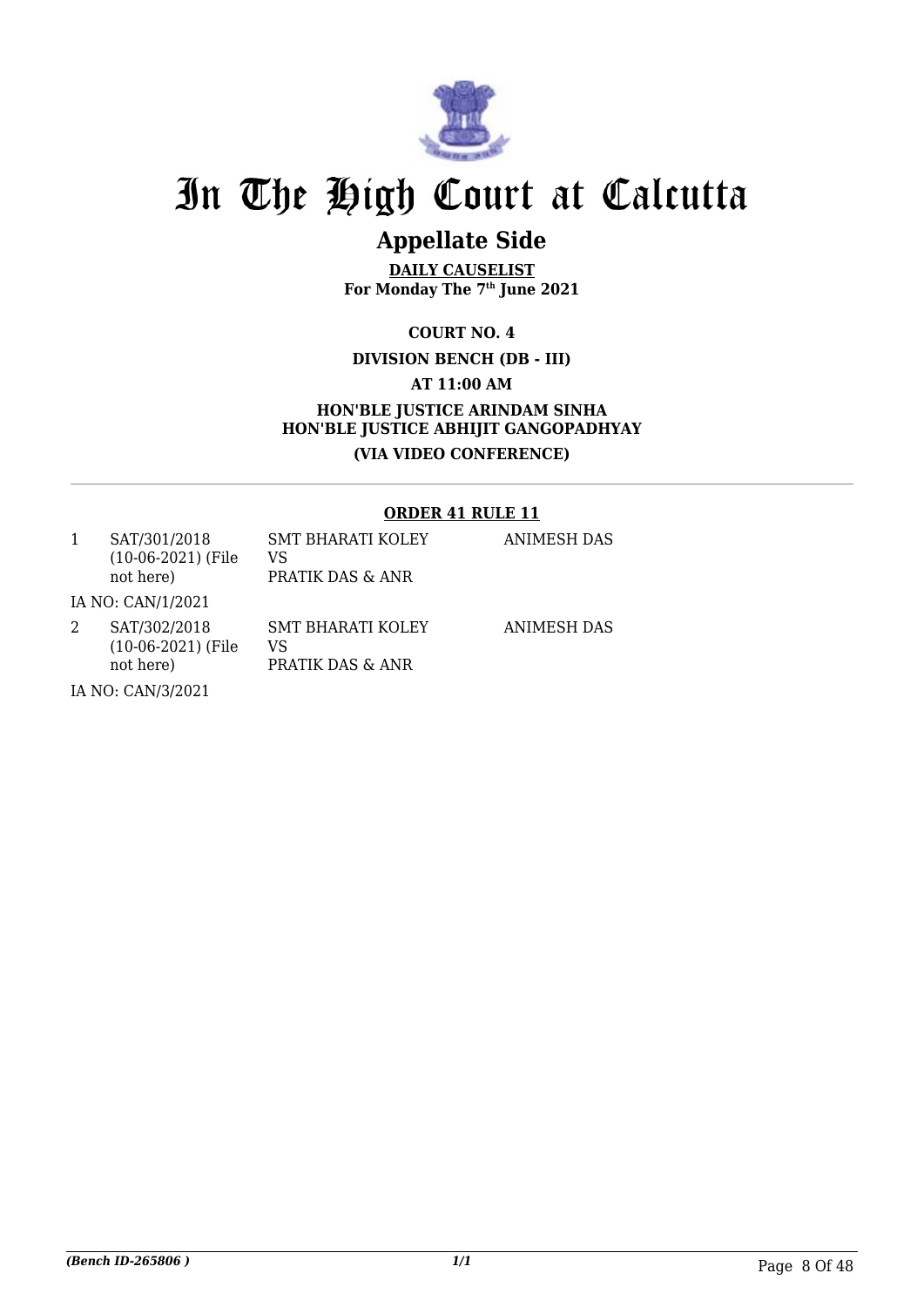

## **Appellate Side**

**DAILY CAUSELIST For Monday The 7th June 2021**

**COURT NO. 28**

**DIVISION BENCH (DB - IV)**

**AT 11:00 AM**

#### **HON'BLE JUSTICE DEBANGSU BASAK HON'BLE JUSTICE BISWAJIT BASU (VIA VIDEO CONFERENCE)**

#### **TO BE MENTIONED**

| $\mathbf{1}$ | CRM/1904/2021<br>(Correction) | SUJAN GHOSH @<br><b>BABUSONA GHOSH @</b><br><b>SUJOY GHOSH</b><br><b>VS</b><br>STATE OF WEST BENGAL | PRABIR MAJUMDER                       |
|--------------|-------------------------------|-----------------------------------------------------------------------------------------------------|---------------------------------------|
| 2            | CRM/3582/2021<br>(09.06.2021) | <b>SAKIRUL SARKAR</b><br><b>VS</b><br>STATE OF WEST BENGAL                                          | <b>JISAN IQUBAL</b><br><b>HOSSAIN</b> |
|              |                               | <b>APPLICATION FOR ANTICIPATORY BAIL</b>                                                            |                                       |
| 3            | CRM/8436/2020                 | <b>AJOY PRAMANIK</b><br><b>VS</b><br>State of West Bengal                                           | KAZI M. RAHMAN                        |
| 4            | CRM/9529/2020                 | <b>ANIMESH DAS</b><br><b>VS</b><br>State of West Bengal                                             | <b>KAZI M RAHMAN</b>                  |
| 5            | CRM/630/2021                  | NIRANJAN MIDDE AND ORS<br><b>VS</b><br>State of West Bengal                                         | <b>BAPIN BAIDYA</b>                   |
| 6            | CRM/952/2021                  | <b>KAKALI SIL</b><br><b>VS</b><br>State of West Bengal                                              | RAJNANDINI DAS                        |
| 7            | CRM/1057/2021                 | SK NASIRUDDIN AND ANR<br><b>VS</b><br>STATE OF WEST BENGAL                                          | <b>SOMNATH</b><br><b>CHAKRABORTY</b>  |
| 8            | CRM/1090/2021                 | JYOTIPROKASH DAS @ JYOTI<br>PRAKASH DAS<br><b>VS</b><br>STATE OF WEST BENGAL<br>AND ORS.            | <b>BHASKAR SETH</b>                   |
| 9            | CRM/1303/2021                 | <b>SUNIL BALMIKI</b><br><b>VS</b><br><b>STATE OF WEST BENGAL</b>                                    | <b>SMARAJIT BASU</b>                  |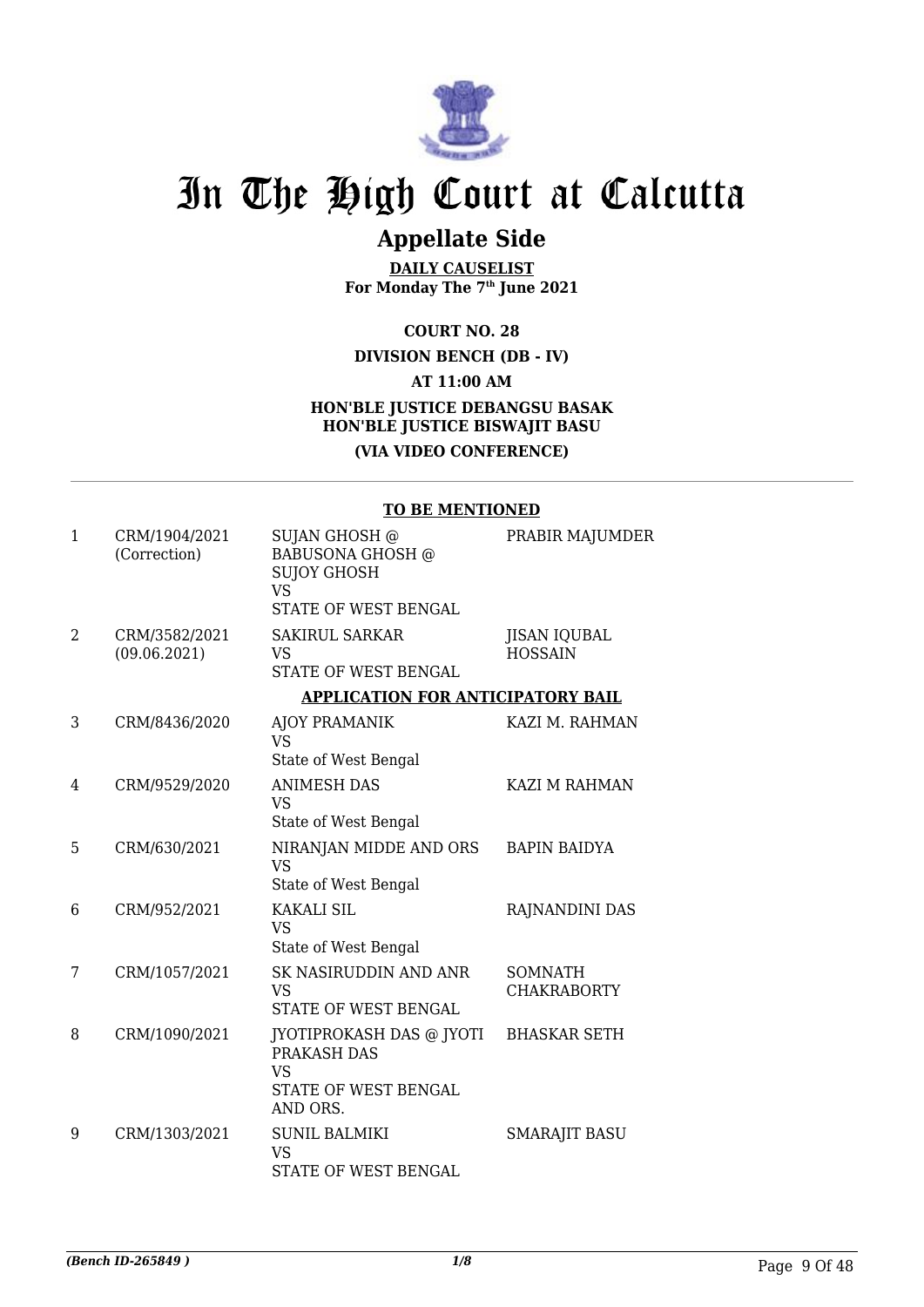| 10 | CRM/1331/2021 | JYOSTNA BEWA @ JYOTSNA<br><b>MANDAL</b><br><b>VS</b><br>STATE OF WEST BENGAL<br><b>AND ANOTHER</b>                  | <b>MOUNICK GHOSH</b>                  |
|----|---------------|---------------------------------------------------------------------------------------------------------------------|---------------------------------------|
| 11 | CRM/1378/2021 | DR NARAYAN KRISHNA<br><b>BASU</b><br><b>VS</b>                                                                      | PRASANTA KUMAR<br><b>PAKRASHI</b>     |
| 12 | CRM/1397/2021 | STATE OF WEST BENGAL<br>LAKSHI BISWAS@LAXMI<br><b>BISWAS</b><br><b>VS</b><br>STATE OF WEST BENGAL                   | PARTHA PRATIM DAS                     |
| 13 | CRM/1407/2021 | <b>SAMSUDDIN SK AND ORS</b><br>VS<br>STATE OF WEST BENGAL<br>AND ORS.                                               | <b>MOUNICK GHOSH</b>                  |
| 14 | CRM/1419/2021 | <b>GOLAP DHABAK @</b><br><b>GOLAPNABI DHABAK AND</b><br><b>ORS</b><br><b>VS</b><br>STATE OF WEST BENGAL<br>AND ORS. | <b>BRAJABALLAB SAHA</b>               |
| 15 | CRM/1504/2021 | IBRAHIM SK@MD IBRAHIM<br><b>SK@MD EBRAHIM SK AND</b><br><b>ORS</b><br><b>VS</b><br>STATE OF WEST BENGAL             | TAPODIP GUPTA                         |
| 16 | CRM/1688/2021 | NAJEMA KHATUN@NAJIMA<br><b>BIBI AND ANR</b><br><b>VS</b><br>STATE OF WEST BENGAL                                    | <b>SUJATA DAS</b>                     |
| 17 | CRM/1774/2021 | MUSTAK AHAMMAD AND<br><b>ANR</b><br>VS.<br>STATE OF WEST BENGAL                                                     | <b>JISAN IQUBAL</b><br><b>HOSSAIN</b> |
| 18 | CRM/2942/2021 | <b>BASUDEB BERA</b><br>VS<br>STATE OF WEST BENGAL                                                                   | RANJANA TALAPATRA                     |
| 19 | CRM/3091/2021 | RAFIK SARKAR @ VOLU<br><b>SARKAR AND ANR</b><br><b>VS</b><br>STATE OF WEST BENGAL                                   | <b>RAYA RUDRA</b>                     |
| 20 | CRM/3196/2021 | <b>APURBA TUDU</b><br><b>VS</b><br>STATE OF WEST BENGAL                                                             | <b>SUJAN CHATTERJEE</b>               |
| 21 | CRM/3197/2021 | KAUSHIK MANDAL<br><b>VS</b><br>STATE OF WEST BENGAL                                                                 | <b>SUJAN CHATTERJEE</b>               |
| 22 | CRM/3373/2021 | <b>SAMSUNIYA</b><br>BIBI@SAMSUNNAHAR BIBI<br><b>AND ANR</b><br><b>VS</b><br>STATE OF WEST BENGAL                    | <b>SUMAN DE</b>                       |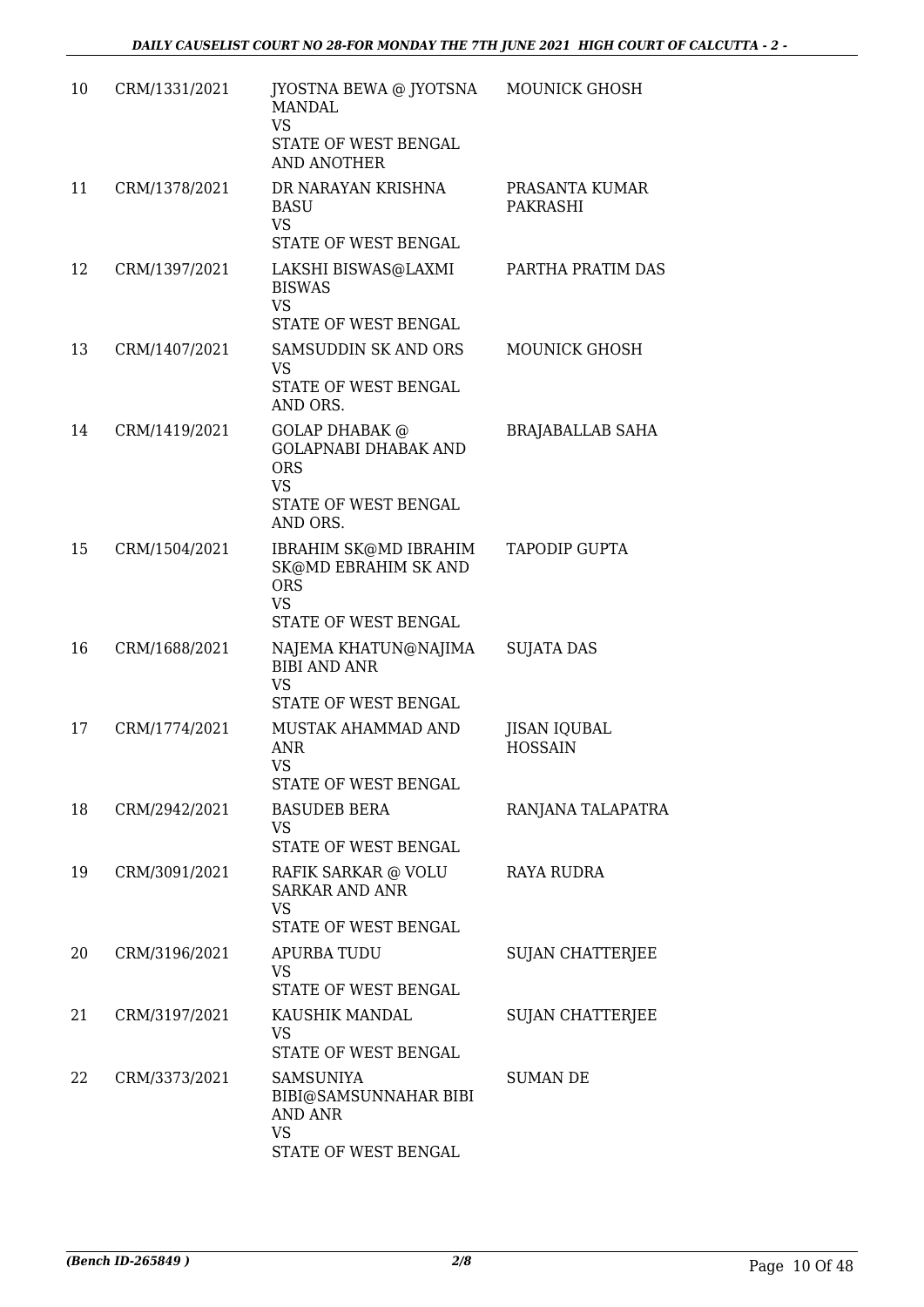| 23 | CRM/3411/2021 | <b>GANESH MANDAL</b><br><b>VS</b><br>STATE OF WEST BENGAL                              | SHIBAJI KUMAR DAS                    |
|----|---------------|----------------------------------------------------------------------------------------|--------------------------------------|
| 24 | CRM/3528/2021 | WASIM AKRAM<br><b>VS</b><br>STATE OF WEST BENGAL                                       | <b>ARUP KUMAR</b><br><b>BHOWMICK</b> |
| 25 | CRM/3645/2021 | BAPI SING @ PRADIP SINGH<br><b>VS</b><br>STATE OF WEST BENGAL                          | <b>SUMAN DE</b>                      |
| 26 | CRM/3723/2021 | MONU AHMED @ MD<br>TAUFIQUE @ MD TOUFIQUE<br><b>VS</b><br>STATE OF WEST BENGAL         | <b>ARUP SARKAR</b>                   |
| 27 | CRM/3730/2021 | FAJLE ALOM AND ORS<br><b>VS</b><br>STATE OF WEST BENGAL                                | ARINDAM ROY                          |
| 28 | CRM/3758/2021 | DEBDAS PRAMANIK AND<br><b>ANOTHER</b><br><b>VS</b><br>STATE OF WEST BENGAL             | <b>SHAKTI HALDER</b>                 |
|    |               | <b>APPLICATION FOR ANTICIPATORY BAIL (1)</b>                                           |                                      |
| 29 | CRM/1189/2021 | <b>BISWAJIT PATRA</b><br><b>VS</b><br>STATE OF WEST BENGAL                             | DEBASIS SUR                          |
| 30 | CRM/1310/2021 | GOPAL CHANDRA BARMAN<br><b>VS</b><br>STATE OF WEST BENGAL                              | SUBRATA SAHA                         |
| 31 | CRM/1315/2021 | <b>REKHA BARMAN</b><br><b>VS</b><br>STATE OF WEST BENGAL                               | <b>SUBRATA SAHA</b>                  |
| 32 | CRM/1500/2021 | TANMOY CHOWDHURY<br>@TANU AND ORS<br><b>VS</b><br>STATE OF WEST BENGAL                 | MINOTI GOMES                         |
| 33 | CRM/1530/2021 | <b>ALOK DAS</b><br><b>VS</b><br>STATE OF WEST BENGAL                                   | SUBRATA SAHA                         |
| 34 | CRM/1584/2021 | ASHOKE BARDDHAN @<br><b>ASHOK BARDHAN AND ORS</b><br><b>VS</b><br>STATE OF WEST BENGAL | <b>BUSRA KHATUN</b>                  |
| 35 | CRM/1659/2021 | KUTUBUDDIN DIN AND ANR<br><b>VS</b><br>STATE OF WEST BENGAL                            | <b>SHRAMAN SARKAR</b>                |
| 36 | CRM/1685/2021 | KAJAL MAJHI<br><b>VS</b><br>STATE OF WEST BENGAL                                       | <b>SUMITA SARKAR</b>                 |
| 37 | CRM/1720/2021 | GANESH CHANDRA SINGHA<br>AND ORS<br><b>VS</b><br>STATE OF WEST BENGAL                  | DIKSHA GHOSH                         |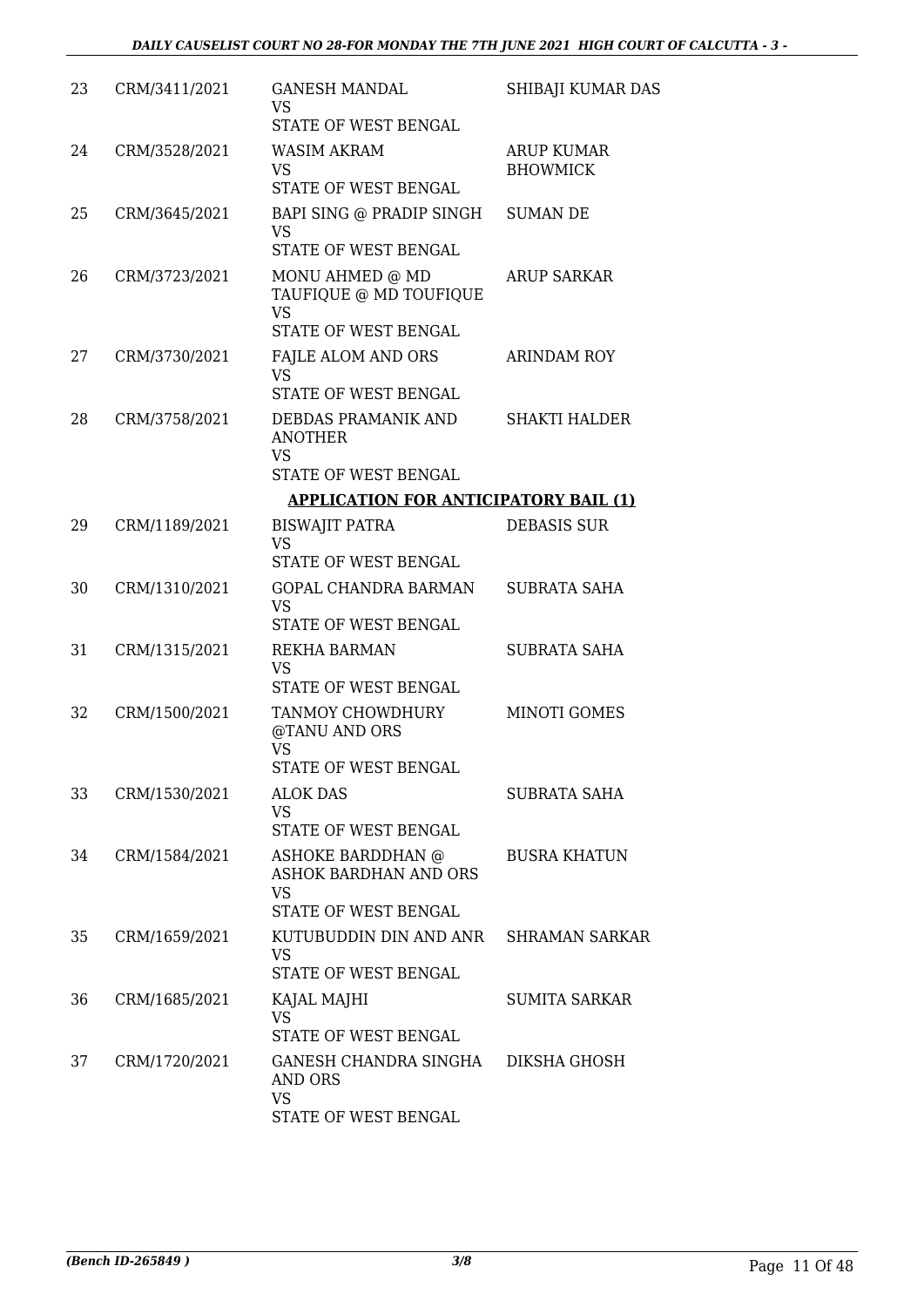| 38 | CRM/1785/2021 | <b>LAXMI NARAYAN DAS</b><br><b>VS</b><br>STATE OF WEST BENGAL                                             | SNIGDHA SAHA                            |
|----|---------------|-----------------------------------------------------------------------------------------------------------|-----------------------------------------|
| 39 | CRM/1854/2021 | KRISHNA THAPA AND ANR<br><b>VS</b><br>STATE OF WEST BENGAL                                                | ARUNAVA GANGULY                         |
| 40 | CRM/1960/2021 | RAHUL SK<br><b>VS</b><br>STATE OF WEST BENGAL                                                             | Anisur Rahaman                          |
| 41 | CRM/1972/2021 | HABIBUR RAHAMAN AND<br><b>ORS</b><br><b>VS</b><br>STATE OF WEST BENGAL                                    | SAGAR SAHA                              |
| 42 | CRM/2000/2021 | <b>SRIDAM DAS AND ORS</b><br><b>VS</b><br>STATE OF WEST BENGAL                                            | PARTHA SARATHI<br><b>DAS</b>            |
| 43 | CRM/2041/2021 | <b>BAPON SK @ SOURAV</b><br><b>HOSSAIN</b><br><b>VS</b>                                                   | <b>SAHINA SUMI</b>                      |
| 44 | CRM/2056/2021 | STATE OF WEST BENGAL<br>SYED ABU HAIDER @SK<br><b>HAIDAR AND ANR</b><br><b>VS</b><br>STATE OF WEST BENGAL | DEBAPRIYA SAMANTA                       |
| 45 | CRM/2072/2021 | <b>SUDARSHAN DAS AND ORS</b><br><b>VS</b><br>STATE OF WEST BENGAL                                         | Apan Saha                               |
| 46 | CRM/2079/2021 | <b>ASHOK DAS AND ANR</b><br><b>VS</b><br>STATE OF WEST BENGAL                                             | <b>ASIM KUMAR</b><br><b>CHAKRABORTI</b> |
| 47 | CRM/2148/2021 | SAMPA PAUL<br><b>VS</b><br>STATE OF WEST BENGAL                                                           | <b>SARTHAK BURMAN</b>                   |
| 48 | CRM/2162/2021 | TAPAS PRAMANICK<br><b>VS</b><br>STATE OF WEST BENGAL                                                      | Asraf Mandal                            |
| 49 | CRM/2166/2021 | IBRAHIM SK. AND ORS.<br><b>VS</b><br>STATE OF WEST BENGAL                                                 | Apan Saha                               |
| 50 | CRM/2189/2021 | ZAHID PARVEZ @ ZAHID<br><b>PARWEZ</b><br><b>VS</b><br>STATE OF WEST BENGAL                                | TANMAY<br><b>CHOWDHURY</b>              |
| 51 | CRM/2192/2021 | EKRAMUL HOQUE<br>VS<br>STATE OF WEST BENGAL                                                               | Kausik Biswas                           |
| 52 | CRM/2196/2021 | <b>BISWAJIT KOURI</b><br><b>VS</b><br>STATE OF WEST BENGAL                                                | <b>PRAVAS</b><br><b>BHATTACHARYA</b>    |
| 53 | CRM/2202/2021 | TARAPADA BAURI<br><b>VS</b><br>THE STATE OF WEST<br><b>BENGAL</b>                                         | <b>SOUMIK GANGULI</b>                   |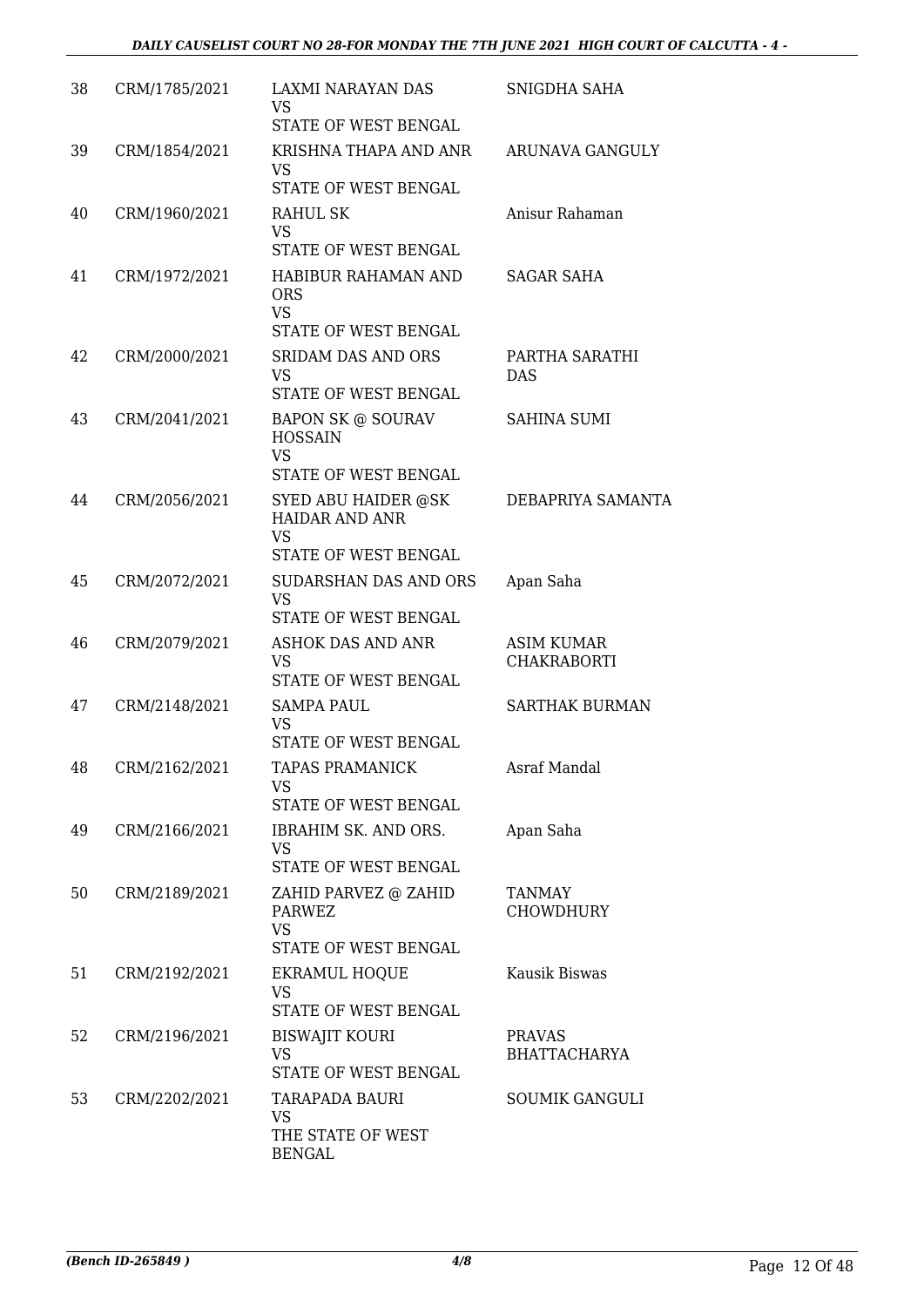| 54 | CRM/2259/2021 | <b>BACHHILA BIBI</b><br>VS<br>STATE OF WEST BENGAL                                          | PRABIR MAJUMDER                       |
|----|---------------|---------------------------------------------------------------------------------------------|---------------------------------------|
| 55 | CRM/2269/2021 | JAHIRUDDIN SK.@POPY<br><b>VS</b><br>STATE OF WEST BENGAL                                    | <b>JISAN IQBAL</b><br><b>HOSSAIN</b>  |
| 56 | CRM/2346/2021 | AMIT DAW AND ORS<br><b>VS</b><br>STATE OF WEST BENGAL                                       | <b>SUMANTA</b><br><b>CHAKRABORTY</b>  |
| 57 | CRM/2352/2021 | <b>MONIRUL MIDDE</b><br><b>VS</b><br>STATE OF WEST BENGAL                                   | SIFA SULTANA                          |
| 58 | CRM/2366/2021 | <b>AVISHEK PRASAD</b><br><b>VS</b><br>STATE OF WEST BENGAL                                  | TIRTHANKAR DEY                        |
| 59 | CRM/2382/2021 | TANUSREE DAS @ TANU<br><b>AND ANR</b><br><b>VS</b><br>STATE OF WEST BENGAL                  | <b>UJJAL RAY</b>                      |
| 60 | CRM/2432/2021 | <b>TAPAS GOUTAM KAR</b><br><b>VS</b><br>STATE OF WEST BENGAL                                | <b>SOUMIK GANGULI</b>                 |
| 61 | CRM/2462/2021 | <b>NARGISA BIBI</b><br><b>VS</b><br>STATE OF WEST BENGAL                                    | <b>JISAN IQUBAL</b><br><b>HOSSAIN</b> |
| 62 | CRM/2540/2021 | MILAN @MRINAL KANTI<br>PAL AND ORS<br><b>VS</b><br>STATE OF WEST BENGAL                     | <b>PRAVAS</b><br><b>BHATTACHARYA</b>  |
| 63 | CRM/2560/2021 | <b>TAMALIKA GHOSH</b><br>VS<br>STATE OF WEST BENGAL                                         | <b>KANAKENDU</b><br><b>CHATTERJEE</b> |
| 64 | CRM/2586/2021 | MD MOIM<br>VS —<br>STATE OF WEST BENGAL                                                     | <b>MRITYUNJOY</b><br>CHATTERJEE       |
| 65 | CRM/2850/2021 | BIPODTARAN @ BIPATARAN<br><b>SUTRADHAR</b><br><b>VS</b><br>STATE OF WEST BENGAL<br>AND ORS. | <b>TANMAY</b><br><b>CHOWDHURY</b>     |
| 66 | CRM/3162/2021 | NIAMUL HOQUE<br>VS<br>STATE OF WEST BENGAL                                                  | Kausik Biswas                         |
| 67 | CRM/3188/2021 | SANDHYA RANI ROY<br>@SANDHYA ROY AND<br><b>ANOTHER</b><br>VS<br>STATE OF WEST BENGAL        | ARIJIT BAKSHI                         |
| 68 | CRM/3201/2021 | AMRITA BISWAS AND ORS<br><b>VS</b><br>STATE OF WEST BENGAL                                  | <b>MINOTI GOMES</b>                   |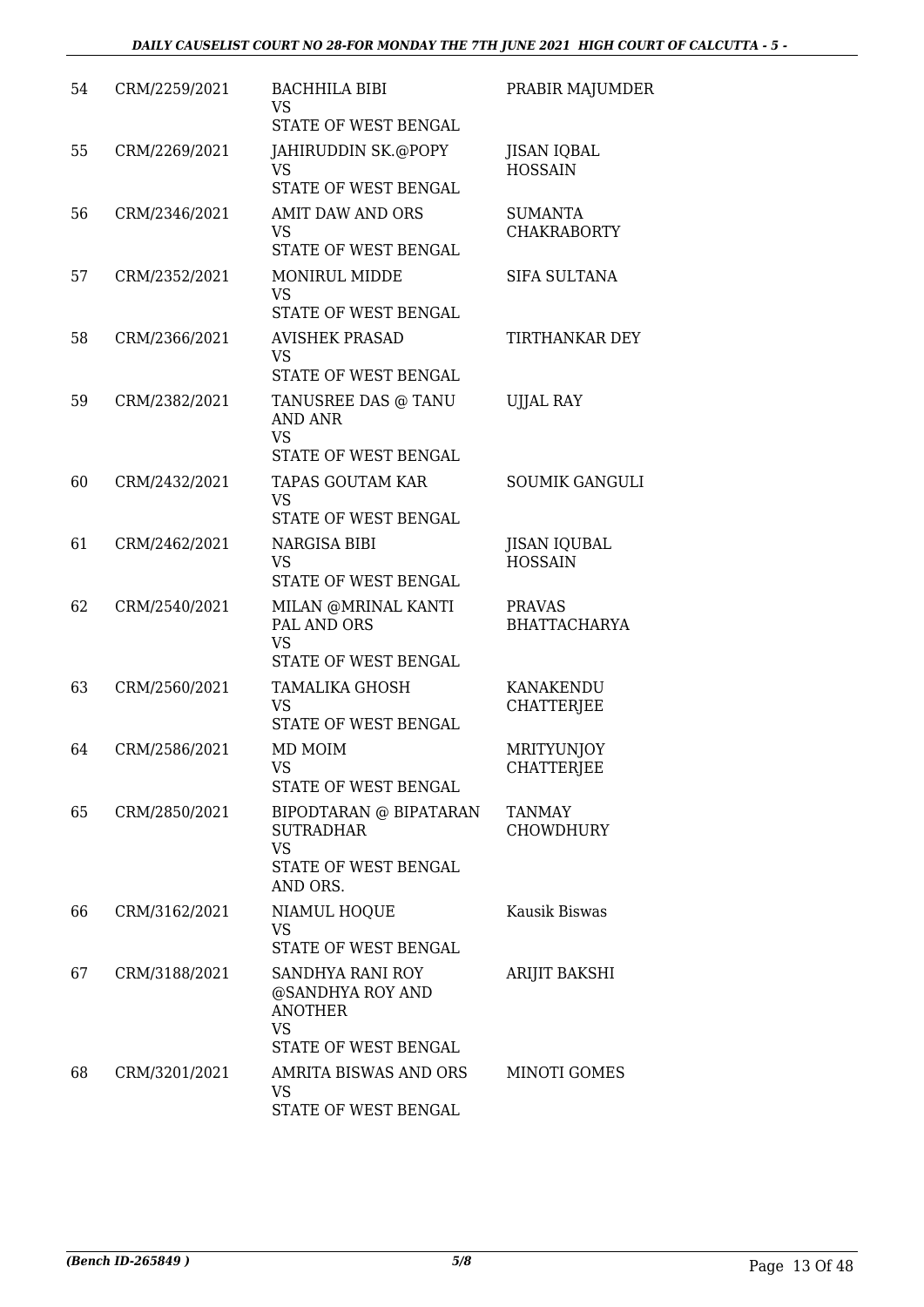| 69 | CRM/3290/2021      | RAKHI CHAKRABORTY<br>VS<br>STATE OF WEST BENGAL                                        | <b>KAUSHIK</b><br><b>CHOWDHURY</b> |
|----|--------------------|----------------------------------------------------------------------------------------|------------------------------------|
| 70 | CRM/3322/2021      | <b>GOPINATH GANGULY AND</b><br><b>ANR</b><br><b>VS</b><br>STATE OF WEST BENGAL         | <b>SAYAN MUKHERJEE</b>             |
| 71 | CRM/3337/2021      | BILE ROY @ BELAY ROY<br><b>VS</b><br>THE STATE OF WEST<br><b>BENGAL</b>                | MOHINI MAJUMDAR                    |
| 72 | CRM/3426/2021      | srikanta dolai and anr.<br><b>VS</b><br>STATE OF WEST BENGAL                           | MUKUNDA LAL<br><b>SARKAR</b>       |
| 73 | CRM/3463/2021      | UIJWAL CHATTERJEE<br><b>VS</b><br>STATE OF WEST BENGAL                                 | <b>SOUMIK GANGULI</b>              |
| 74 | CRM/3503/2021      | KAILASH<br>BARMAN@KALIASH<br><b>BARMAN</b><br><b>VS</b><br><b>STATE OF WEST BENGAL</b> | <b>SUBRATA SAHA</b>                |
| 75 | CRM/3607/2021      | NARAYAN CHAKRABORTY<br><b>AND ORS</b><br><b>VS</b><br>STATE OF WEST BENGAL             | ARNAB CHATTERJEE                   |
| 76 | CRM/3634/2021      | MIR KUTUBUDDIN @<br>KUTUBUDDIN MIR<br><b>VS</b><br>STATE OF WEST BENGAL                | KAUSHIK BISWAS                     |
| 77 | CRM/3739/2021      | CHIRANJIT GHOSH<br>VS<br>STATE OF WEST BENGAL                                          | KARUNAMOYEE<br><b>SAMANTA</b>      |
| 78 | CRM/3809/2021      | ABDUL RAHIM KHAN<br><b>VS</b><br>STATE OF WEST BENGAL                                  | SARTHAK MONDAL                     |
|    |                    | <b>APPLICATION FOR BAIL</b>                                                            |                                    |
| 79 | CRM/5215/2020      | RAJIB HOSSAIN<br><b>VS</b><br><b>STATE OF WEST BENGAL</b>                              | ARNAB CHATTERJEE                   |
| 80 | CRM/11181/2020     | MITHUN DHARA<br><b>VS</b><br>Union of India                                            | KOUSTAV BAGCHI                     |
| 81 | CRM/11227/2020     | TAHIJUDDIN SHAIKH@RAJU<br><b>VS</b><br>State of West Bengal                            | ANGSHUMAN<br><b>CHAKRABORTY</b>    |
| 82 | CRM/1620/2021      | MOSHARAF MOLLA<br>VS<br>STATE OF WEST BENGAL                                           | <b>SAYAN MUKHERJEE</b>             |
|    | wt83 CRM/1442/2021 | MOTIAR SEKH@MOTIAR<br>MOLLA@SULTAN SEKH<br><b>VS</b><br>STATE OF WEST BENGAL           | MADHUMITA BASAK                    |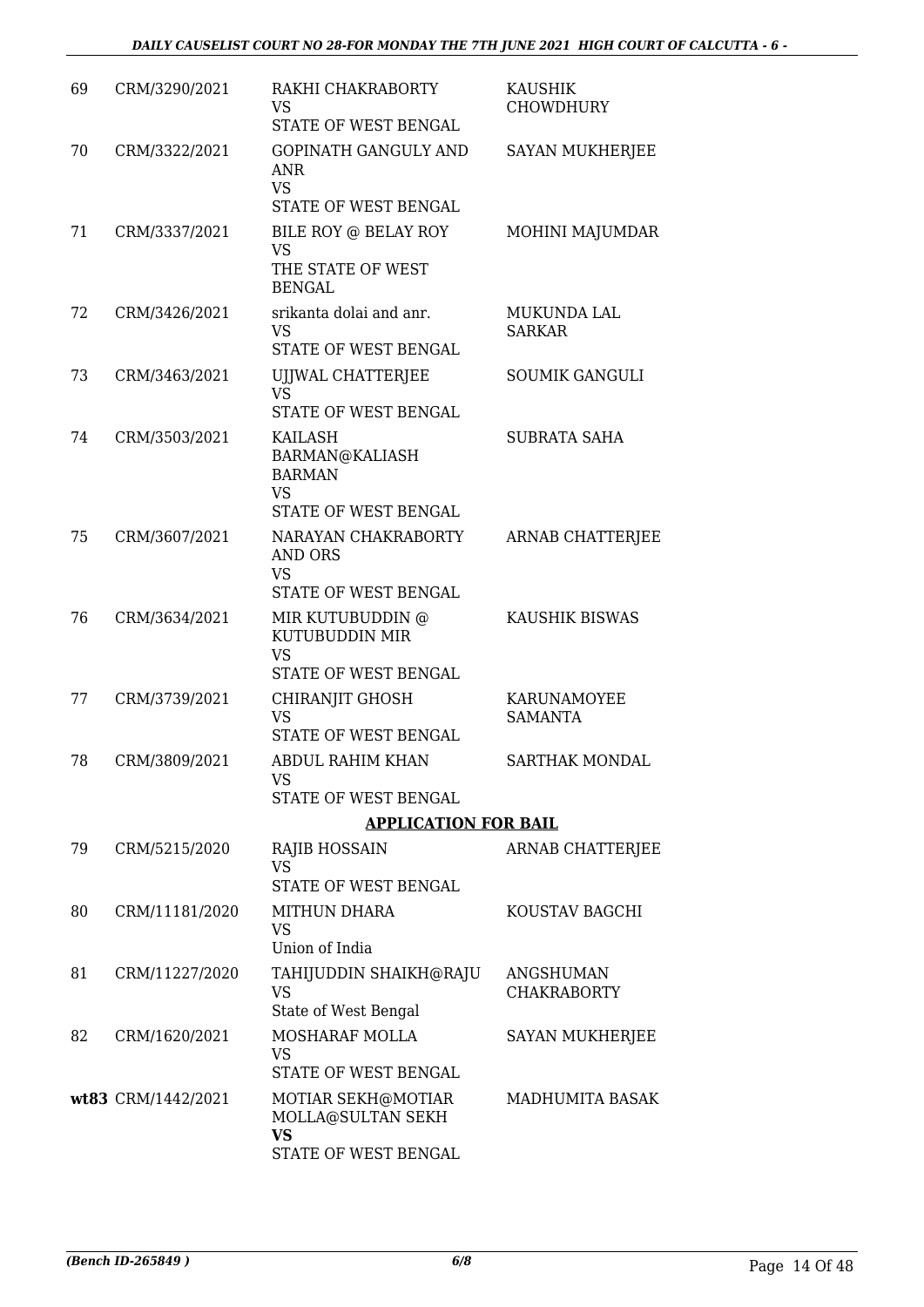|    | wt84 CRM/384/2021 | <b>SENTU SK</b><br><b>VS</b><br>STATE OF WEST BENGAL                                    | SWARNALI SAHA                        |
|----|-------------------|-----------------------------------------------------------------------------------------|--------------------------------------|
| 85 | CRM/1879/2021     | <b>ABDUL KAIYUM</b><br><b>VS</b><br>STATE OF WEST BENGAL                                | <b>MUSHARRAF ALAM</b><br><b>SK</b>   |
| 86 | CRM/3152/2021     | RAKESH SINGH @ RAKESH<br><b>KUMAR SINGH</b><br><b>VS</b>                                | <b>ABHIJIT SINGH</b>                 |
|    |                   | <b>STATE OF WEST BENGAL</b>                                                             |                                      |
|    |                   | <b>APPLICATION FOR BAIL (1)</b>                                                         |                                      |
| 87 | CRM/2164/2021     | MOHOR ALI LASKAR ALIAS<br><b>MOHOR LASKAR</b><br><b>VS</b>                              | <b>SAYAN MUKHERJEE</b>               |
|    |                   | STATE OF WEST BENGAL                                                                    |                                      |
| 88 | CRM/3452/2021     | AMIT SONKAR @<br>KHARGOSH @RABBIT<br><b>VS</b><br>STATE OF WEST BENGAL                  | PURNENDU MAITY                       |
| 89 | CRM/3541/2021     | RAHUL KUMAR RAY @<br>RAHUL RAO @ MANU AND<br><b>ANR</b><br><b>VS</b>                    | SEKHAR MUKHERJEE                     |
|    |                   | STATE OF WEST BENGAL                                                                    |                                      |
| 90 | CRM/3559/2021     | <b>SWAPAN MONDAL</b><br><b>VS</b><br>STATE OF WEST BENGAL                               | <b>JISAN IQBAL</b><br><b>HOSSAIN</b> |
| 91 | CRM/3628/2021     | <b>BARUN SINGH @ BARUN</b><br><b>SINGHA</b><br><b>VS</b><br><b>STATE OF WEST BENGAL</b> | ROHIT KUMAR SHAW                     |
|    |                   | <b>BAIL APPLICATION [NEW]</b>                                                           |                                      |
| 92 | CRM/10458/2020    | <b>BISWAJIT SANTRA @BUBAI</b><br>VS.<br>State of West Bengal                            | <b>SATADRU LAHIRI</b>                |
| 93 | CRM/1878/2021     | <b>SENTU SHAH</b><br><b>VS</b><br>STATE OF WEST BENGAL                                  | SNEHANSU<br>MAJUMDER                 |
| 94 | CRM/1921/2021     | <b>SAMIR BARMAN</b><br><b>VS</b>                                                        | <b>ARUP SARKAR</b>                   |
| 95 | CRM/2129/2021     | STATE OF WEST BENGAL<br><b>SAMIR DAS AND ORS</b><br><b>VS</b><br>STATE OF WEST BENGAL   | <b>SNEHANSU</b><br><b>MAJUMDER</b>   |
| 96 | CRM/2201/2021     | ABU TAHER MANDAL @<br><b>SENTU</b><br><b>VS</b><br>STATE OF WEST BENGAL                 | KANCHAN GUPTA                        |
| 97 | CRM/2890/2021     | PINTU GHOSH<br><b>VS</b><br>STATE OF WEST BENGAL                                        | KUSAL KUMAR<br>MUKHERJEE             |

IA NO: CRAN/1/2021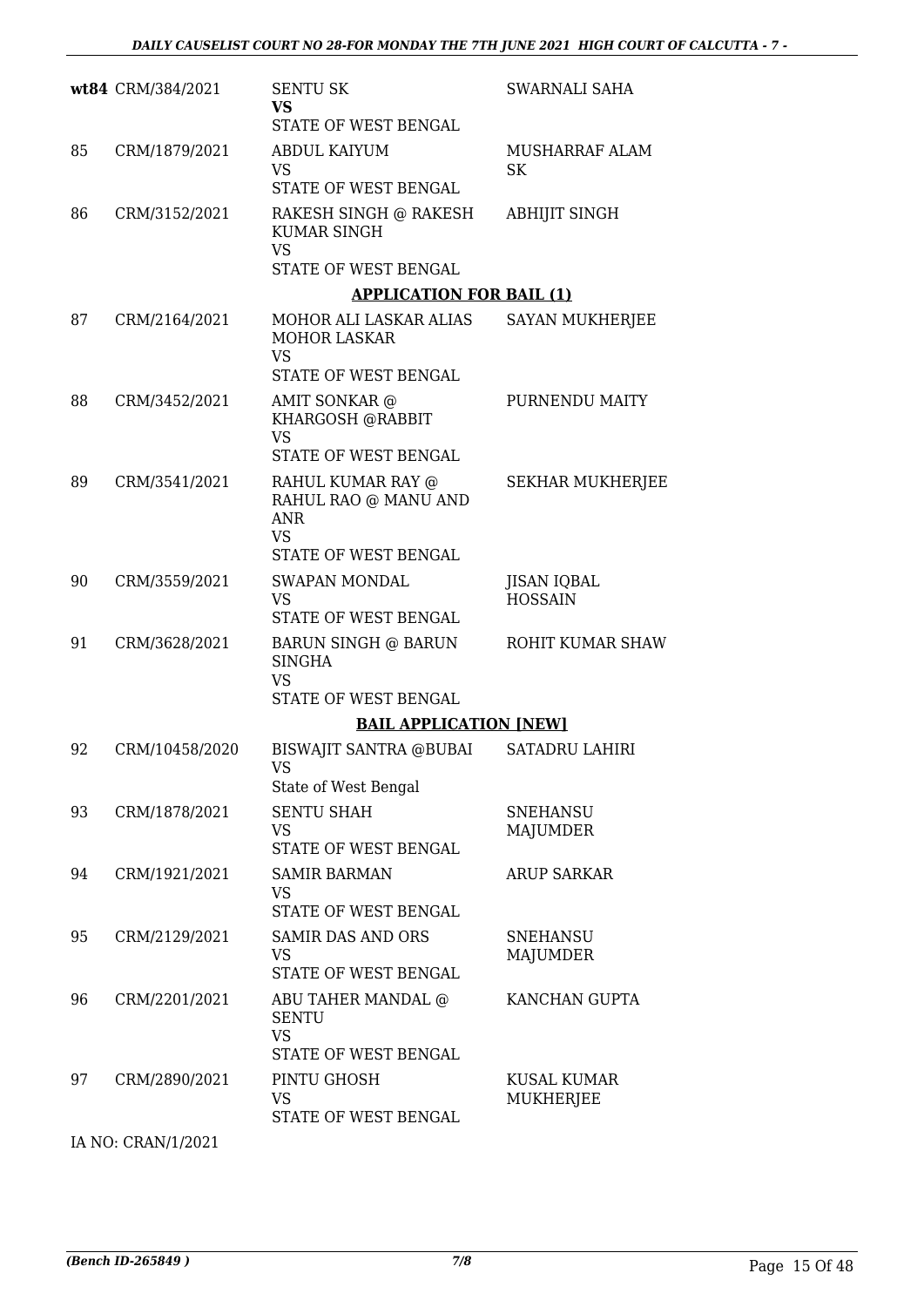| 98  | CRM/3772/2021 | ABODH BISWAS<br>VS<br>STATE OF WEST BENGAL                                                                         | <b>SYED MURSHID</b><br>ALAM |
|-----|---------------|--------------------------------------------------------------------------------------------------------------------|-----------------------------|
| 99  | CRM/3777/2021 | RIJUL SK ALIA RIYUL SK<br>AND ORS<br>VS<br>STATE OF WEST BENGAL                                                    | SAGAR SAHA                  |
| 100 | CRM/3779/2021 | NUR MOHAMMAD<br>KHA@NUR MOHAMMAD<br>KHAN@NUR KHAN@NOOR<br><b>MAHAMMAD</b><br>VS<br>STATE OF WEST BENGAL<br>AND ANR | <b>SAGAR SAHA</b>           |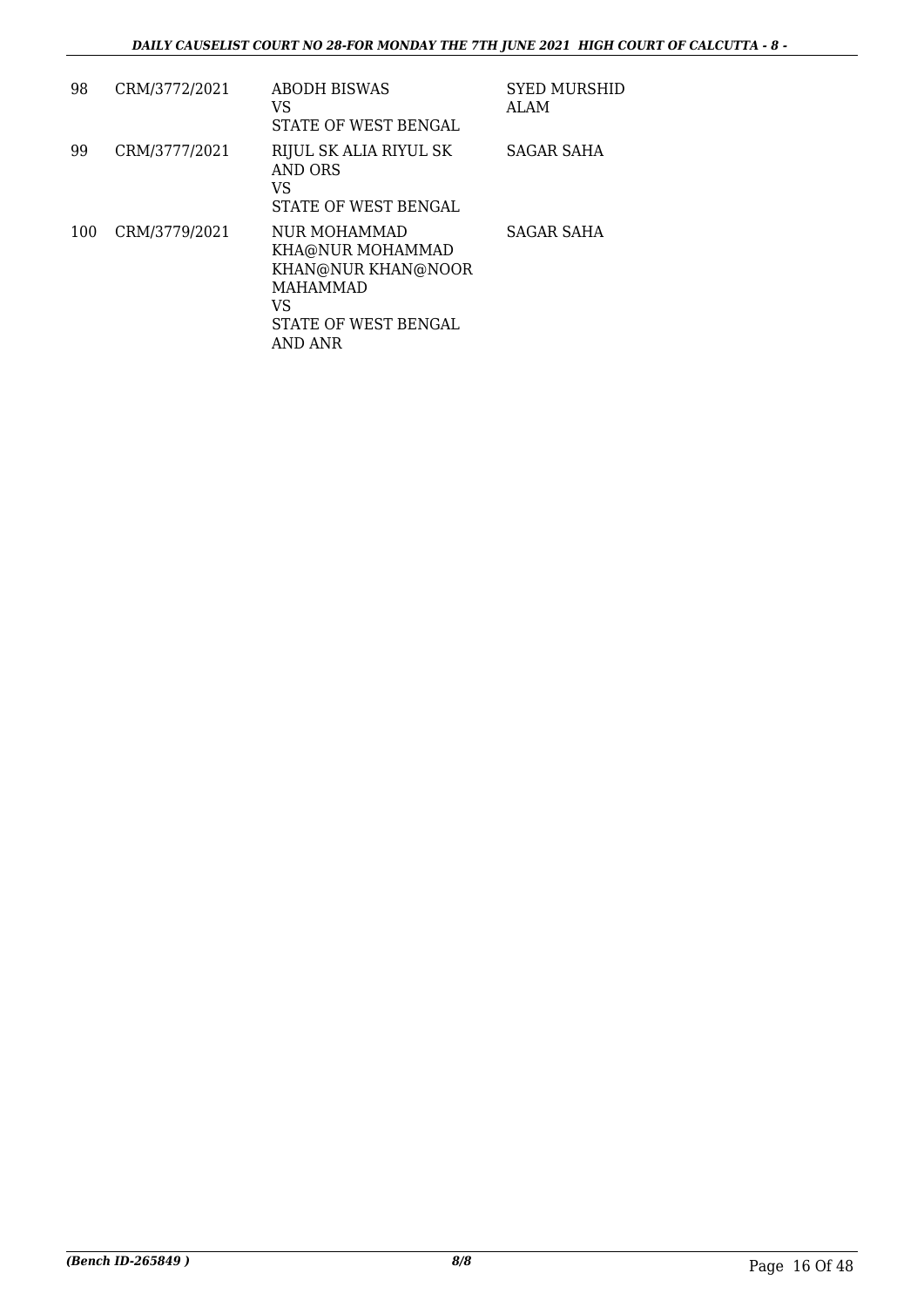

## **Appellate Side**

**DAILY CAUSELIST For Monday The 7th June 2021**

**COURT NO. 30**

#### **DIVISION BENCH (DB - V)**

**AT 11:00 AM**

#### **HON'BLE JUSTICE SHIVAKANT PRASAD HON'BLE JUSTICE SAUGATA BHATTACHARYYA (VIA VIDEO CONFERENCE)**

#### **TO BE MENTIONED**

| $\mathbf{1}$ | CRM/2745/2021                             | <b>SURAJ SK</b>                                                               | SNIGDHA SAHA                              |
|--------------|-------------------------------------------|-------------------------------------------------------------------------------|-------------------------------------------|
|              |                                           | <b>VS</b>                                                                     |                                           |
|              |                                           | STATE OF WEST BENGAL                                                          |                                           |
|              |                                           | <b>APPLICATION FOR BAIL</b>                                                   |                                           |
| 2            | CRM/648/2020                              | <b>SURAJ PRASAD</b><br><b>VS</b>                                              | <b>MALAY</b><br><b>BHATTACHARYYA</b>      |
|              |                                           | STATE OF WEST BENGAL                                                          |                                           |
|              | IA NO: CRAN/1/2020(Old No:CRAN/2790/2020) |                                                                               |                                           |
| 3            | (APPLN. NOT HERE) KUMAR SHARMA            | CRM/1058/2021 RABI SHARMA @RABI<br><b>VS</b>                                  | SOURADEEP DUTTA                           |
|              |                                           | STATE OF WEST BENGAL                                                          |                                           |
|              | IA NO: CRAN/1/2021                        |                                                                               |                                           |
| 4            | CRM/1257/2021                             | KARTICK SAMMADAR<br><b>VS</b><br>STATE OF WEST BENGAL<br>AND ORS.             | <b>HUSEN MUSTAFI</b>                      |
| 5            | CRM/2066/2021                             | SK. SAHABUDDIN @ HABLU<br><b>VS</b><br>STATE OF WEST BENGAL                   | <b>JYOTI PRAKASH</b><br><b>CHATTERJEE</b> |
| 6            | CRM/2340/2021                             | <b>MOSLEM MOLLA</b><br><b>VS</b><br>STATE OF WEST BENGAL                      | PAYEL SHOME                               |
| 7            | CRM/2673/2021                             | <b>KADER MONDAL</b><br><b>VS</b><br>STATE OF WEST BENGAL                      | <b>SOURAV MUKHERJEE</b>                   |
| 8            | CRM/2978/2021                             | SAMSAD ALAM AND<br><b>ANOTHER</b><br><b>VS</b><br><b>STATE OF WEST BENGAL</b> | PRANIDHI SINGH                            |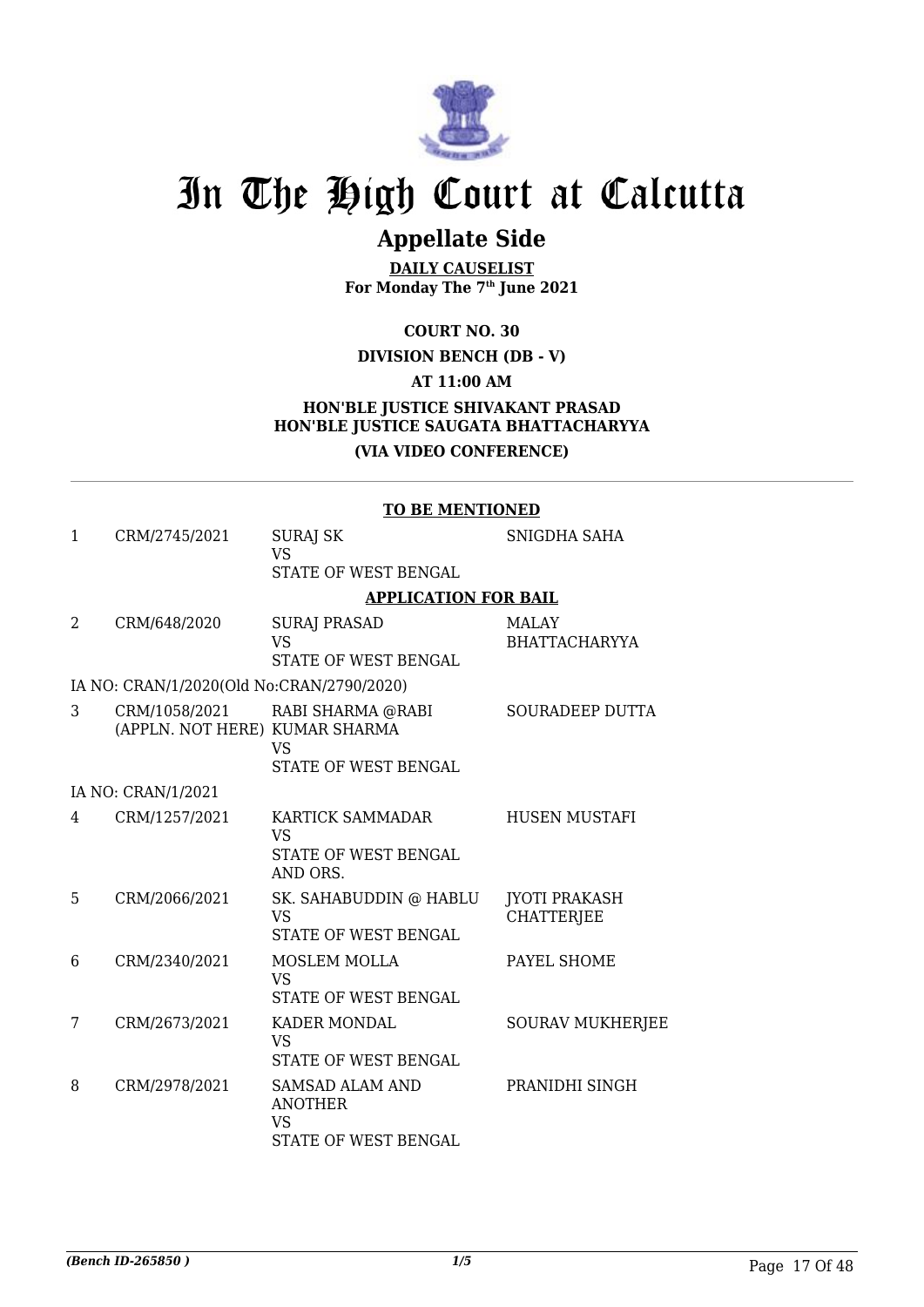| 9  | CRM/3127/2021 | <b>BIKAS JAISWAL</b><br><b>VS</b><br>STATE OF WEST BENGAL                                      | AJIT KUMAR KRISHNA                    |
|----|---------------|------------------------------------------------------------------------------------------------|---------------------------------------|
| 10 | CRM/3821/2021 | <b>SAMARESH SARKAR</b><br><b>VS</b><br>STATE OF WEST BENGAL                                    | <b>SUMANTA GANGULY</b>                |
|    |               | <b>APPLICATION FOR ANTICIPATORY BAIL</b>                                                       |                                       |
| 11 | CRM/1116/2021 | <b>MINA MANDAL</b><br><b>VS</b><br>STATE OF WEST BENGAL                                        | Jeenia Rudra                          |
| 12 | CRM/1121/2021 | <b>SUKHEN SAHA</b><br><b>VS</b>                                                                | ABHIJIT SINGH                         |
|    |               | STATE OF WEST BENGAL                                                                           |                                       |
| 13 | CRM/1145/2021 | <b>HABIB KARIKAR AND ORS</b><br><b>VS</b><br>STATE OF WEST BENGAL                              | Asraf Mandal                          |
| 14 | CRM/1156/2021 |                                                                                                | Kalidas Saha                          |
|    |               | <b>SOMIR MANDAL</b><br><b>VS</b><br>STATE OF WEST BENGAL<br><b>AND ANR</b>                     |                                       |
| 15 | CRM/1632/2021 | BIRENDRA NATH MAHATA<br>AND ORS<br><b>VS</b>                                                   | ARNAB CHATTERJEE                      |
|    |               | STATE OF WEST BENGAL                                                                           |                                       |
| 16 | CRM/1664/2021 | <b>BECHAN RABI DAS</b><br><b>VS</b><br>STATE OF WEST BENGAL                                    | SARTHAK MONDAL                        |
| 17 | CRM/1764/2021 | VIKRAMJEET SINGH AND<br><b>ANR</b><br><b>VS</b>                                                | <b>ABHIJIT SINGH</b>                  |
|    |               | STATE OF WEST BENGAL                                                                           |                                       |
| 18 | CRM/1971/2021 | MAMONI CHAKRABORTY @<br>RAKHI RANI CHAKRABORTY<br>AND ANR<br><b>VS</b><br>STATE OF WEST BENGAL | Sujoy Sarkar                          |
| 19 | CRM/2421/2021 | TAPAN KARMAKAR AND<br><b>ORS</b><br><b>VS</b><br>STATE OF WEST BENGAL                          | KUSALKUMAR<br>MUKHERJEE               |
| 20 | CRM/2805/2021 | SAMIRAN GHOSH                                                                                  | SNIGDHA SAHA                          |
|    |               | VS<br>UNION OF INDIA                                                                           |                                       |
| 21 | CRM/2877/2021 | <b>NUR SARKAR AND ORS</b><br><b>VS</b><br>STATE OF WEST BENGAL                                 | <b>JISAN IQUBAL</b><br><b>HOSSAIN</b> |
| 22 | CRM/2894/2021 | MAHUA DUTTA<br><b>VS</b><br>STATE OF WEST BENGAL                                               | SANTANU TALUKDAR                      |
| 23 | CRM/2917/2021 | DOLLY MUKHERJEE @ DALI<br>MUKHERJEE AND ORS<br><b>VS</b><br>STATE OF WEST BENGAL               | Sujoy Sarkar                          |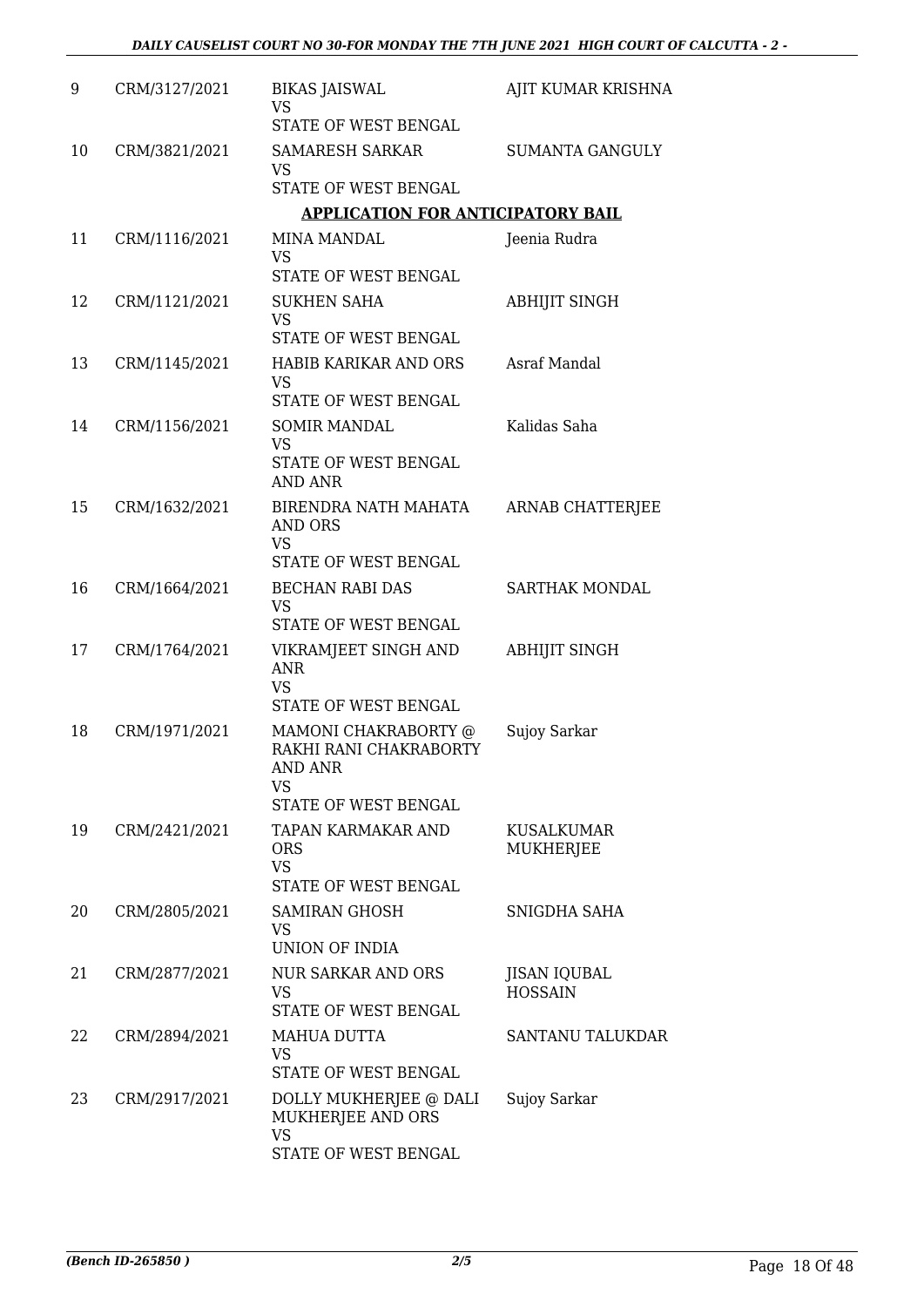| 24 | CRM/3130/2021      | RABINDRANATH GHOSH<br><b>AND ANR</b><br>VS<br>STATE OF WEST BENGAL                | RAHUL GANGULY         |
|----|--------------------|-----------------------------------------------------------------------------------|-----------------------|
| 25 | CRM/3132/2021      | <b>SHYAMALI PATRA</b><br><b>VS</b><br>STATE OF WEST BENGAL                        | PREETU CHAUDHARY      |
| 26 | CRM/3341/2021      | PRABIR KUMAR GARAI @<br>PRABIR GARAI<br><b>VS</b><br>STATE OF WEST BENGAL         | <b>SANTANU MAJI</b>   |
| 27 | CRM/3343/2021      | ANISH MALLIK @ ANISHA<br><b>BIBI AND ORS</b><br><b>VS</b><br>STATE OF WEST BENGAL | <b>SANTANU MAJI</b>   |
| 28 | CRM/3558/2021      | MOMIN SK @MOMIN SEKH<br><b>VS</b><br>STATE OF WEST BENGAL                         | SOMNATH ADHIKARY      |
| 29 | CRM/3596/2021      | MD MUSA @ CHANDU SK<br><b>VS</b><br>STATE OF WEST BENGAL                          | Ali Ahsan Alamgir     |
| 30 | CRM/3642/2021      | SANJAY KUMAR @ SANJOY<br><b>KUMAR</b><br><b>VS</b><br>STATE OF WEST BENGAL        | <b>AINDRILA DE</b>    |
| 31 | CRM/3800/2021      | SUSANTA CHORI AND ANR<br><b>VS</b><br>STATE OF WEST BENGAL                        | DEBARSHI BRAHMA       |
| 32 | CRM/3812/2021      | RAKHI MITRA<br><b>VS</b><br>THE STATE OF WEST<br><b>BENGAL</b>                    | RAVI RANJAN KUMAR     |
|    | IA NO: CRAN/1/2021 |                                                                                   |                       |
|    | 33 CRM/3829/2021   | <b>RAMESH SAIN</b><br>VS<br>STATE OF WEST BENGAL                                  | SHILADITYA BARMA      |
| 34 | CRM/3837/2021      | <b>BANIRUPA</b><br>MUKHERJEE@BANI<br><b>MUKHERJEE</b><br><b>VS</b>                | <b>BISWAJIT MANNA</b> |
|    |                    | STATE OF WEST BENGAL                                                              |                       |
| 35 | CRM/434/2016       | <b>CANCELLATION OF BAIL</b><br><b>SONAMONI SOREN</b>                              | S MAJI                |
|    |                    | <b>VS</b><br>STATE OF WEST BENGAL &<br><b>ORS</b>                                 |                       |
|    | wt36 CRM/435/2016  | SONAMONI SOREN<br><b>VS</b><br>STATE OF WEST BENGAL &<br><b>ORS</b>               | S MAJI                |
| 37 | CRM/1287/2016      | STATE OF WEST BENGAL<br>VS<br>SK. RABIUL ISLAM & ORS.                             | <b>FARIA HOSSAIN</b>  |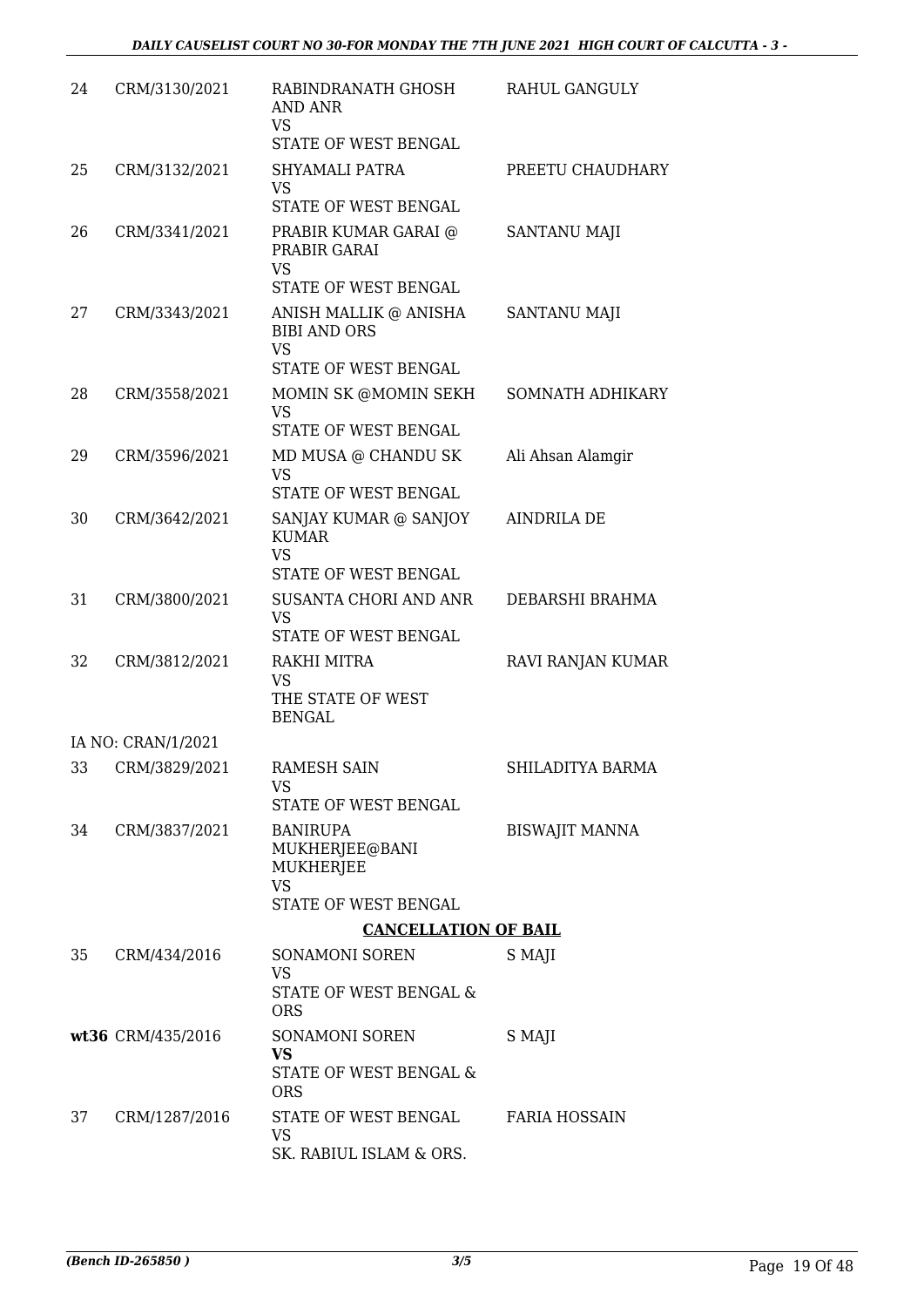| 38 | CRM/3125/2016 | BARNAGORE JUTE FACTORY<br><b>PLC</b><br><b>VS</b><br><b>CHAITAN CHOUDHURY &amp;</b>              | <b>ANIRUDHA</b><br><b>AGARWALLA</b>   |
|----|---------------|--------------------------------------------------------------------------------------------------|---------------------------------------|
| 39 | CRM/4663/2016 | <b>ANR</b><br>STATE OF WEST BENGAL<br>VS                                                         | <b>FARIA HOSSAIN</b>                  |
| 40 | CRM/5034/2016 | SAMSUR KHAN@BHUNA<br>MUKTIPADA PANDIT<br><b>VS</b><br>STATE OF WEST BENGAL &<br><b>ANR</b>       | MRS PAMPA DEY<br><b>DHABAL</b>        |
| 41 | CRM/5037/2016 | BANAMALI MUKHERJEE<br><b>VS</b><br>STATE OF WEST BENGAL &<br>ANR                                 | <b>D BANERJEE</b>                     |
| 42 | CRM/5304/2016 | RAKHI MISHRA<br><b>VS</b><br><b>STATE OF WEST BENGAL &amp;</b><br><b>ANR</b>                     | N CHAKRABORTY                         |
| 43 | CRM/5416/2016 | BABLU PRASAD KUMI<br><b>VS</b><br>STATE OF WEST BENGAL &<br>ORS.                                 | <b>ALLEN FELIX</b>                    |
| 44 | CRM/6541/2016 | <b>SABINA BANU</b><br><b>VS</b><br>STATE OF WEST BENGAL &<br>ANR.                                | <b>MANAS KUMAR DAS</b>                |
| 45 | CRM/6928/2016 | <b>SOMPITA PAUL NEE</b><br>KSHETRY @ SOMPITA PAUL<br><b>VS</b><br>STATE OF WEST BENGAL &<br>ANR. | <b>ANIRBAN</b><br><b>ROYCHOWDHURY</b> |
| 46 | CRM/7061/2016 | <b>AMIT KR DAS</b><br><b>VS</b><br>STATE OF WEST BENGAL &<br><b>ANR</b>                          | <b>S CHOWDHURY</b>                    |
| 47 | CRM/7092/2016 | OM PRAKASH SAHAL<br><b>VS</b><br>STATE OF WEST BENGAL &<br><b>ANR</b>                            | J N CHATTERJEE                        |
| 48 | CRM/7173/2016 | MD MIRAJ ALAM @ CHAND<br><b>VS</b><br>STATE OF WEST BENGAL                                       | SATRAJIT SINHA ROY                    |
| 49 | CRM/8045/2016 | STATE OF WEST BENGAL<br>VS<br>SK. ALAM                                                           | <b>ANAND KESHARI</b>                  |
| 50 | CRM/9780/2016 | PRADIP KUMAR PARUI &<br>ANR.<br>VS<br>STATE OF WEST BENGAL &<br>ORS.                             | SHAKTI<br><b>CHAKRABORTY</b>          |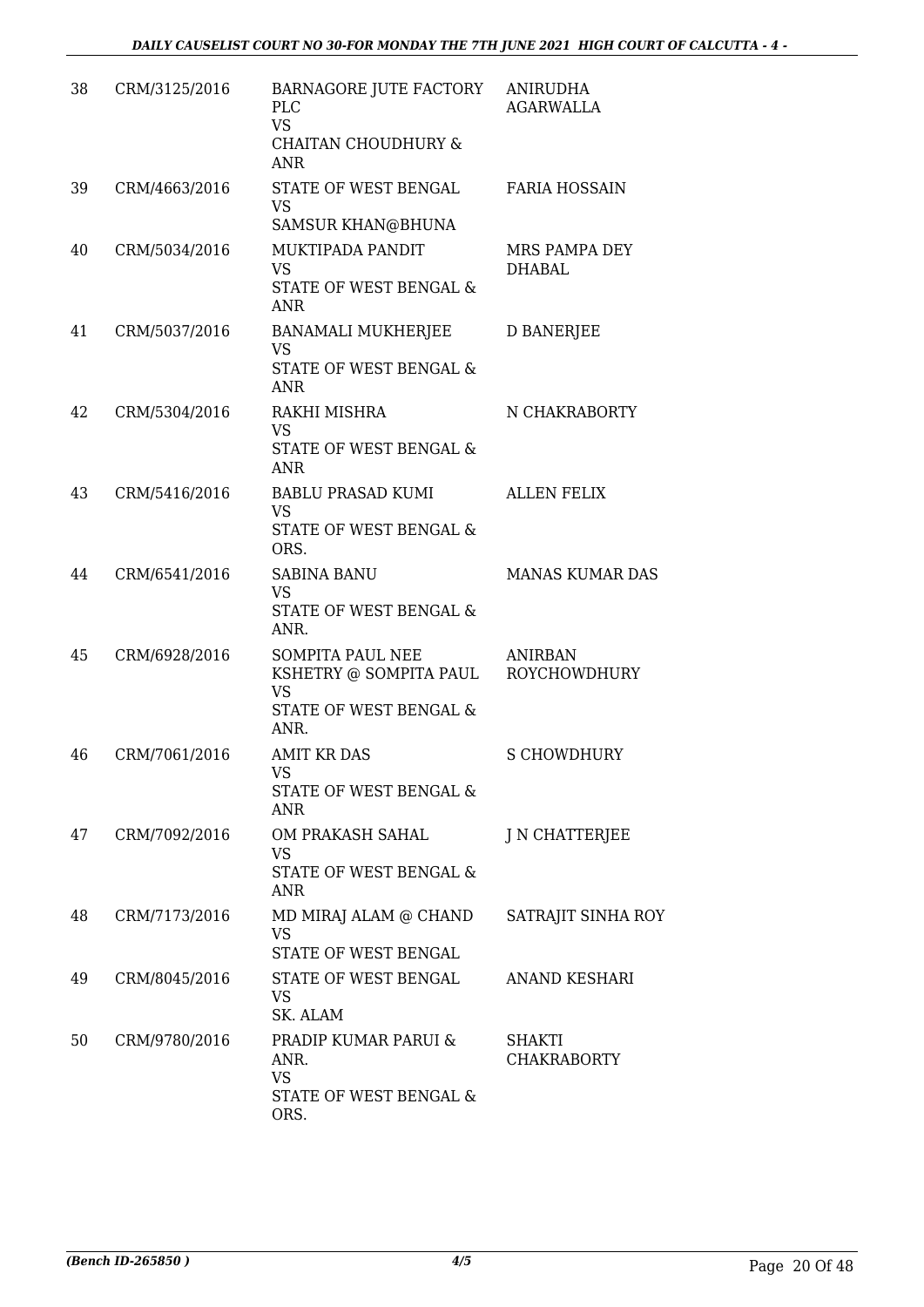51 CRM/10223/2016 STATE OF W.B. VS HIRU HALDER

SANJOY BARDHAN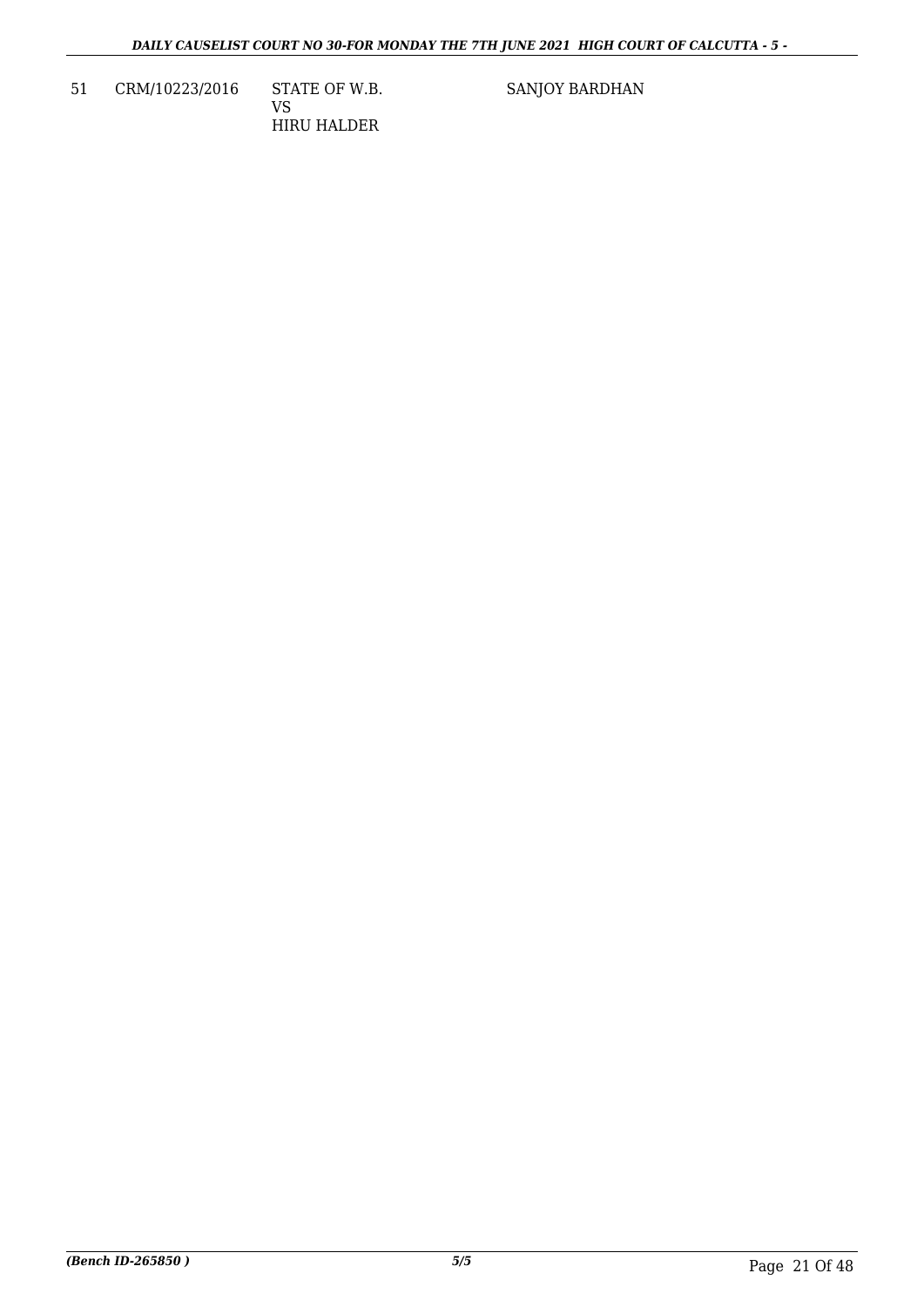

### **Appellate Side**

**DAILY CAUSELIST For Monday The 7th June 2021**

**COURT NO. 8**

#### **SINGLE BENCH (SB - I) AT 11:00 AM**

#### **HON'BLE JUSTICE SABYASACHI BHATTACHARYYA**

#### **(VIA VIDEO CONFERENCE)**

#### **CIVIL REVISION**

| 1              | CO/3143/2018                             | SANKAR GUHA MAJUMDAR<br><b>VS</b><br><b>SMT. SUMITRA</b><br><b>CHAKRABORTY &amp; ORS</b>                        | P.CHAKRBORTY                        |
|----------------|------------------------------------------|-----------------------------------------------------------------------------------------------------------------|-------------------------------------|
| $\overline{2}$ | CO/65/2021<br>[FIXED ON<br>05.07.2021]   | KEDAR SAMANTA AND ANR<br><b>VS</b><br>NAGENDRA NATH<br><b>SAMANTA AND ORS</b>                                   | ARITRA SHANKAR<br><b>RAY</b>        |
| 3              | CO/592/2021                              | RUDRA BHATTACHARYA<br><b>AND ANR</b><br><b>VS</b><br>THE AOTHORISED<br>OFFICER, BANK OF INDIA<br><b>AND ORS</b> | <b>RUDRA</b><br><b>BHATTACHARYA</b> |
| 4              | CO/759/2021<br>[FIXED ON<br>09.06.2021]  | <b>DEEPAK POLYMERS</b><br>PRIVATE LIMITED<br><b>VS</b><br><b>ANCHOR INVESTMENT</b><br>PRIVATE LIMITED           | <b>TAPAS SAHA</b>                   |
|                | IA NO: CAN/1/2021                        |                                                                                                                 |                                     |
| 5              | CO/803/2021                              | <b>GORDHAN DAS MUNDRA</b><br><b>VS</b><br>PARTAH SARATHI PAUL                                                   | DEBABRATA RAY                       |
|                | IA NO: CAN/1/2021                        |                                                                                                                 |                                     |
| 6              | CO/1131/2021<br>[FIXED ON<br>21.06.2021] | SHARMISTHA CHAUDHURI<br><b>VS</b><br>LIC AND ANR                                                                | <b>SOUVIK KUNDU</b>                 |
| 7              | CO/1174/2021                             | PRANAB KUMAR BAKULI<br>VS.<br>PAPIA CHAKRABORTY AND<br><b>ANR</b>                                               | <b>SK TOSLIM ALI</b>                |

IA NO: CAN/1/2021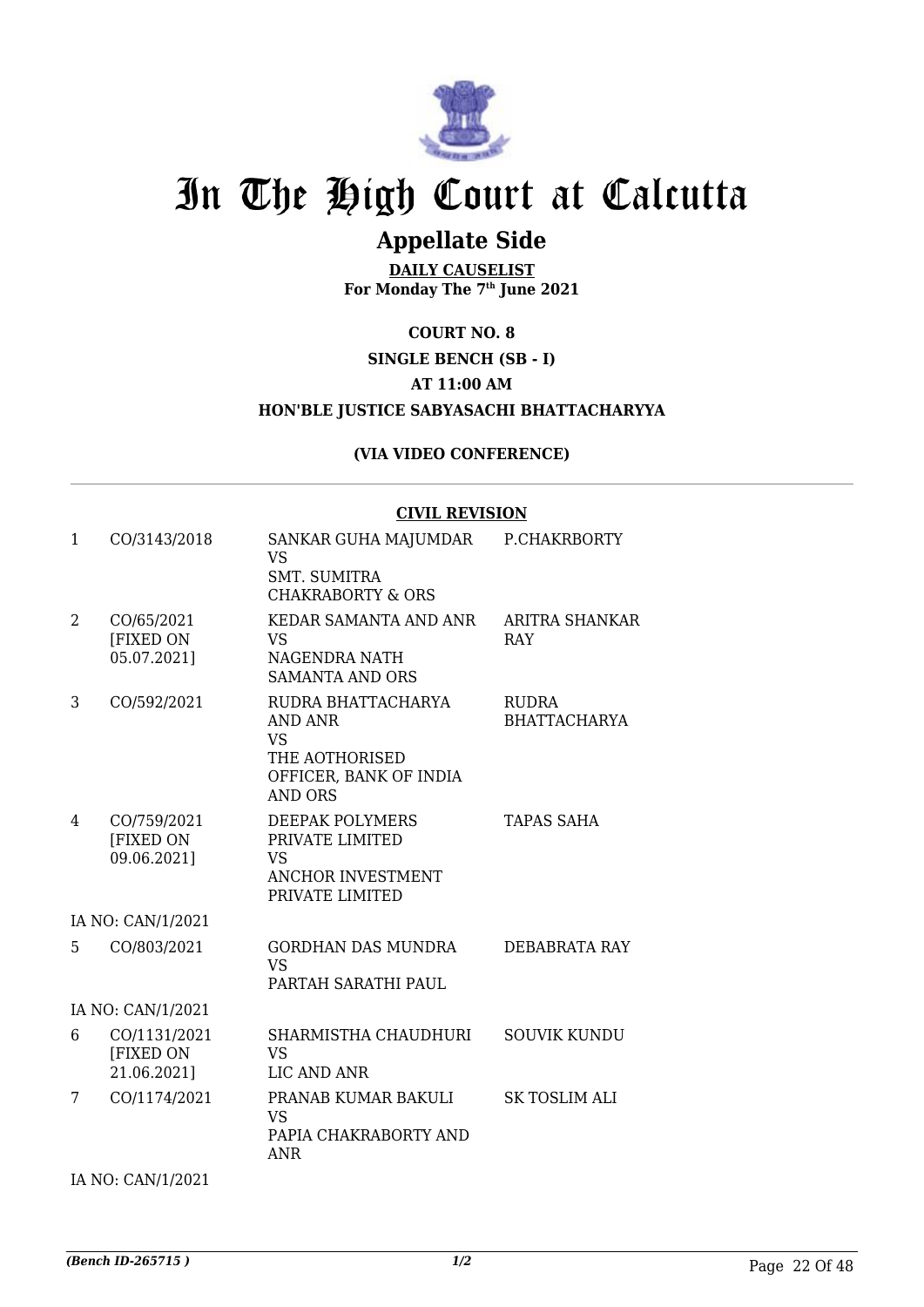| 8 | CO/1177/2021<br>[14.06.2021] | PARTHA PRATIM DEY<br>VS<br>MITALI DEY (BOSE)                        | <b>ASOK BANERJEE</b>                   |
|---|------------------------------|---------------------------------------------------------------------|----------------------------------------|
| 9 | CO/1182/2021                 | THE GM, METRO RAILWAY,<br><b>KOLKATA</b><br>VS<br>RAHAMAT ALI MOLLA | <b>SUBHANKAR</b><br><b>CHAKRABORTY</b> |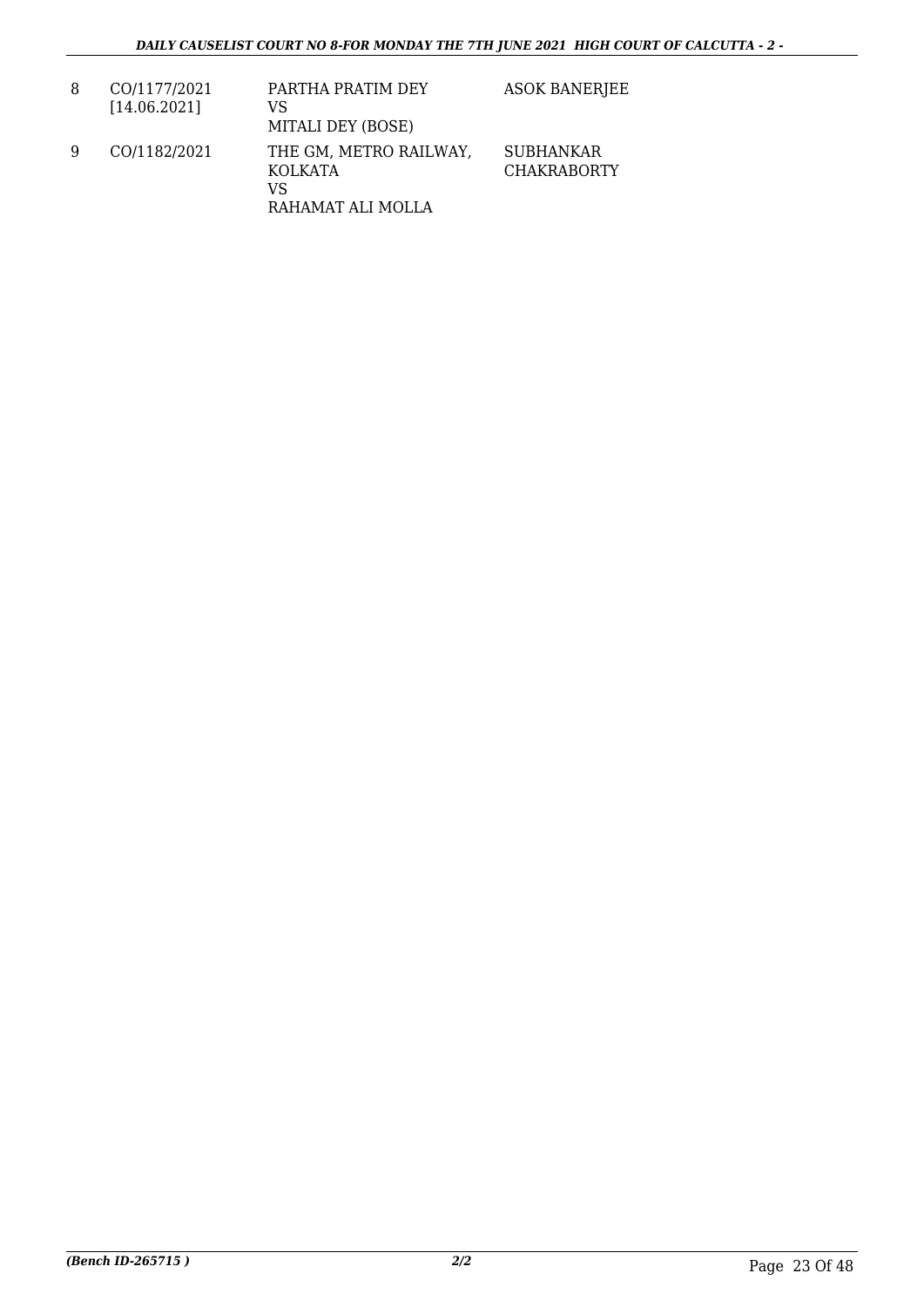

## **Appellate Side**

**DAILY CAUSELIST For Monday The 7th June 2021**

**COURT NO. 26 SINGLE BENCH (SB- II) AT 11:00 AM HON'BLE JUSTICE SHEKHAR B. SARAF (VIA VIDEO CONFERENCE)**

#### **CLAIM CASE**

| $\mathbf{1}$ | FMAT/462/2008                           | BAJAJ ALLIANZ GENERAL<br>INSURANCE COMPANY LTD.<br><b>VS</b><br><b>SYEDA LALBANU BEGUM &amp;</b><br>ANR. | PARITOSH SINHA |
|--------------|-----------------------------------------|----------------------------------------------------------------------------------------------------------|----------------|
|              | IA NO: CAN/1/2008(Old No:CAN/6546/2008) |                                                                                                          |                |
| 2            | FMAT/969/2008                           | BAJAJ ALLIANZ GENERAL<br><b>INSURANCE CO. LTD.</b><br><b>VS</b><br>SHYAMALI ROY & ORS.                   | PARITOSH SINHA |
|              |                                         | IA NO: CAN/1/2008(Old No:CAN/9545/2008), CAN/2/2009(Old No:CAN/1111/2009)                                |                |
| 3            | FMAT/1149/2010                          | BAJAJ ALLIANZ GENERAL<br><b>INSURANCE CO. LTD.</b><br><b>VS</b><br><b>SMT. MALA MAJI &amp; ORS</b>       | PAROTOSH SINHA |
|              |                                         | IA NO: CAN/1/2011(Old No:CAN/10146/2011), CAN/2/2011(Old No:CAN/10147/2011)                              |                |
| 4            | FMA/1298/2010                           | BAJAJ ALLIANZ GENERAL<br><b>INSURANCE COMPANY LTD.</b><br><b>VS</b><br><b>BABY MANDAL &amp; ORS</b>      | PARITOSH SINHA |
|              | IA NO: CAN/1/2010(Old No:CAN/5949/2010) |                                                                                                          |                |
| 5.           | FMAT/65/2011                            | BAJAJ ALLIANZ GENERAL<br><b>INSURANCE CO LTD</b><br>VS<br><b>REKHA SARKAR &amp; ORS</b>                  | PARITOSH SINHA |
| 6            | FMAT/66/2011                            | BAJAJ ALLIANZ GENERAL<br><b>INSURANCE CO LTD</b><br><b>VS</b><br><b>REKHA SARKAR &amp; ORS</b>           | PARITOSH SINHA |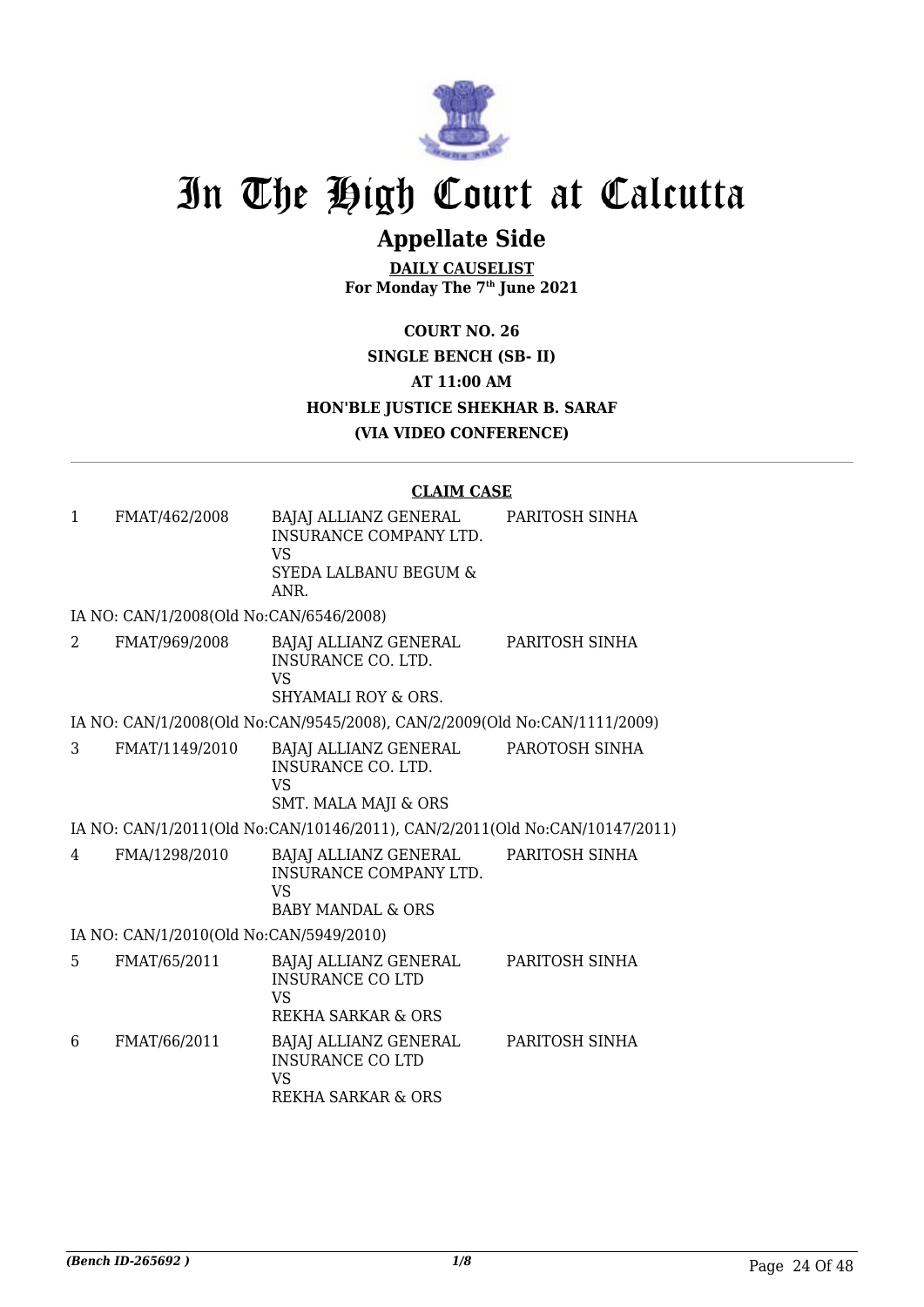| 7  | FMA/82/2011                             | BAJAJ ALLIANZ GENERAL<br>INSURANCE CO. LTD.<br><b>VS</b>                                        | PARITOSH SINHA                                                                            |
|----|-----------------------------------------|-------------------------------------------------------------------------------------------------|-------------------------------------------------------------------------------------------|
|    |                                         | FULMUNI MURMU & ORS.                                                                            |                                                                                           |
|    | IA NO: CAN/1/2012(Old No:CAN/5313/2012) |                                                                                                 |                                                                                           |
| 8  | FMAT/183/2011                           | BAJAJ ALLIANZ GENERAL<br>INSURANCE CO. LTD.<br><b>VS</b>                                        | PARITOSH SINHA                                                                            |
|    |                                         | DARATHI MISHRA & ORS                                                                            |                                                                                           |
|    | No:CAN/1782/2013)                       |                                                                                                 | IA NO: CAN/1/2011(Old No:CAN/2699/2011), CAN/2/2011(Old No:CAN/2701/2011), CAN/3/2013(Old |
| 9  | FMA/37/2012                             | BAJAJ ALLIANZ GENERAL<br>INSURANCE CO. LTD.<br><b>VS</b><br><b>ALAUDDIN&amp; ORS</b>            | RAJESH SINGH                                                                              |
| 10 | FMA/584/2012                            | BAJAJ ALLIANZ GENERAL<br>INSURANCE COMPANY LTD<br><b>VS</b>                                     | PARITOSH SINHA                                                                            |
|    |                                         | REKHA MANDAL & ANR                                                                              |                                                                                           |
| 11 | FMAT/845/2012                           | MINU GIRI & ORS.<br><b>VS</b>                                                                   | <b>KRISHANU BANIK</b>                                                                     |
|    |                                         | BAJAJ ALLIANZ G.I CO. LTD.<br>& ORS.                                                            |                                                                                           |
|    | IA NO: CAN/1/2015(Old No:CAN/1720/2015) |                                                                                                 |                                                                                           |
| 12 | FMAT/1011/2012                          | BAJAJ ALLIANZ GENERAL<br>INSURANCE CO. LTD.<br><b>VS</b><br>MEERA DAS & ORS                     | <b>RAJESH SINGH</b>                                                                       |
|    |                                         | IA NO: CAN/1/2012(Old No:CAN/8479/2012), CAN/2/2012(Old No:CAN/8552/2012)                       |                                                                                           |
| 13 | FMAT/1480/2013                          | BAJAJ ALLIANZ GENERAL<br>INSURANCE CO. LTD.<br><b>VS</b>                                        | <b>RAJESH SINGH</b>                                                                       |
|    |                                         | <b>JYOTI SARDAR &amp; ORS</b>                                                                   |                                                                                           |
|    | IA NO: CAN/3/2019(Old No:CAN/1910/2019) |                                                                                                 |                                                                                           |
| 14 | FMAT/426/2014                           | ALPANA BASU & ANR<br><b>VS</b><br>BAJAJ ALLAINZ GENERAL                                         | JAYANTA KUMAR<br><b>MANDAL</b>                                                            |
|    |                                         | <b>INSURANCE CO. LTD &amp; ANR</b>                                                              |                                                                                           |
|    | IA NO: CAN/1/2014(Old No:CAN/4062/2014) |                                                                                                 |                                                                                           |
| 15 | FMAT/639/2014                           | BAJAJ ALLIANZ GENERAL<br><b>INSURANCE COMPANY</b><br>LIMITED<br><b>VS</b><br>PAMPA MONDAL & ORS | RAJESH SINGH                                                                              |
|    |                                         | IA NO: CAN/1/2014(Old No:CAN/5695/2014), CAN/2/2014(Old No:CAN/5700/2014)                       |                                                                                           |
| 16 | FMA/1792/2014                           | BAJAJ ALLIANZ GENERAL<br><b>INSURANCE CO. LTD</b>                                               | RAJESH SINGH                                                                              |
|    |                                         | <b>VS</b><br>DHAN MAHAMAD & ORS                                                                 |                                                                                           |
| 17 | FMA/2227/2014                           | PRADIP MAHATO                                                                                   | <b>GOUTAM ACHARYA</b>                                                                     |
|    |                                         | VS<br>STATE OF WEST BENGAL                                                                      |                                                                                           |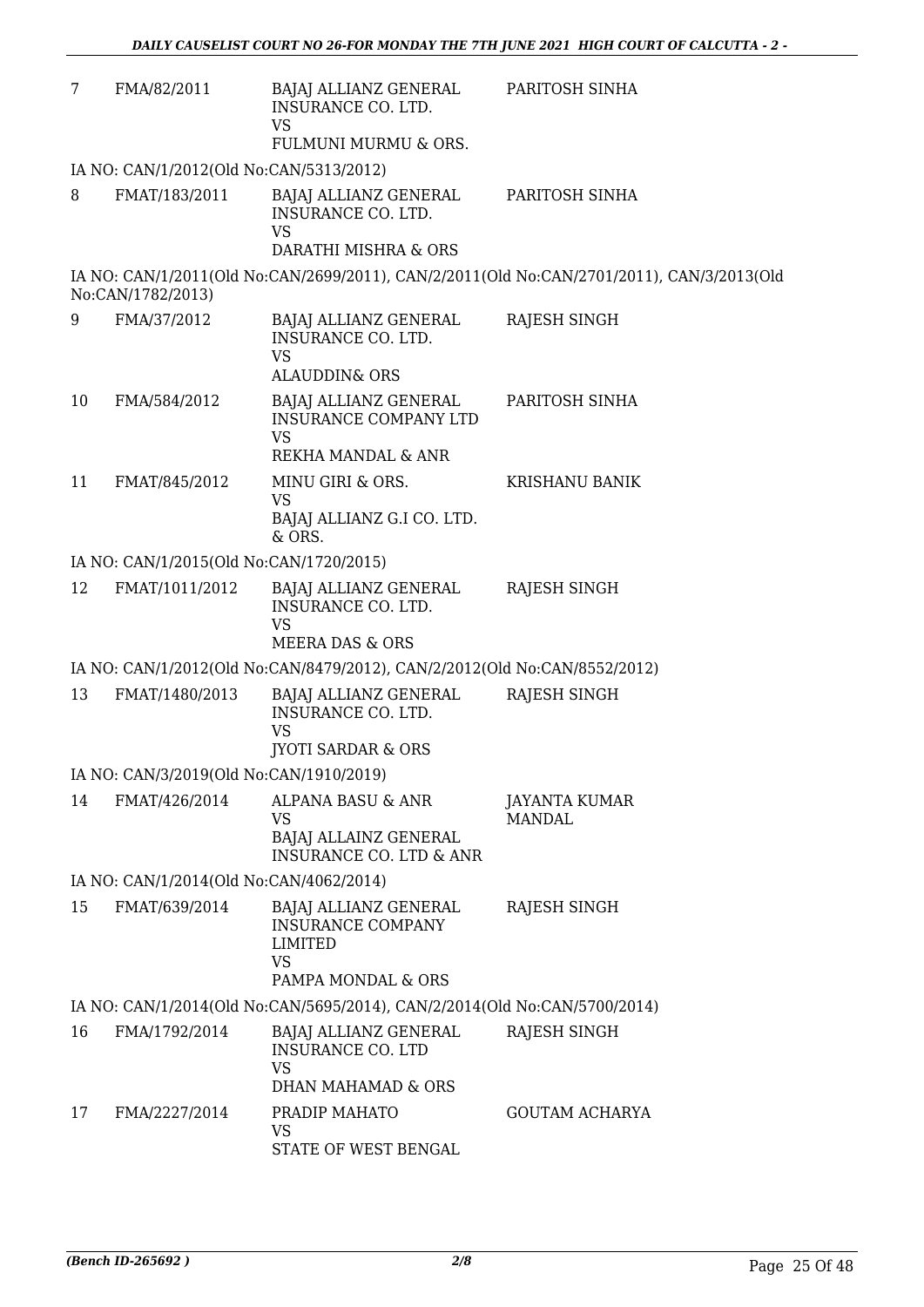| 18 | FMA/2409/2014                                             | BAJAJ ALLIANZ GENERAL<br>INSURANCE COMPANY LTD,<br><b>VS</b><br>ASIMA BERA (GIRI) & ORS                                         | RAJESH SINGH                                                                              |
|----|-----------------------------------------------------------|---------------------------------------------------------------------------------------------------------------------------------|-------------------------------------------------------------------------------------------|
|    | IA NO: CAN/1/2014(Old No:CAN/5702/2014)                   |                                                                                                                                 |                                                                                           |
| 19 | FMA/4051/2014                                             | BAJAJ ALLIANZ GENERAL<br><b>INSURANCE COMPANY</b><br><b>LIMITED</b><br><b>VS</b>                                                | RAJESH SINGH                                                                              |
|    |                                                           | SAFIKUL ISLAM & ORS                                                                                                             |                                                                                           |
| 20 | FMA/764/2015                                              | BAJAJ ALLIANZ GENERAL<br><b>INSURANCE CO. LTD</b><br><b>VS</b>                                                                  | RAJESH SINGH                                                                              |
|    |                                                           | HAFIJUL SEIKH & ORS                                                                                                             |                                                                                           |
| 21 | IA NO: CAN/3/2019(Old No:CAN/11384/2019)<br>FMAT/815/2015 | JYOTSNA BIBI & ANR                                                                                                              | ALI IMAM SHAH                                                                             |
|    |                                                           | <b>VS</b><br>JILLAR RAHAMAN MOLLA &<br><b>ANR</b>                                                                               |                                                                                           |
| 22 | FMA/1106/2015                                             | <b>BAJAJ ALLIANZ GENERAL</b><br>INSURANCE COMPANY LTD.<br><b>VS</b>                                                             | RAJESH SINGH                                                                              |
|    |                                                           | SANTA KORA & AN                                                                                                                 |                                                                                           |
| 23 | FMAT/777/2016                                             | MONORANJAN MONDAL &<br><b>ORS</b><br><b>VS</b><br>THE BRANCH MANAGER,<br>BAJAJ ALLIANZ GEN.<br><b>INSURANCE CO. LTD&amp;ORS</b> | KRISHNENDU BANIK                                                                          |
|    |                                                           | IA NO: CAN/1/2016(Old No:CAN/9249/2016), CAN/2/2021                                                                             |                                                                                           |
| 24 | FMAT/1242/2016                                            | BAJAJ ALLIANZ GEN.<br>INSURANCE CO. LTD.<br><b>VS</b><br>ULISH HEMBRAM @ KISKU                                                  | RAJESH SINGH                                                                              |
|    |                                                           | & ORS                                                                                                                           |                                                                                           |
|    |                                                           | IA NO: CAN/1/2016(Old No:CAN/11446/2016), CAN/2/2016(Old No:CAN/11451/2016)                                                     |                                                                                           |
| 25 | FMAT/1335/2016                                            | BAJAJ ALLIANZ GENERAL<br><b>INSURANCE COMPANY</b><br>LIMITED<br><b>VS</b><br><b>CHHABI KHAN &amp; ORS</b>                       | <b>RAJESH SINGH</b>                                                                       |
|    | IA NO: CAN/1/2016(Old No:CAN/12091/2016)                  |                                                                                                                                 |                                                                                           |
| 26 | FMA/1929/2016                                             | BAJAJ ALLIANZ GENERAL<br><b>INSURANCE COMPANY</b><br>LIMITED<br><b>VS</b>                                                       | RAJESH SINGH                                                                              |
|    |                                                           | PURNIMA BAURI & ORS                                                                                                             |                                                                                           |
| 27 | FMAT/219/2017                                             | BAJAJ ALLIANZ GENERAL<br><b>INSURANCE CO LTD</b><br><b>VS</b><br>NILIMA SANGRAM & ORS                                           | RAJESH SINGH                                                                              |
|    |                                                           |                                                                                                                                 | IA NO: CAN/1/2017(Old No:CAN/3249/2017), CAN/2/2019(Old No:CAN/1751/2019), CAN/3/2019(Old |
|    |                                                           |                                                                                                                                 |                                                                                           |

No:CAN/7113/2019)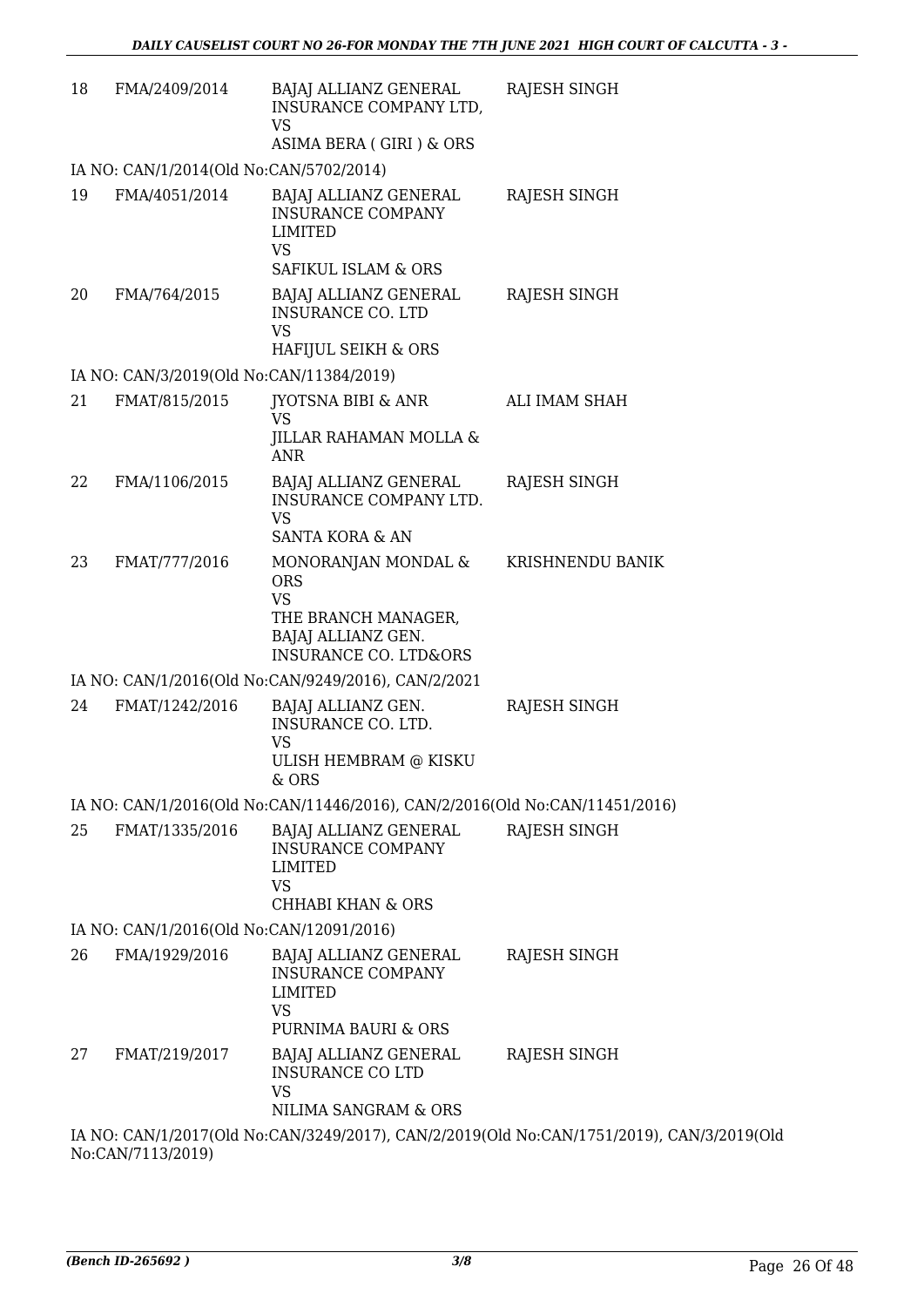| 28 | FMA/259/2017                            | BAJAJ ALLIANZ GENERAL<br><b>INSURANCE COMPANY</b><br>LIMITED<br><b>VS</b><br><b>SABITA MANNA &amp; ORS</b> | RAJESH SINGH        |
|----|-----------------------------------------|------------------------------------------------------------------------------------------------------------|---------------------|
| 29 | FMAT/284/2017                           | BAJAJ ALLIANZ GENERAL<br><b>INSURANCE CO. LTD</b><br><b>VS</b>                                             | <b>RAJESH SINGH</b> |
|    |                                         | <b>SAMBARI BESRA &amp; ORS</b>                                                                             |                     |
|    |                                         | IA NO: CAN/1/2017(Old No:CAN/2898/2017), CAN/2/2017(Old No:CAN/11974/2017)                                 |                     |
| 30 | FMAT/453/2017                           | BAJAJ ALLIANZ GEN<br><b>INSURANCE CO LTD</b><br><b>VS</b><br>NAWSAD SK @ NOWSHAD<br><b>SEKH &amp; ANR</b>  | <b>RAJESH SINGH</b> |
|    |                                         | IA NO: CAN/1/2017(Old No:CAN/4865/2017), CAN/2/2017(Old No:CAN/4880/2017)                                  |                     |
| 31 | FMAT/617/2017                           | BAJAJ ALLIANZ GENERAL<br>INSURANCE COMPANY LTD.<br><b>VS</b>                                               | R. SINGH            |
|    |                                         | NILUFAR BEGAM & ANR                                                                                        |                     |
|    | IA NO: CAN/1/2017(Old No:CAN/6519/2017) |                                                                                                            |                     |
| 32 | FMAT/660/2017                           | BAJAJ ALLIANZ GENERAL<br>INSURANCE COMPANY LTD.<br><b>VS</b>                                               | R. SINGH            |
|    |                                         | <b>SAROGI DAS &amp; ORS</b>                                                                                |                     |
|    |                                         | IA NO: CAN/1/2017(Old No:CAN/8604/2017), CAN/2/2017(Old No:CAN/8612/2017)                                  |                     |
| 33 | FMAT/661/2017                           | BAJAJ ALLIANZ GENERAL<br>INSURANCE COMPANY LTD.<br><b>VS</b><br><b>SHYAMALI DAS &amp; ORS</b>              | R. SINGH            |
|    |                                         | IA NO: CAN/1/2017(Old No:CAN/8605/2017), CAN/2/2017(Old No:CAN/8613/2017)                                  |                     |
| 34 | FMAT/824/2017                           | BAJAJ ALLIANZ GENERAL                                                                                      | RAJESH SINGH        |
|    |                                         | <b>INSURANCE CO LTD</b><br>VS<br>KRISHNA RANI PAL & ORS                                                    |                     |
|    |                                         | IA NO: CAN/1/2017(Old No:CAN/7407/2017), CAN/2/2017(Old No:CAN/7423/2017)                                  |                     |
| 35 | FMAT/879/2017                           | BAJAJ ALLIANZ GENERAL                                                                                      | RAJESH SINGH        |
|    |                                         | <b>INSURANCE COMPANY LTD</b><br><b>VS</b><br><b>SAMIR SAMANTA &amp; ANR</b>                                |                     |
|    |                                         | IA NO: CAN/1/2017(Old No:CAN/9319/2017), CAN/2/2017(Old No:CAN/9361/2017)                                  |                     |
| 36 | FMAT/955/2017                           | BAJAJ ALLIAZ GENERAL                                                                                       | R. SINGH            |
|    |                                         | INSURANCE COMPANY LTD.<br><b>VS</b>                                                                        |                     |
|    |                                         | BANI BARMAN (SINGHA)&<br><b>ORS</b>                                                                        |                     |
|    |                                         | IA NO: CAN/1/2017(Old No:CAN/9576/2017), CAN/2/2017(Old No:CAN/10127/2017)                                 |                     |
| 37 | FMAT/1014/2017                          | BAJAJ ALLIANZ G.I CO. LTD.                                                                                 | RAJESH SINGH        |
|    |                                         | <b>VS</b><br>CHABHAKI DAS & ORS.                                                                           |                     |
|    |                                         | IA NO: CAN/1/2017(Old No:CAN/9587/2017), CAN/2/2017(Old No:CAN/10125/2017)                                 |                     |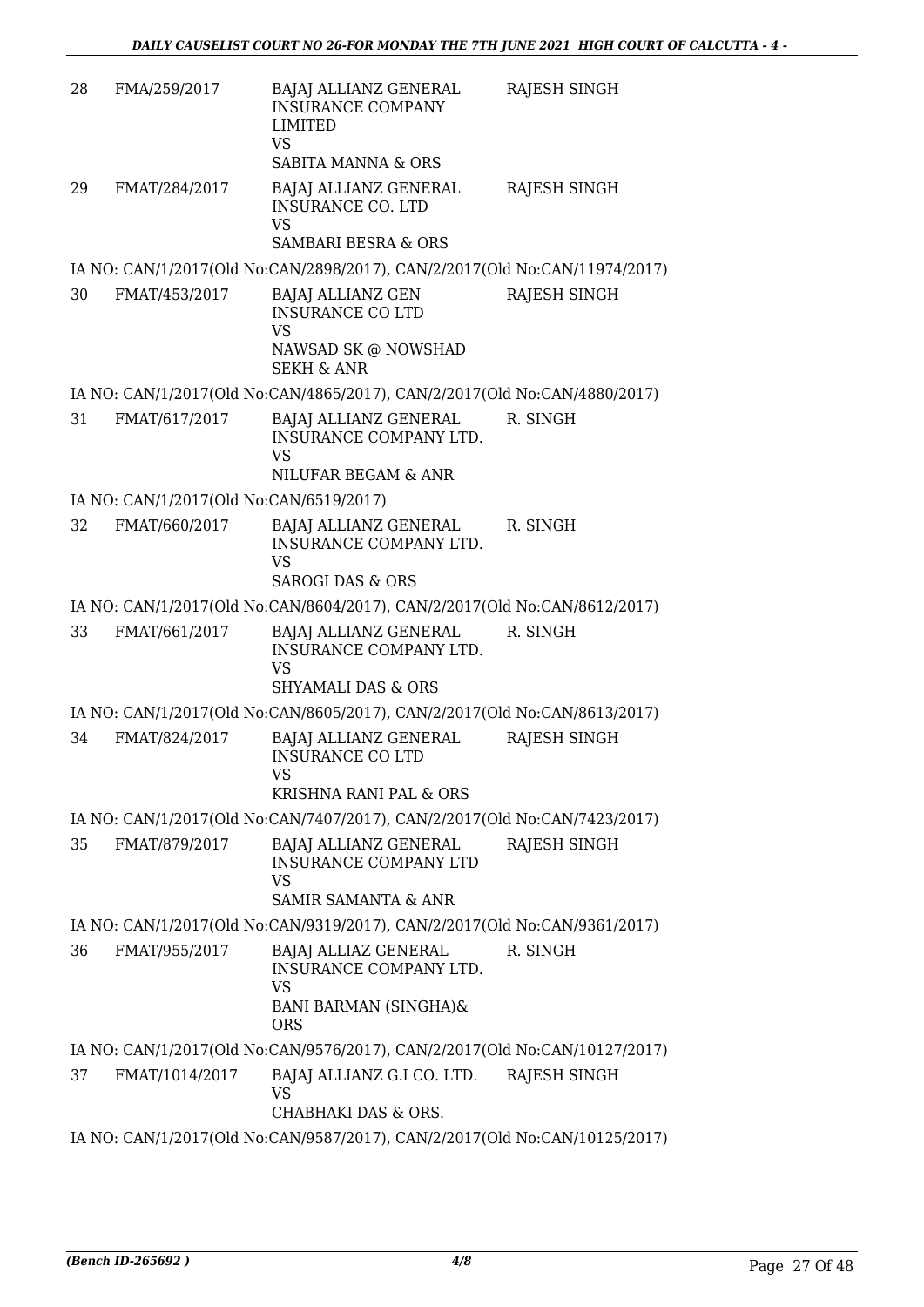| 38 | FMAT/1139/2017                           | BAJAJ ALLIANZ GENERAL<br><b>INSURANCE CO LTD</b><br><b>VS</b><br>PUTUL CHOUDHURY & ORS                             | RAJESH SINGH          |
|----|------------------------------------------|--------------------------------------------------------------------------------------------------------------------|-----------------------|
|    |                                          | IA NO: CAN/1/2017(Old No:CAN/10575/2017), CAN/2/2017(Old No:CAN/10576/2017)                                        |                       |
| 39 | FMAT/1271/2017                           | BAJAJ ALLIANZ GENERAL<br><b>INSURANCE COMPANY</b><br><b>LIMITED</b><br><b>VS</b><br><b>GITA DAS &amp; ORS</b>      | <b>RAJESH SINGH</b>   |
|    | IA NO: CAN/1/2017(Old No:CAN/12193/2017) |                                                                                                                    |                       |
| 40 | FMA/1536/2017                            | BAJAJ ALLIANZ GENERAL<br><b>INSURANCE COMPANY</b><br><b>LIMITED</b><br><b>VS</b><br><b>SARASWATI LET &amp; ORS</b> | RAJESH SINGH          |
|    | IA NO: CAN/1/2017(Old No:CAN/4872/2017)  |                                                                                                                    |                       |
| 41 | FMA/1545/2017                            | BAJAJ ALLIANZ GENERAL<br><b>INSURANCE CO LTD</b><br><b>VS</b><br>DWIJADAS PORYA & ANR                              | RAJESH SINGH          |
|    | IA NO: CAN/1/2017(Old No:CAN/4874/2017)  |                                                                                                                    |                       |
| 42 | FMA/1585/2017                            | BAJAJ ALLIANZ GENERAL<br><b>INSURANCE COMPANY</b><br><b>LIMITED</b><br><b>VS</b><br>KOHINUR BIBI & ORS             | <b>RAJESH SINGH</b>   |
|    | IA NO: CAN/1/2017(Old No:CAN/6892/2017)  |                                                                                                                    |                       |
| 43 | FMAT/6/2018                              | <b>MALLIKA DEVI</b><br><b>VS</b><br>THE BAJAJ ALLIANZ<br><b>GENERAL INSURANCE</b><br><b>COMPANY LTD &amp; ANR</b>  | <b>SAIDUR RAHAMAN</b> |
|    | IA NO: CAN/1/2018(Old No:CAN/8894/2018)  |                                                                                                                    |                       |
| 44 | FMA/29/2018                              | BAJAJ ALLIANZ GENERAL<br><b>INSURANCE CO LTD</b><br><b>VS</b><br>P. JYOTSANAM & ORS                                | RAJESH SINGH          |
|    |                                          | IA NO: CAN/1/2017(Old No:CAN/10612/2017), CAN/2/2018(Old No:CAN/8394/2018)                                         |                       |
| 45 | FMA/30/2018                              | BAJAJ ALLIANZ GEN INSU<br>CO LTD<br><b>VS</b><br>KRISHNA KABI & ORS                                                | RAJESH SINGH          |
|    | IA NO: CAN/1/2017(Old No:CAN/10601/2017) |                                                                                                                    |                       |
| 46 | FMAT/55/2018                             | BAJAJ ALLIANZ GENERAL<br><b>INSURANCE COMPANY</b><br><b>LIMITED</b><br><b>VS</b><br>SUJATA ROY & ORS               | RAJESH SINGH          |
|    |                                          | IA NO: CAN/1/2018(Old No:CAN/1201/2018), CAN/2/2018(Old No:CAN/1202/2018)                                          |                       |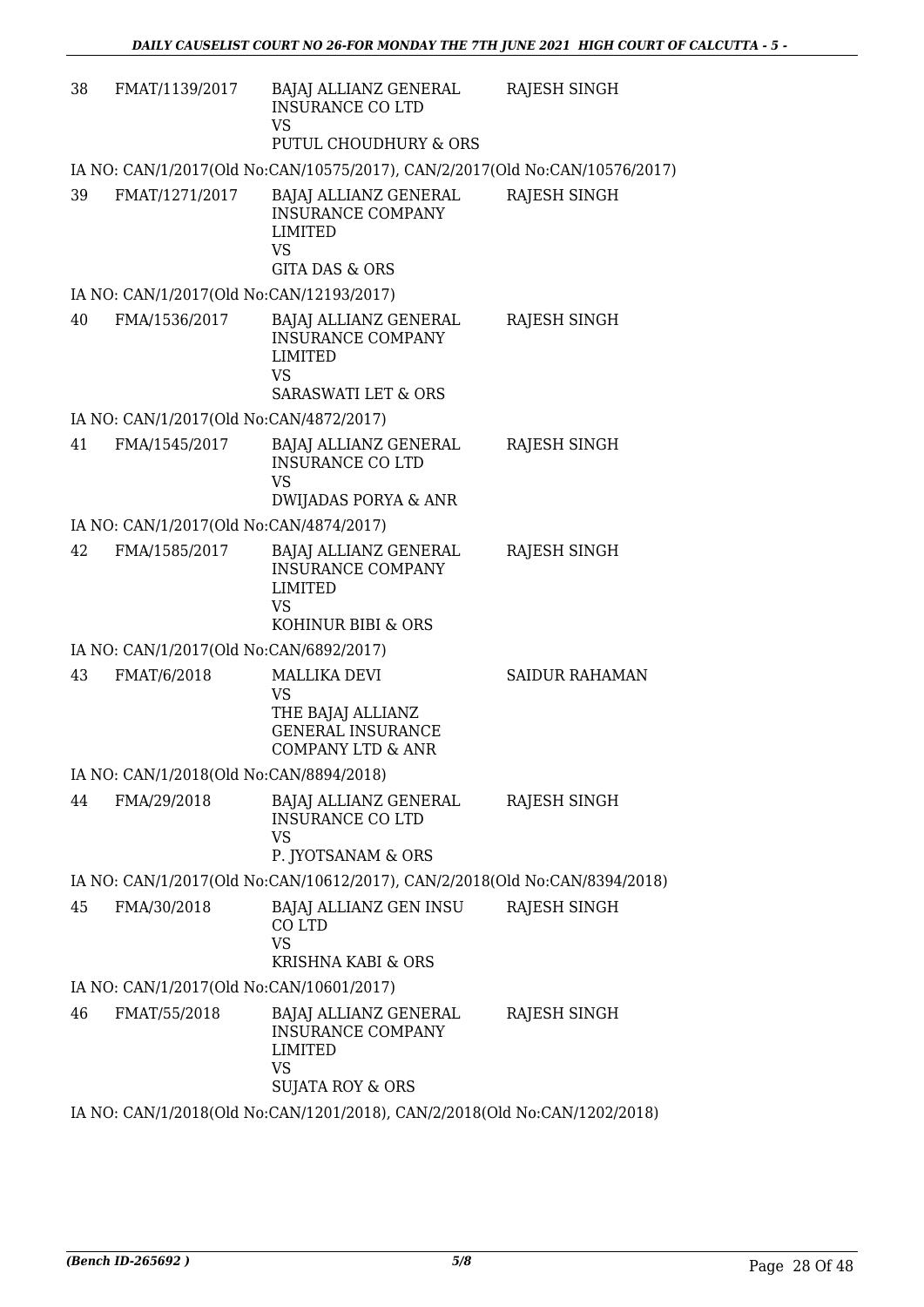| 47 | FMAT/131/2018                            | <b>BISWAJIT DOLAI</b><br><b>VS</b>                                                                                 | <b>ASHIQUE MONDAL</b>                                                                      |
|----|------------------------------------------|--------------------------------------------------------------------------------------------------------------------|--------------------------------------------------------------------------------------------|
|    |                                          | BAJAJ ALLIANZ GENERAL<br><b>INSURANCE COMPANY</b><br><b>LIMITED &amp; ORS</b>                                      |                                                                                            |
|    | IA NO: CAN/1/2018(Old No:CAN/2747/2018)  |                                                                                                                    |                                                                                            |
| 48 | FMAT/175/2018                            | BAJAJ ALLIANZ GENERAL<br><b>INSURANCE COMPANY</b><br><b>LIMITED</b><br><b>VS</b><br>SUMURUDDIN ANSARY &            | RAJESH SINGH                                                                               |
|    |                                          | <b>ORS</b>                                                                                                         |                                                                                            |
|    |                                          | IA NO: CAN/1/2018(Old No:CAN/2381/2018), CAN/2/2018(Old No:CAN/2384/2018)                                          |                                                                                            |
| 49 | FMAT/202/2018                            | BAJAJ ALLIANZ GENERAL<br><b>INSURANCE COMPANY</b><br><b>LIMITED</b><br><b>VS</b><br><b>SHAMPA MONDAL &amp; ORS</b> | RAJESH SINGH                                                                               |
|    |                                          | IA NO: CAN/1/2018(Old No:CAN/2390/2018), CAN/2/2018(Old No:CAN/2395/2018)                                          |                                                                                            |
| 50 | FMAT/515/2018                            | SARASWATI RAJAK & ORS.                                                                                             | <b>SAIDUR RAHAMAN</b>                                                                      |
|    |                                          | <b>VS</b><br>BAJAJ ALLIANZ G.I CO. LTD.<br>& ANR.                                                                  |                                                                                            |
| 51 | FMAT/998/2018                            | GITA RANI CHATTERJEE &<br><b>ORS</b><br><b>VS</b><br>BAJAJ ALLIANZ GENERAL<br><b>INSURANCE COMPANY</b>             | <b>ASHIQUE MONDAL</b>                                                                      |
| 52 | FMAT/1277/2018                           | <b>LIMITED &amp; ANR</b><br>MONOYARA BIBI                                                                          | <b>JAYANTA KUMAR</b>                                                                       |
|    |                                          | <b>VS</b><br><b>BAJAJ ALLIANZ GENERAL</b><br><b>INSURANCE CO. LTD. &amp;</b><br><b>ANR</b>                         | <b>MANDAL</b>                                                                              |
| 53 | FMA/1441/2018                            | <b>BAJAJ ALLIANZ GEN</b><br><b>INSURANCE CO LTD</b><br><b>VS</b>                                                   | RAJESH SINGH                                                                               |
|    |                                          | <b>SITA TOPPO &amp; ANR</b>                                                                                        |                                                                                            |
|    | IA NO: CAN/1/2017(Old No:CAN/12196/2017) |                                                                                                                    |                                                                                            |
| 54 | FMA/1725/2018                            | BAJAJ ALLIANZ GENERAL<br><b>INSURANCE CO LTD</b><br><b>VS</b>                                                      | RAJESH SINGH                                                                               |
|    |                                          | KALPANA PRADHAN & ORS                                                                                              |                                                                                            |
|    | No:CAN/4482/2018)                        |                                                                                                                    | IA NO: CAN/1/2017(Old No:CAN/12197/2017), CAN/2/2018(Old No:CAN/4481/2018), CAN/3/2018(Old |
| 55 | FMA/1851/2018                            | BAJAJ ALLIANZ GENERAL<br><b>INSURANCE CO LTD</b><br><b>VS</b><br>NEMAI CHANDRA KHANRA                              | RAJESH SINGH                                                                               |
|    |                                          | @ NEMI KHANRA & ORS                                                                                                |                                                                                            |
|    | IA NO: CAN/1/2017(Old No:CAN/12192/2017) |                                                                                                                    |                                                                                            |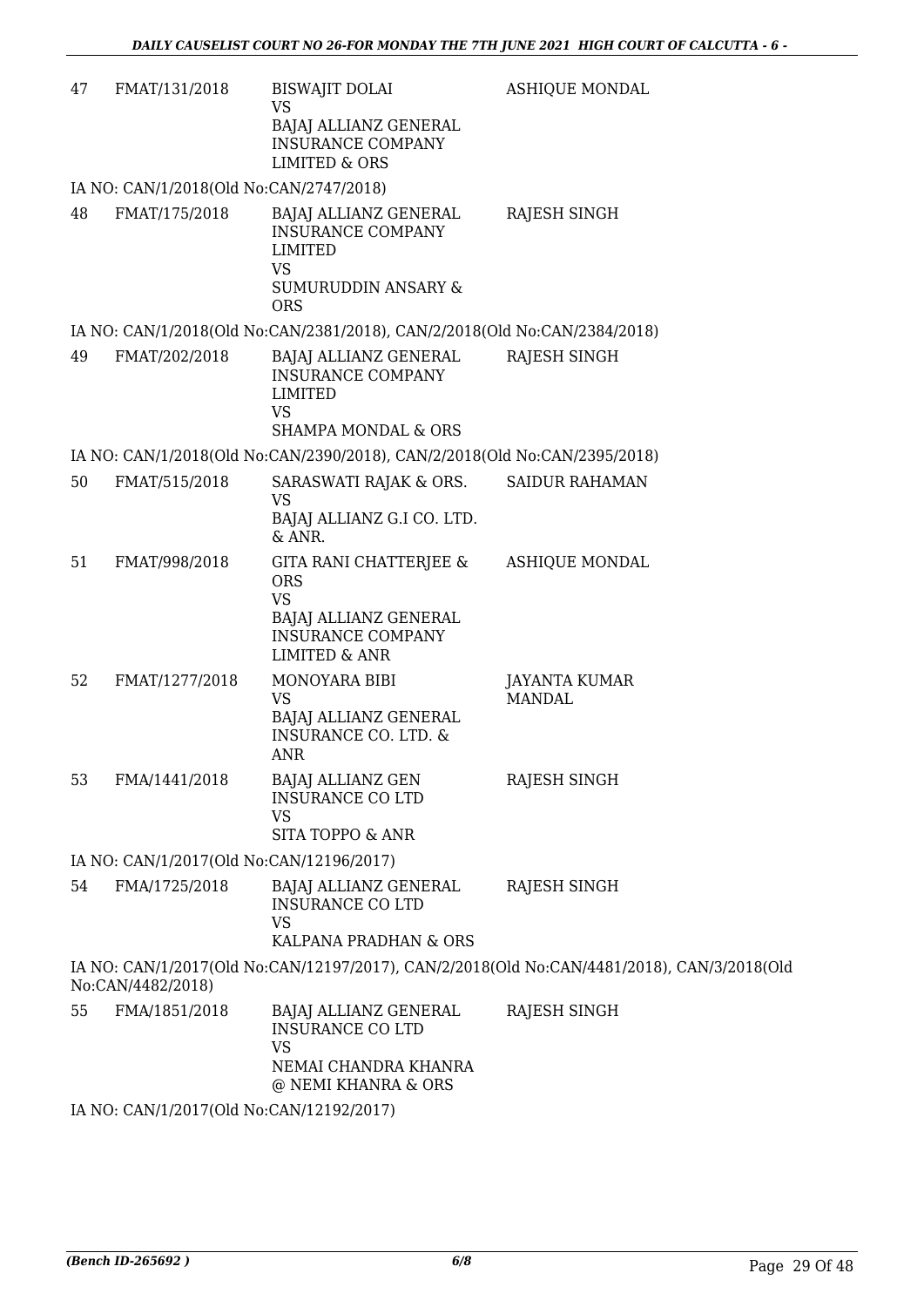| 56 | FMAT/44/2019                            | DINENJOY CHAKRABORTY &<br><b>ANR</b><br><b>VS</b><br><b>UNION OF INDIA</b>                                           | SK ABU ABBASUDDIN                 |
|----|-----------------------------------------|----------------------------------------------------------------------------------------------------------------------|-----------------------------------|
|    | IA NO: CAN/1/2020(Old No:CAN/1573/2020) |                                                                                                                      |                                   |
|    | wt57 FMAT/1060/2019                     | <b>SHAKTIMAN ROY</b><br><b>VS</b><br>BAJAJ ALLIANZ GENERAL<br>INS. CO LTD                                            | SANDIP<br><b>BANDYOPADHAYA</b>    |
| 58 | FMAT/623/2019                           | AJIJA BIBI@BEWA & ORS<br><b>VS</b><br>BAJAJ ALLIANZ GENERAL<br><b>INSURANCE CO LTD &amp; ANR</b>                     | MUKTAKESH DAS                     |
| 59 | FMAT/1099/2019                          | BAJAJ ALLIANZ GEN. INS.<br>CO. LTD.<br><b>VS</b><br><b>SAMAR BAIRAGI</b>                                             | RAJESH SINGH                      |
| 60 | FMAT/1218/2019                          | BAJAJ ALLIANZ GENERAL<br><b>INS COLTD</b><br><b>VS</b><br><b>RUMA SEN &amp; ORS</b>                                  | RAJESH SINGH                      |
|    | IA NO: CAN/1/2021, CAN/2/2021           |                                                                                                                      |                                   |
| 61 | FMAT/1301/2019                          | <b>SUBEDA BEWA</b><br><b>VS</b><br>THE BAJAJ ALLIANZ<br><b>GENERAL INSURANCE</b><br><b>COMPANY LIMITED &amp; ANR</b> | <b>SAIDUR RAHAMAN</b>             |
| 62 | FMAT/1322/2019                          | <b>SMT. MANJEET KAUR</b><br><b>VS</b><br>BAJAJ ALLIANZ GENRAL<br><b>INSURANCE CO. LTD</b>                            | <b>SUBHANKAR</b><br><b>MANDAL</b> |
| 63 | FMA/1646/2019                           | <b>JIAUL HOQUE &amp; ANR</b><br><b>VS</b><br>M/S BAJAJ ALLIANZ GEN<br><b>INS CO LTD &amp; ANR</b>                    | S GHOSH                           |
| 64 | FMAT/325/2020                           | PANMANI HANSDA<br>VS<br>BAJAJ ALLIANZ GENERAL<br><b>INSURANCE COMPANY</b><br><b>LIMITED &amp; ANR</b>                | <b>ASHIQUE MONDAL</b>             |
| 65 | FMAT/415/2020                           | BAJAJ ALLIANZ GEN INS CO<br><b>LTD</b><br><b>VS</b><br><b>SUSMITA MONDAL AND</b><br><b>ORS</b>                       | RAJESH SINGH                      |
| 66 | FMAT/501/2020                           | ABHA BISWAS AND ORS<br><b>VS</b><br>BAJAJ ALLIANCE GENERAL<br>INSURANCE CO. LTD. AND<br><b>ANR</b>                   | AMIT RANJAN ROY                   |

IA NO: CAN/1/2021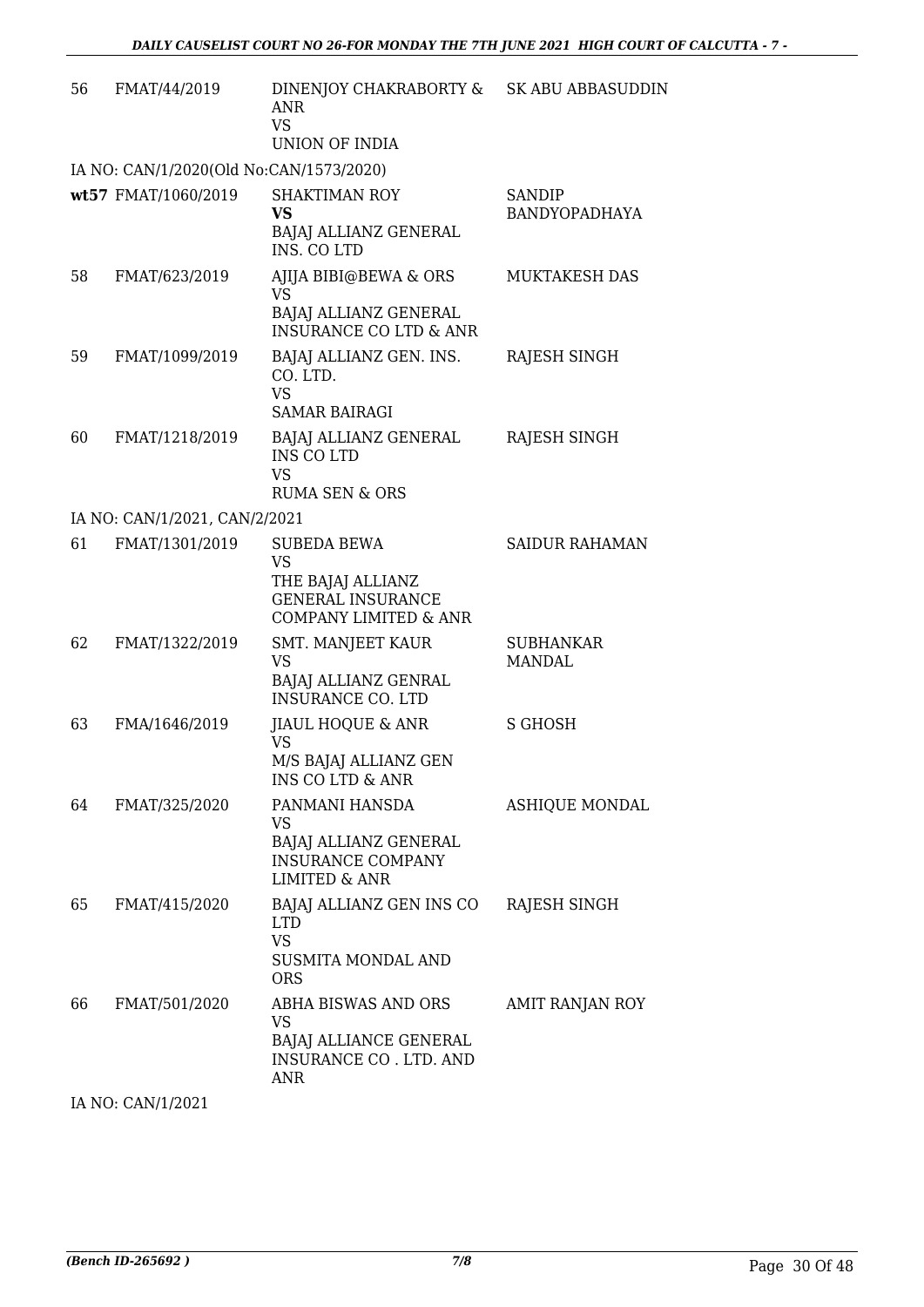| 67 | FMA/200/2021  | BIDHAN CHANDRA SAHA<br>VS.<br>THE BAJAJ ALLIANZ<br>GENERAL INSURANCE CO.<br>LTD.                   | SAIDUR RAHAMAN             |
|----|---------------|----------------------------------------------------------------------------------------------------|----------------------------|
| 68 | FMAT/214/2021 | BANDANA MAHATO AND<br><b>ORS</b><br>VS.<br><b>BAJAJ ALLIANZ GNERAL INS</b><br>CO LTD AND ANR       | <b>SUBHANKAR</b><br>MANDAL |
| 69 | FMAT/215/2021 | sabnam bibi and ors<br>VS<br>bajaj allianz gen ins co ltd<br>and anr                               | <b>SUBHANKAR</b><br>MANDAL |
| 70 | FMA/302/2021  | MADHURI CHATTERJEE<br>AND ORS<br>VS<br>THE BAJAJ ALLIANZE<br><b>GENERAL .INS CO LTD AND</b><br>ANR | SAIDUR RAHAMAN             |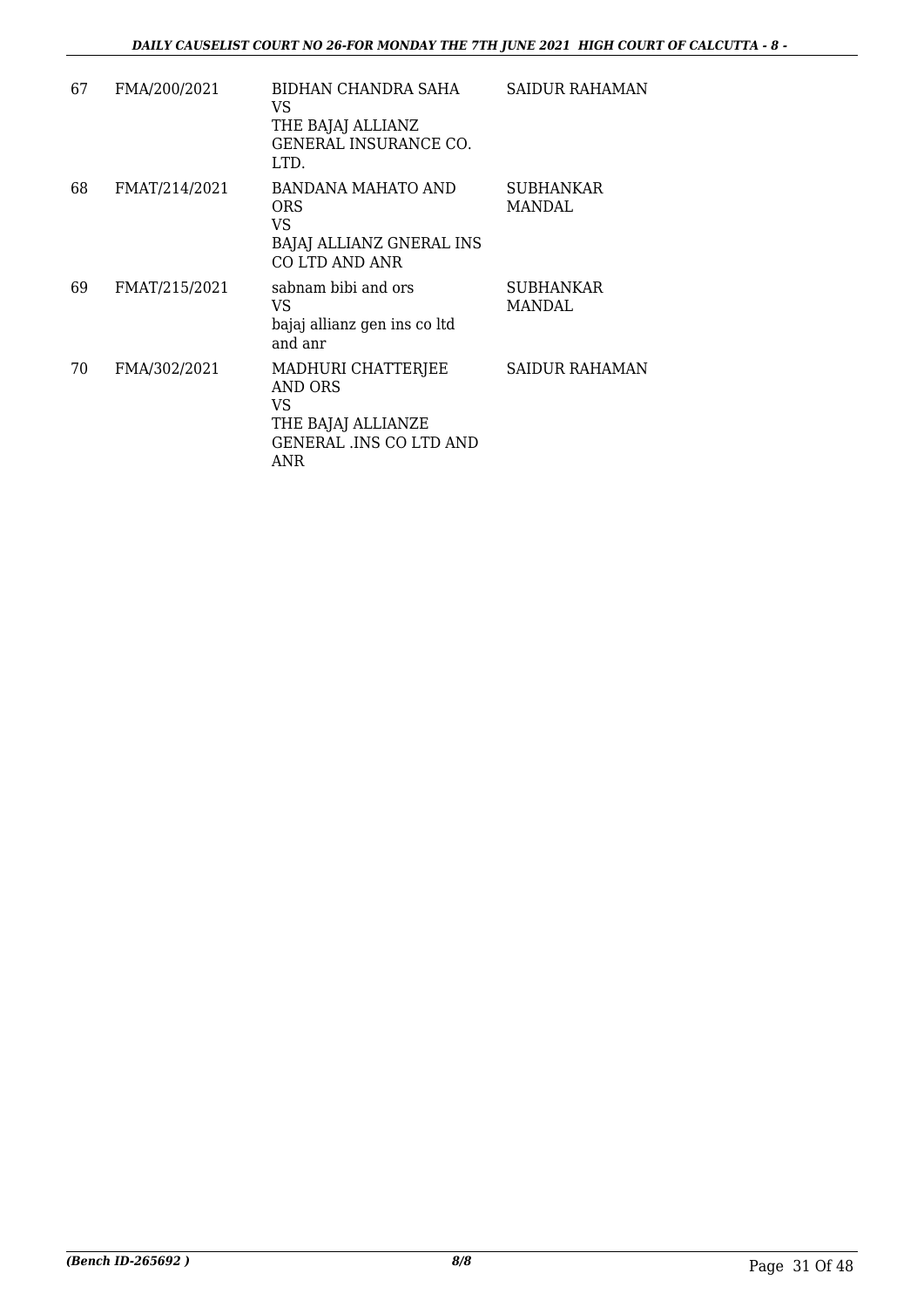

### **Appellate Side**

**DAILY CAUSELIST For Monday The 7th June 2021**

**COURT NO. 23**

**SINGLE BENCH (SB - III) AT 11:00 AM HON'BLE JUSTICE ARINDAM MUKHERJEE (VIA VIDEO CONFERENCE)**

|    |                                           |                                                                                       | <u>MUTION</u>                |
|----|-------------------------------------------|---------------------------------------------------------------------------------------|------------------------------|
| 1  | WPA/2594/2019                             | NOOR MOHAMMED @<br>SAHABAZ @ SIKENDER<br>VS.                                          | SAHIDUDDIN AHMED             |
|    |                                           | STATE OF WEST BENGAL &<br>ORS.                                                        |                              |
| 2  | WPA/2867/2020<br>[Fixed on<br>09.06.2021} | MOSTAFA AHAMED<br>VS<br>STATE OF WEST BENGAL &<br><b>ORS</b>                          | ANUPAM SOME                  |
| 3  | WPA/3337/2020<br>(30/06/21)               | RAMENDRA MOHAN<br><b>SARKAR</b><br>VS.<br>UNION OF INDIA & ORS                        | KARUNAMOYEE SAMANTA          |
| 4  | WPA/9889/2020<br>[28.06.2021]             | AMALA ROY<br>VS.<br>STATE OF WEST BENGAL<br>AND ORS.                                  | PAMPA DEY DHABAL             |
| 5  | WPA/11355/2020                            | RASHMONI NAG AND ANR<br>VS<br>THE STATE OF WEST<br><b>BENGAL AND ORS</b>              | SOUGATA MITRA                |
| 6  | WPA/174/2021<br>[17.06.2021]              | <b>ALI BURHAN</b><br><b>VS</b><br>STATE OF WEST BENGAL<br>AND ORS.                    | <b>SOUGATA MITRA</b>         |
| 7  | WPA/1046/2021<br>[17.06.2021]             | NIRMAL KUMAR DAS<br>VS<br>UNION OF INDIA AND ORS.                                     | <b>PUNAM BASU</b>            |
| 8  | WPA/2744/2021<br>[14.06.2021]             | <b>I.P AVIATION SERVICES</b><br>PRIVATE LTD.AND ANR<br>VS.<br>UNION OF INDIA AND ORS. | RAMENDU AGARWAL              |
| 9  | WPA/3756/2021<br>[14.06.2021]             | J P AVIATION SERVICES PVT<br>LTD AND ANR<br><b>VS</b><br>UNION OF INDIA AND ORS.      | RAMENDU AGARWAL              |
| 10 | WPA/4185/2021<br>[28.06.2021]             | PRABIR BANERJEE<br>VS<br>STATE OF WEST BENGAL<br>AND ORS.                             | <b>SUDIP GHOSH CHOWDHURY</b> |

#### **MOTION**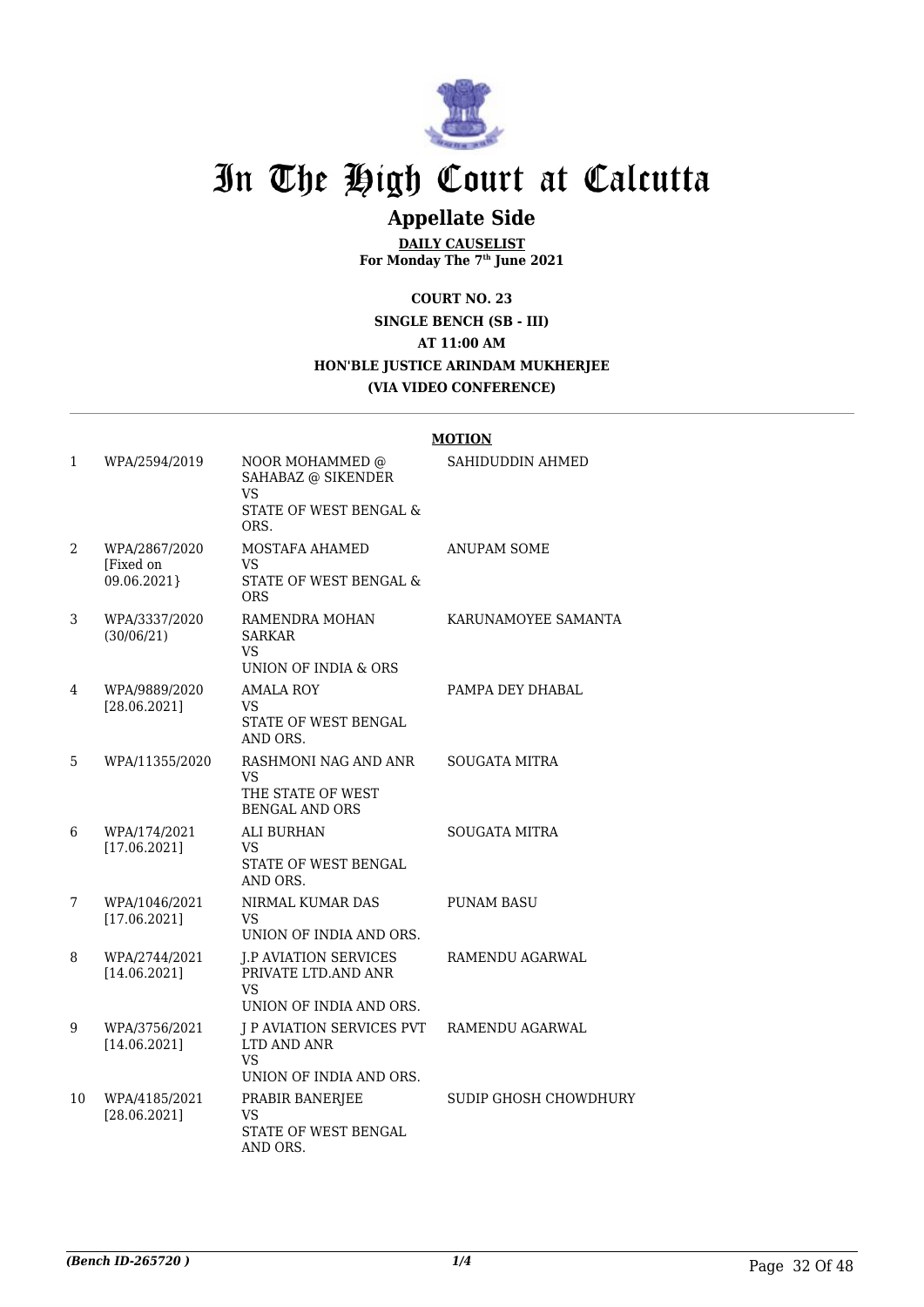| 11 | WPA/6315/2021<br>[08.06.2021]             | <b>JAHAR SHA</b><br>VS<br>STATE OF WEST BENGAL<br>AND ORS.                    | <b>SOUMYA NAG</b>       |
|----|-------------------------------------------|-------------------------------------------------------------------------------|-------------------------|
|    | IA NO: CAN/1/2021, CAN/2/2021             |                                                                               |                         |
| 12 | WPA/6882/2021<br>[29.06.2021]             | RUPASREE BHOWMIK<br>VS<br>STATE OF WEST BENGAL<br>AND ORS.                    | <b>ASHOK HALDER</b>     |
| 13 | WPA/7305/2021<br>[11.06.2021]             | MANJULA BHATTACHARJEE<br>VS<br>THE STATE OF WEST<br><b>BENGAL AND ORS</b>     | SUMITAVA CHAKRABORTY    |
| 14 | WPA/7329/2021<br>[28.06.2021]             | <b>BIREN HALDER</b><br>VS<br>STATE OF WEST BENGAL<br>AND ORS.                 | <b>ALOKESH DALAI</b>    |
| 15 | WPA/7970/2021<br>[28.06.2021]             | SK. MEHAMUD ALI<br>VS.<br>THE STATE OF WEST<br><b>BENGAL AND ORS</b>          | SOUMYAJIT DAS MAHAPATRA |
| 16 | WPA/7973/2021<br>[28.06.2021]             | AJOY KUMAR DAS<br>VS<br>THE STATE OF WEST                                     | SOUMYAJIT DAS MAHAPATRA |
| 17 | WPA/7974/2021<br>[28.06.2021]             | <b>BENGAL AND ORS</b><br><b>BHABESH SANTRA</b><br>VS.<br>STATE OF WEST BENGAL | SOUMYAJIT MAHAPATRA     |
| 18 | WPA/8436/2021                             | AND ORS.<br><b>TAPAS DAS</b><br>VS<br>STATE OF WEST BENGAL<br>AND ORS.        | AAFREEN PERVEEN         |
| 19 | WPA/8465/2021<br>[28.06.2021]             | SMT SAPTAMI HAZRA<br><b>VS</b><br>STATE OF WEST BENGAL<br>AND ORS.            | RUDRAKSHA CHATTOPADHYAY |
| 20 | WPA/9465/2021                             | SHIPRA SEN AND ORS.<br>VS<br>STATE OF WEST BENGAL<br>AND ORS.                 | SUBRATA BANIK CHOWDHURY |
| 21 | WPA/9722/2021<br>[28.06.2021]             | FAHEEM BAIG<br>VS<br>KOLKATA PORT TRUST                                       | DWAIPAYAN BISWAS        |
| 22 | WPA/9745/2021<br>{Fixed on<br>14.06.2021} | DR.ANISUR RAHAMAN<br>VS<br>STATE OF WEST BENGAL<br>AND ORS.                   | SAKTIPADA JANA          |
| 23 | WPA/9758/2021<br>[28.06.2021]             | <b>JYOTSNA PAUL</b><br>VS<br>STATE OF WEST BENGAL<br>AND ORS.                 | <b>SUBHAJIT DAS</b>     |
| 24 | WPA/9762/2021<br>(Fixed on<br>22.06.2021) | DIPANJAN DUTTA<br>VS.<br>MIDNAPUR MUNICIPALITY<br>AND OTHERS                  | PINGAL BHATTACHARYA     |
| 25 | WPA/9910/2021<br>[28.06.2021]             | JAJNASENI MUKHERJEE<br>NEE MONDAL<br>VS.<br>STATE OF WEST BENGAL<br>AND ORS.  | SOUGATA MITRA           |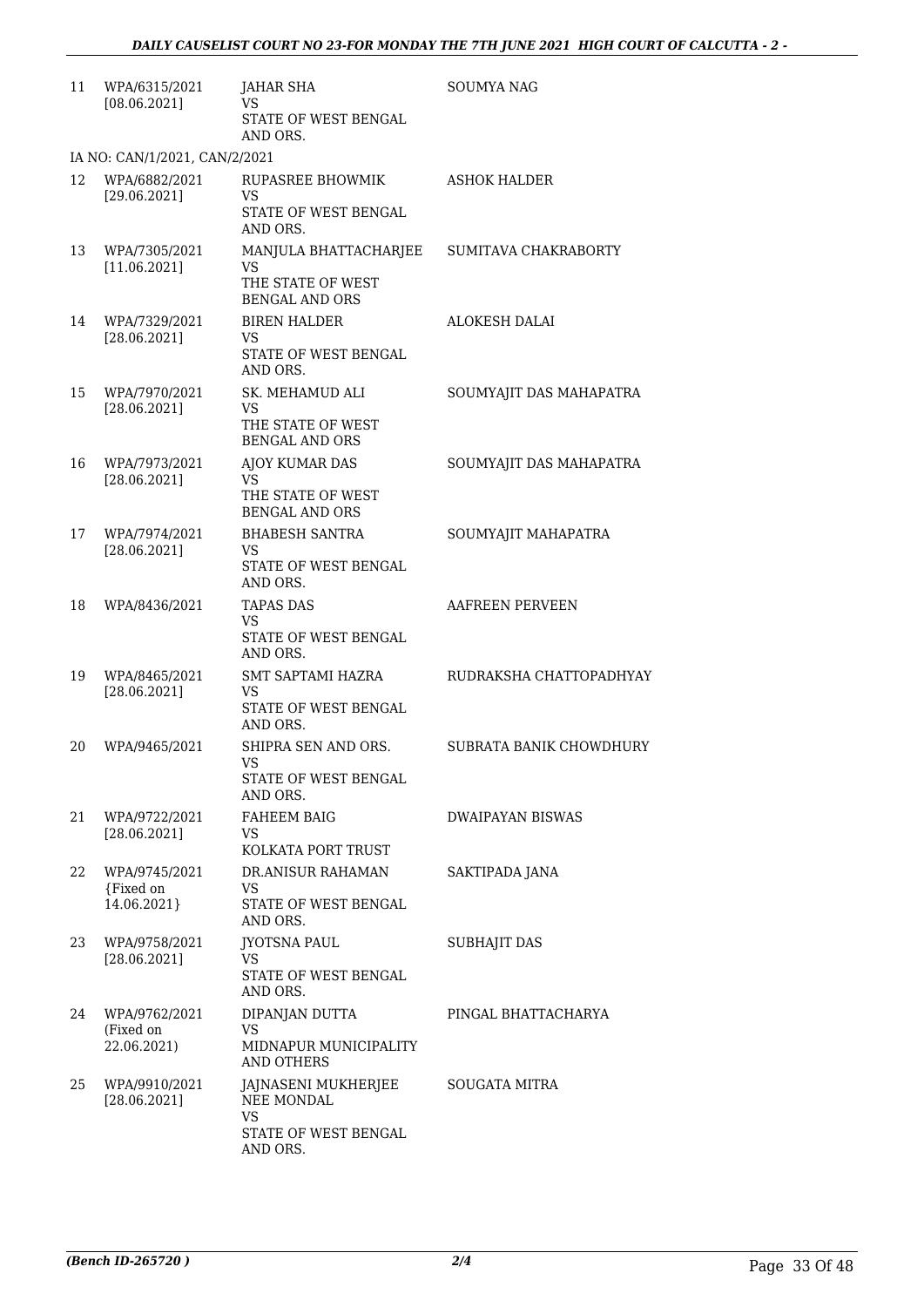| 26 | WPA/10069/2021<br>[14.06.2021]                    | JB. ZARAR AHMED<br>VS<br>REGIONAL PROVIDENT<br>FUND COMMISSIONER AND<br><b>OTHERS</b>             | Suvadip Bhattacharjee  |
|----|---------------------------------------------------|---------------------------------------------------------------------------------------------------|------------------------|
| 27 | WPA/10071/2021<br>[14.06.2021]                    | SHEO SHANKAR OJHA<br><b>VS</b><br>REGIONAL PROVIDENT<br>FUND COMMISSIONER AND<br><b>OTHERS</b>    | Suvadip Bhattacharjee  |
| 28 | WPA/10195/2021<br>[22.06.2021]                    | SAKSHAM GHOSH REPD BY<br>MONIKA GHOSH<br><b>VS</b>                                                | POOJA SINGH            |
| 29 | WPA/10475/2021<br>(Fixed on<br>29.06.2021)        | UNION OF INDIA AND ORS.<br>BIJON KUMAR SAHA AND<br>ANR<br>VS.<br>STATE OF WEST BENGAL<br>AND ORS. | <b>SUPRATIK SYAMAL</b> |
| 30 | WPA/10487/2021<br><b>[FIXED ON</b><br>23.06.2021] | <b>RAVI KANT</b><br>VS<br>UNION OF INDIA AND ORS.                                                 | MANAS KUMAR DAS        |
| 31 | WPA/10495/2021<br>[28.06.2021]                    | MANOJ MANDAL AND ANR<br>VS<br><b>STATE OF WEST BENGAL</b><br>AND ORS.                             | NAMRATA CHATTERJEE     |
| 32 | WPA/10503/2021                                    | DEBASHIS MITRA PROP OF<br>M/S. BEHAG OVERSEAS<br><b>VS</b><br>UNION OF INDIA AND ORS.             | NILOTPAL CHOWDHURY     |
| 33 | WPA/10506/2021<br>[29.06.2021]                    | SHRABANTI HALDER AND<br>ORS<br><b>VS</b><br>STATE OF WEST BENGAL<br>AND ORS.                      | KARUNAMOYEE SAMANTA    |
| 34 | WPA/10509/2021<br>[28.06.2021]                    | B.S. ENTERPRISE AND ORS.<br><b>VS</b><br>THE INDIAN OIL<br>CORPORATION AND ANR.                   | KAKALI NASKAR          |
| 35 | WPA/10510/2021                                    | BISWANATH DALAL<br>VS<br>STATE OF WEST BENGAL<br>AND ORS.                                         | PAMPA DEY (DHABAL)     |
| 36 | WPA/10511/2021                                    | PARTHA SARATHI<br>MUKHERJEE<br>VS<br>STATE OF WEST BENGAL<br>AND ORS.                             | <b>BISWAJIT SARKAR</b> |
| 37 | WPA/10513/2021<br>[21.06.2021]                    | SAILEN GAYEN AND ORS.<br><b>VS</b><br>STATE OF WEST BENGAL<br>AND ORS.                            | SUDARSHAN GHOSH        |
| 38 | WPA/10514/2021<br>[28.06.2021]                    | KARTICK CHANDRA PAL<br>VS<br>UNION OF INDIA AND ORS.                                              | SHRUVRO PROKASH LAHIRI |
| 39 | WPA/10516/2021                                    | MOSARAF MIDDYA AND<br><b>OTHERS</b><br><b>VS</b><br>STATE OF WEST BENGAL<br>AND ORS.              | BHASKAR HUTAIT         |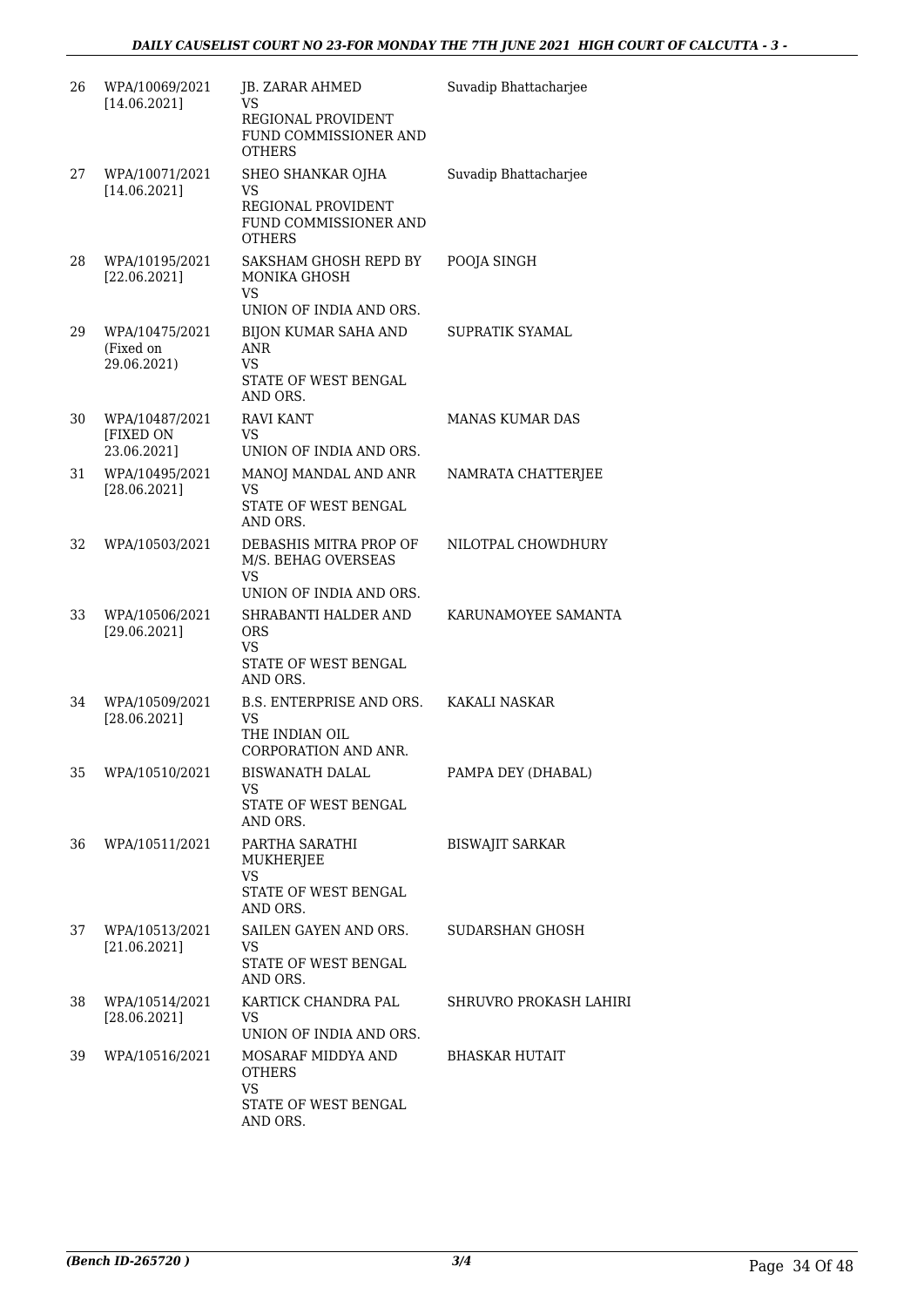| 40 | WPA/10520/2021<br>[29.06.2021]             | DUTTAPUKUR SEVA SADAN<br>AND MATERNITY HOME<br>VS<br>STATE OF WEST BENGAL<br>AND ORS.                           | SHIBAJI KUMAR DAS           |
|----|--------------------------------------------|-----------------------------------------------------------------------------------------------------------------|-----------------------------|
| 41 | WPA/10522/2021<br>[29.06.2021]             | SHAMBHU SHARMA<br><b>VS</b><br>THE C.E.S.C. LTD AND ORS                                                         | ARUNIMA DAS SHARMA          |
| 42 | WPA/10526/2021<br>[FIXED ON<br>12.07.2021] | ANIL SINGH<br><b>VS</b><br>THE C.E.S.C. AND ORS                                                                 | ARUNIMADASSHARMA4@GMAIL.COM |
| 43 | WPA/10544/2021                             | MANSAROVAR FERROUS<br>PVT LTD AND ANR<br><b>VS</b><br>W.B.ELCTRICVTY<br>REGULATORY COMMISSION<br><b>AND ORS</b> | SIDDHARTHA SHROFF           |
| 44 | WPA/10548/2021<br>[21.06.2021]             | <b>BASUDEB KHANRA</b><br>VS<br>STATE OF WEST BENGAL<br>AND ORS.                                                 | MUJIBAR ALI NASKAR          |
| 45 | WPA/10551/2021<br>[Fixed on<br>10.06.2021} | KAUSHIK KUNDU<br><b>VS</b><br>STATE OF WEST BENGAL<br>AND ORS.                                                  | DIPAK RANJAN MUKHERJEE      |
| 46 | WPA/10552/2021<br>[08.06.2021]             | PABITRA KAR<br><b>VS</b><br>STATE OF WEST BENGAL<br>AND ORS.                                                    | DEBANIK BANERJEE            |
| 47 | WPA/10557/2021<br>[Fixed on<br>08.06.2021] | <b>ACHINTA DEY</b><br>VS.<br>STATE OF WEST BENGAL<br>AND ORS.                                                   | <b>UDAY NARAYAN BETAL</b>   |
| 48 | WPA/10574/2021<br>[FIXED ON<br>12.07.2021] | <b>BINOD KUMAR SINGH</b><br>@BINOD KR SINGH<br><b>VS</b><br>STATE OF WEST BENGAL<br>AND ORS.                    | <b>BARNALI GUPTA</b>        |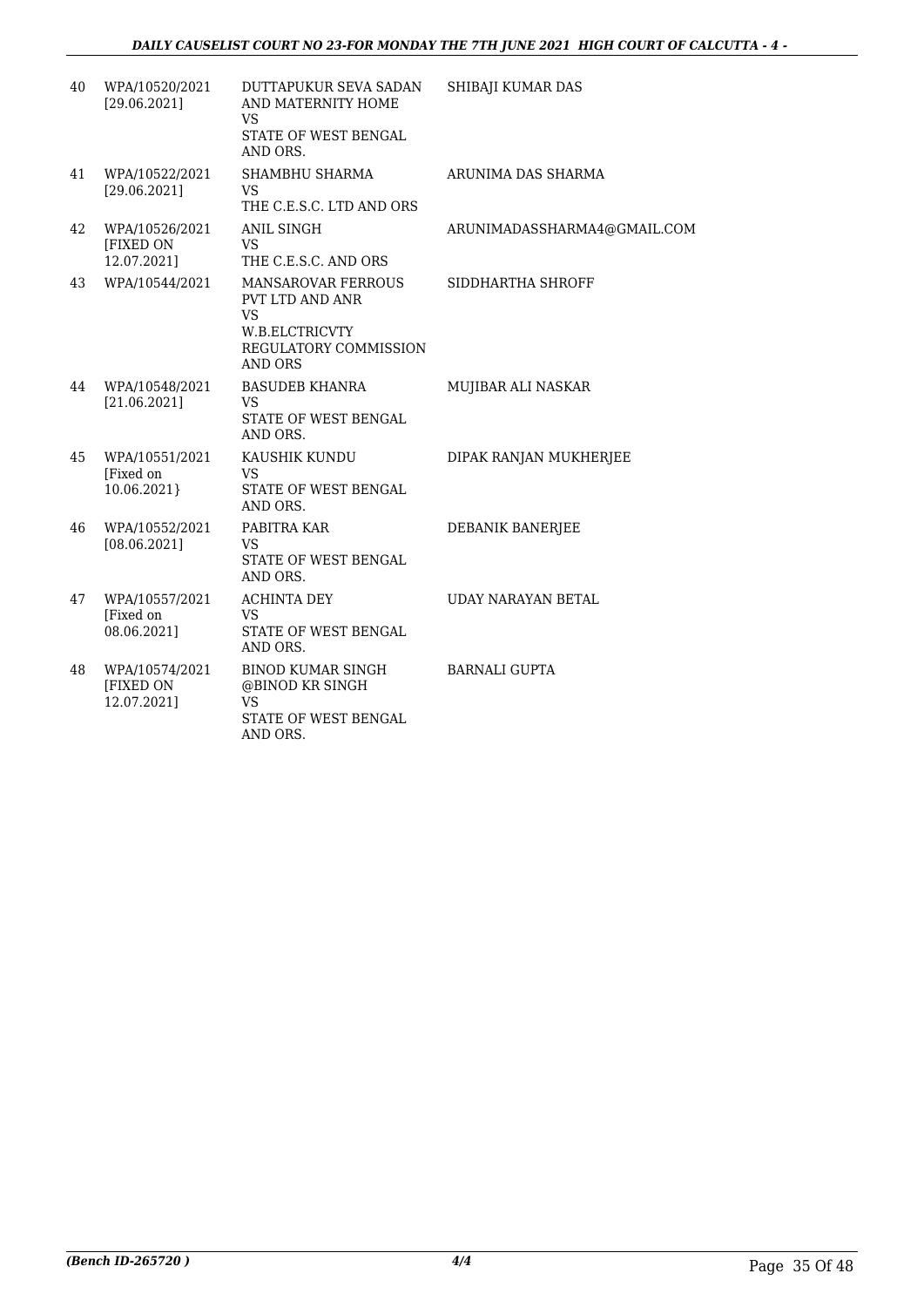

### **Appellate Side**

**DAILY CAUSELIST For Monday The 7th June 2021**

**COURT NO. 32 SINGLE BENCH (SB - IV) AT 11:00 AM HON'BLE JUSTICE JAY SENGUPTA ( VIA VIDEO CONFERENCE )**

|    |                | APPLICATION FOR BAIL                                                                 |                                       |
|----|----------------|--------------------------------------------------------------------------------------|---------------------------------------|
| 1  | CRM/4969/2007  | <b>ANISUR RAHAMAN</b><br>MONDAL @ SARDAR<br><b>VS</b><br>STATE OF WEST BENGAL        | <b>LITON MOITRA</b>                   |
| 2  | CRM/12090/2007 | SOMNATH CHHETRI<br><b>VS</b><br>STATE OF WEST BENGAL                                 | <b>DIPTANIL</b><br><b>CHAKRABORTY</b> |
| 3  | CRM/13931/2007 | MD. MERAJ SK.<br><b>VS</b><br><b>STATE</b>                                           | <b>SANDIP</b><br><b>CHAKRABORTY</b>   |
| 4  | CRM/4194/2011  | SMT CHANDANA KUNDU<br><b>VS</b><br>STATE OF WEST BENGAL &<br><b>ORS</b>              | <b>ASHISH DEY</b>                     |
| 5  | CRM/2038/2013  | <b>REHANA BEGUM</b><br><b>VS</b><br>STATE OF WEST BENGAL                             | <b>KOYELI</b><br><b>BHATTACHARYA</b>  |
| 6  | CRM/17878/2014 | PRADIP SHARMA<br><b>VS</b><br>STATE OF WEST BENGAL                                   | <b>AMANUL ISLAM</b>                   |
| 7  | CRM/8947/2015  | MD BABUL ALI & ANR<br><b>VS</b><br>STATE OF WEST BENGAL                              | <b>MOHAIMENUL</b><br><b>MONDAL</b>    |
| 8  | CRM/11649/2015 | NIRANJAN PRAMANICK<br><b>VS</b><br>STATE OF WEST BENGAL                              | <b>AMANUL ISLAM</b>                   |
| 9  | CRM/8209/2016  | SANJAY KUMAR PATWARI<br><b>VS</b><br><b>CENTRL BUREAU OF</b><br><b>INVESTIGATION</b> | PARITOSH SINHA                        |
| 10 | CRM/8994/2016  | NITYA RANJAN BISWAS<br><b>VS</b><br>STATE OF WEST BENGAL                             | <b>ASRAF MANDAL</b>                   |

#### **APPLICATION FOR BAIL**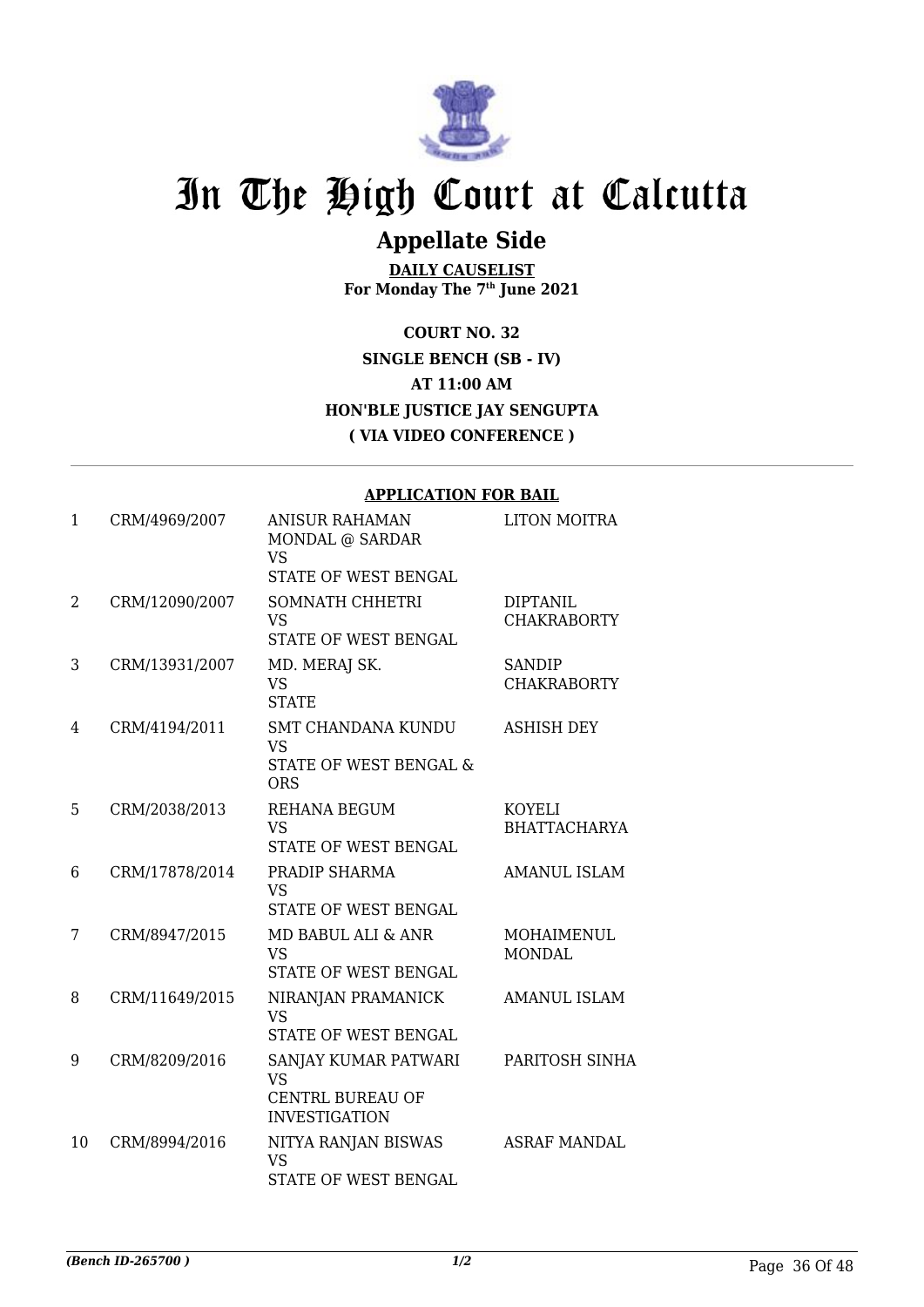| 11 | CRM/10617/2016                  | PANKAJ SHROFF<br>VS<br>CBI, ACB, KOL                                                    | <b>SWATI</b><br><b>BHATTACHARYYA</b> |
|----|---------------------------------|-----------------------------------------------------------------------------------------|--------------------------------------|
| 12 | CRM/1098/2018                   | MD KHURSID @JANTUA<br>VS<br>STATE OF WEST BENGAL                                        | RAJU MONDAL                          |
| 13 | CRM/10087/2019                  | SAJEDA MOLLA<br><b>VS</b><br>STATE OF WEST BENGAL                                       | <b>SONALI DAS</b>                    |
| 14 | CRM/2602/2021                   | PROSHANTO BISWAS<br><b>VS</b><br>STATE OF WEST BENGAL                                   | <b>JAYANTA KUMAR</b><br>MUKHOPADHYAY |
| 15 | CRM/3592/2021<br>$[08-06-2021]$ | MONIR SK @ MANIR SK<br>VS<br>STATE OF WEST BENGAL                                       | <b>MANOJ</b><br><b>CHAKRABORTY</b>   |
|    |                                 | <b>CANCELLATION OF BAIL</b>                                                             |                                      |
| 16 | CRM/10539/2008                  | <b>SMT ANURANI SETT</b><br><b>VS</b><br><b>STATE OF WEST BENGAL &amp;</b><br><b>ANR</b> | <b>SUBHASISH PACHAL</b>              |
| 17 | CRM/7128/2009                   | <b>SHYAMSUNDAR DAS</b><br><b>VS</b><br>STATE OF WEST BENGAL &<br><b>ORS</b>             | <b>JAYDEEP BISWAS</b>                |
| 18 | CRM/12006/2011                  | <b>DIPAK KUMAR DAS</b><br><b>VS</b><br>STATE OF WEST BENGAL &<br><b>ORS</b>             | PRASENJIT SARKAR                     |
| 19 | CRM/14321/2011                  | SK. SHARIF ALI<br><b>VS</b><br>SK. SOYEB & ORS.                                         | <b>ANIRBAN GHOSH</b>                 |
| 20 | CRM/12822/2013                  | <b>SOMA BALA</b><br><b>VS</b><br><b>HIRAMAN BALA &amp; ORS</b>                          | <b>R NANDY</b>                       |
| 21 | CRM/13692/2013                  | THE STATE OF WB<br><b>VS</b><br>MZINUDDIN MALLICK &<br><b>ANR</b>                       | P K GUPTA                            |
|    |                                 | <b>BAIL IN CONNECTION WITH APPEAL</b>                                                   |                                      |
| 22 | CRM/12246/2010                  | PINKI PAUL<br><b>VS</b><br>STATE OF WEST BENGAL<br>&A NR.                               | SABYASACHI<br><b>MONDAL</b>          |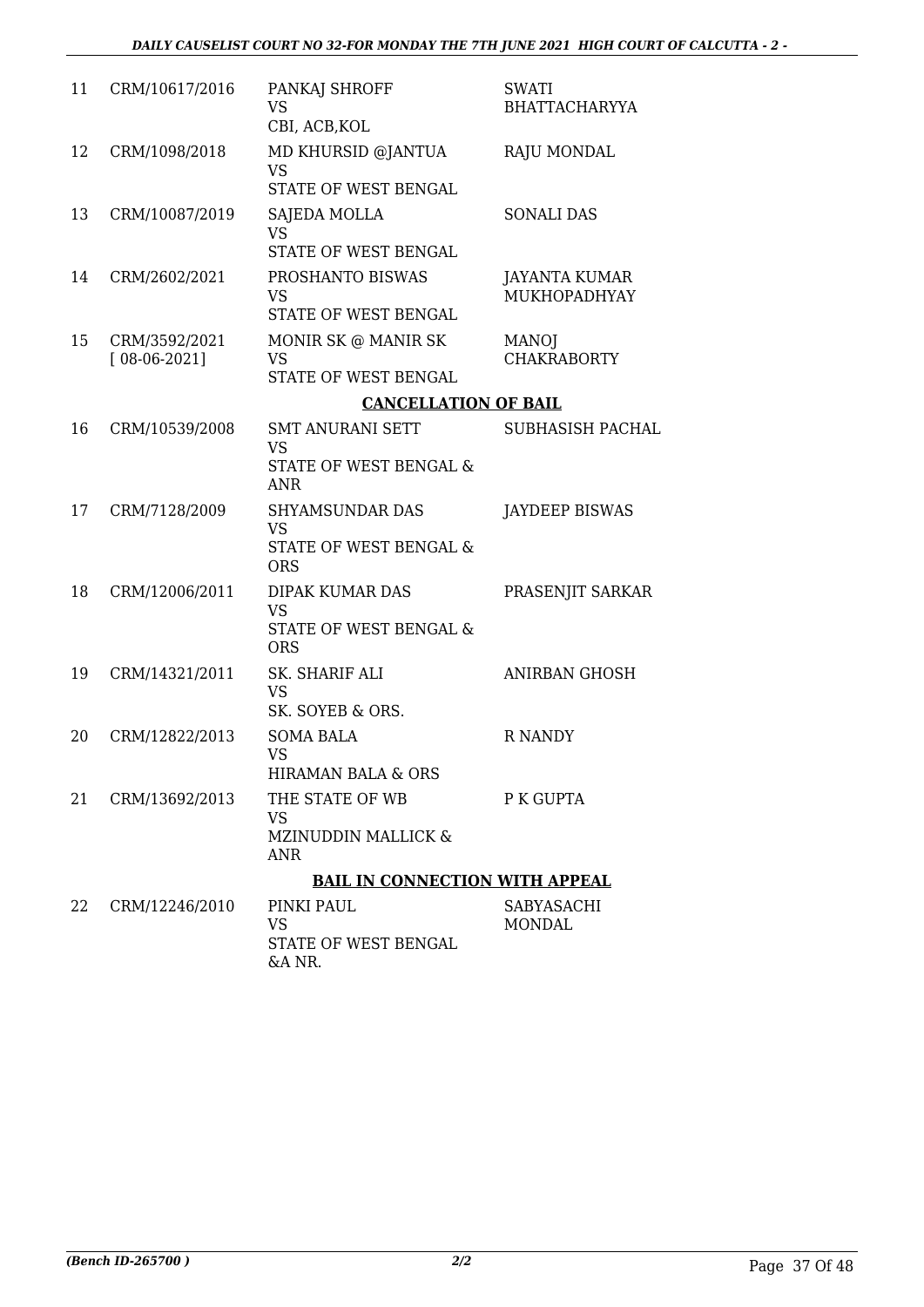

## **Appellate Side**

**DAILY CAUSELIST For Monday The 7th June 2021**

**COURT NO. 19 SINGLE BENCH (SB - V) AT 11:00 AM HON'BLE JUSTICE BIBEK CHAUDHURI (VIA VIDEO CONFERENCE)**

#### **APPLICATION FOR BAIL**

| 1 | CRM/1979/2020                             | JOYPAL NISHA @NAJMA<br><b>SHAIKH</b><br><b>VS</b><br><b>STATE OF WEST BENGAL</b>   | MALAY<br><b>BHATTACHARYA</b>            |
|---|-------------------------------------------|------------------------------------------------------------------------------------|-----------------------------------------|
|   | IA NO: CRAN/1/2020(Old No:CRAN/2927/2020) |                                                                                    |                                         |
|   | wt2 CRM/5841/2020                         | JOYPAL NISHA @ NAJMA<br><b>SHAIKHA</b><br><b>VS</b><br><b>STATE OF WEST BENGAL</b> | <b>MALAY</b><br><b>BHATTACHARYYA</b>    |
| 3 | CRM/3381/2021                             | PICHO AND ORS<br><b>VS</b><br>STATE OF WEST BENGAL                                 | Puja Goswami                            |
|   |                                           | <b>CANCELLATION OF BAIL</b>                                                        |                                         |
| 4 | CRM/845/2011                              | PRADIP CHANDRA KAR<br><b>VS</b><br><b>STATE OF WEST BENGAL &amp;</b><br>ORS.       | PRADIP CHANDRA<br>KAR (IN PERSON)       |
|   | IA NO: CRAN/1/2011(Old No:CRAN/1470/2011) |                                                                                    |                                         |
| 5 | CRM/9660/2011                             | SANGHAMITRA MANDAL (<br><b>NEE PANDIT)</b><br><b>VS</b><br>STATE OF WEST BENGAL    | DEBAPRATIM GUHA                         |
| 6 | CRM/10608/2011                            | BADRI NARAYAN ADHIKARY<br><b>VS</b><br>STATE OF WEST BENGAL                        | <b>BADRI NARAYAN</b><br><b>ADHIKARY</b> |
| 7 | CRM/2319/2012                             | ANAJALI SINGH RAY<br><b>VS</b><br>STATE OF WEST BENGAL&<br><b>ANR</b>              | <b>AMITA GAUR</b>                       |
| 8 | CRM/453/2014                              | <b>SHIPRA BALA</b><br><b>VS</b><br><b>BIPLAB ROY &amp; ROS</b>                     | <b>MANASI ROY</b>                       |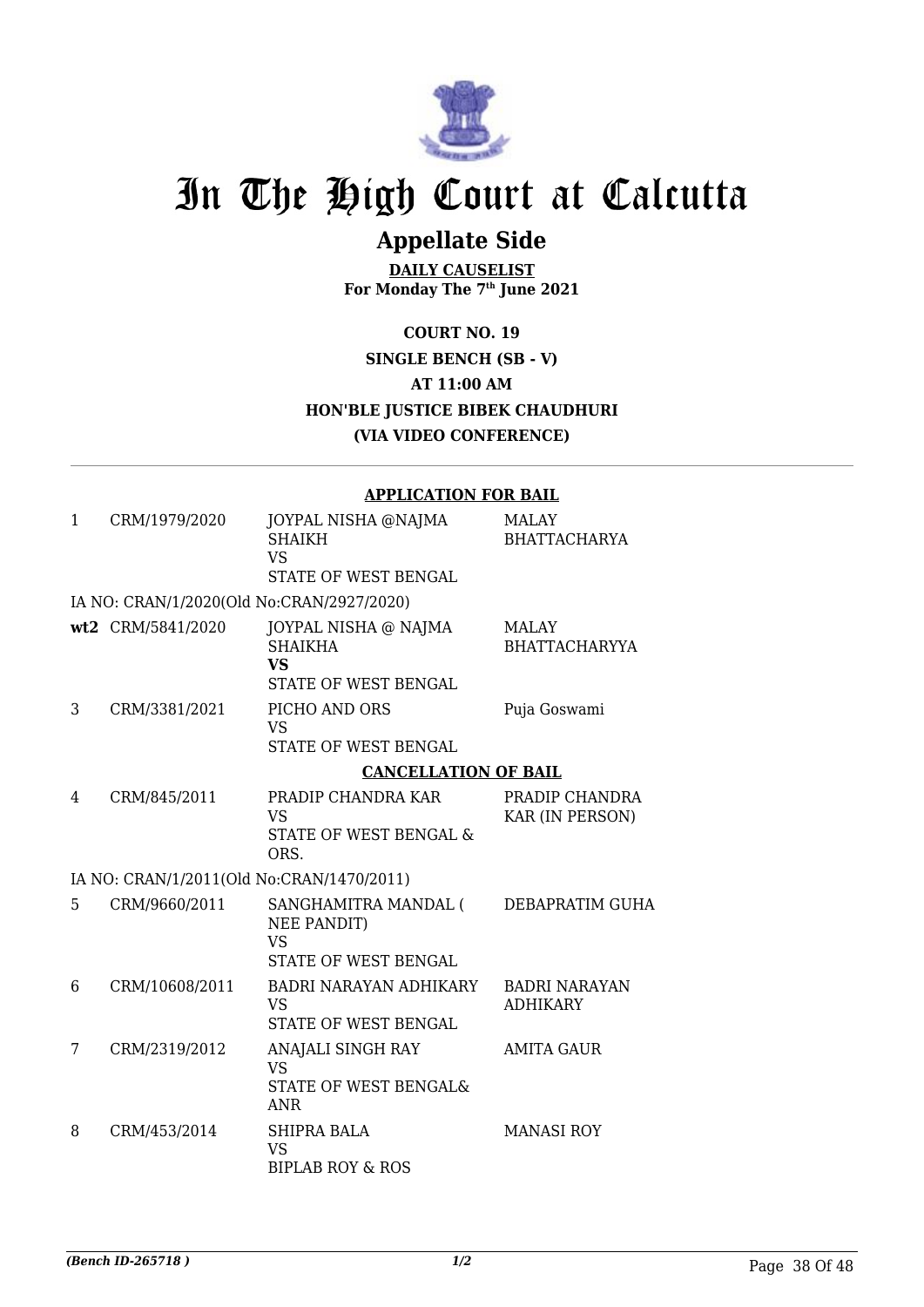| 9  | CRM/2394/2014  | STATE ( CUSTOM -P& I)<br><b>VS</b><br><b>SUPRADIP GUHA</b>                                    | K K MAITI           |
|----|----------------|-----------------------------------------------------------------------------------------------|---------------------|
| 10 | CRM/3109/2014  | <b>SUTAPA DUTTA NEE</b><br><b>SARKAR</b><br><b>VS</b><br>STATE OF WEST BENGAL &<br><b>ANR</b> | A CHAKRABOTY        |
| 11 | CRM/3509/2014  | BHAGIRATH CHANDRA<br><b>SARKAR</b><br><b>VS</b><br>MIRA SINGH & ANR                           | M DAS               |
| 12 | CRM/4679/2014  | RAJNI GUPTA<br><b>VS</b><br>STATE OF WEST BENGAL &<br><b>ANR</b>                              | D. BASU             |
| 13 | CRM/5313/2014  | MD. ASRAF ALI<br><b>VS</b><br>STATE OF WEST BENGAL &<br><b>ANR</b>                            | SHIBAJI KUMAR DAS   |
| 14 | CRM/5976/2014  | MOUSUMI MANDAL<br><b>VS</b><br>STATE OF WEST BENGAL &<br><b>ANR</b>                           | <b>S MUKHERJEE</b>  |
| 15 | CRM/7466/2014  | KAUSHIK ROYCHOWDHURY M A NASKAR<br><b>VS</b><br>STATE OF WEST BENGAL &<br><b>ANR</b>          |                     |
| 16 | CRM/13295/2014 | <b>SUPRIYO HALDER</b><br><b>VS</b><br><b>STATE OF WEST BENGAL</b>                             | NIRMALYA RAY        |
| 17 | CRM/17476/2014 | <b>ASHOK GHOSH</b><br><b>VS</b><br>STATE OF WEST BENGAL &<br><b>ORS</b>                       | <b>U CHATTERJEE</b> |
| 18 | CRM/18116/2014 | <b>ABDUL HAMID</b><br><b>VS</b><br>STATE OF WEST BENGAL &<br><b>ORS</b>                       | V. SRIVASTAVA       |
| 19 | CRM/1786/2015  | <b>SK SELIM</b><br><b>VS</b><br><b>STATE OF WEST BENGAL &amp;</b><br><b>ORZ</b>               | <b>D HAQUE</b>      |
| 20 | CRM/11727/2015 | TUHIN KANTI CHOWDHURY<br><b>VS</b><br>STATE OF WEST BENGAL &<br><b>ANR</b>                    | A B BAGCHI          |
| 21 | CRM/12068/2015 | INDRANI SINHA<br><b>VS</b><br>STATE OF WEST BENGAL &<br>ORS                                   | A CHATTERJEE        |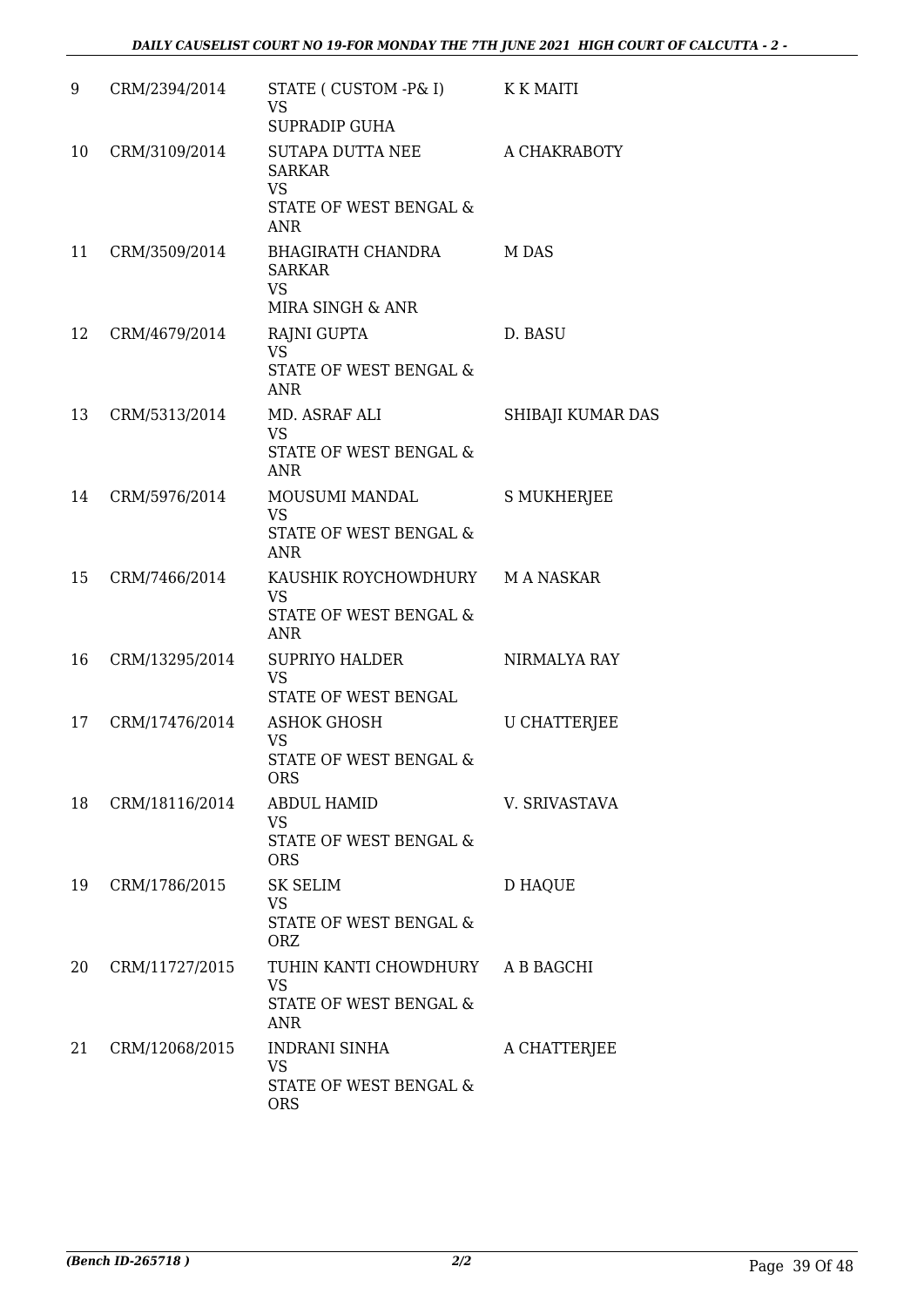

## **Appellate Side**

**DAILY CAUSELIST For Monday The 7th June 2021**

#### **COURT NO. 34 SINGLE BENCH (SB- VI) AT 11:00 AM HON'BLE JUSTICE TIRTHANKAR GHOSH ( VIA VIDEO CONFERENCE )**

#### **CRIMINAL MATTERS**

|              |                                           | <u>UMPHRAL PIAL LERO</u>                                                                               |                                   |        |
|--------------|-------------------------------------------|--------------------------------------------------------------------------------------------------------|-----------------------------------|--------|
| $\mathbf{1}$ | CRR/810/2021                              | <b>VINAY MISHRA</b><br><b>VS</b><br>THE CENTRAL BUREAU OF<br><b>INVESTIGATION AND</b><br><b>OTHERS</b> | <b>AYAN PODDAR</b>                |        |
|              | IA NO: CRAN/1/2021                        |                                                                                                        |                                   |        |
|              |                                           | <b>CRIMINAL REVISION</b>                                                                               |                                   |        |
| 2            | CRR/1032/1986                             | LAKHAN MULLICK & ORS.<br><b>VS</b><br>STATE OF WEST BENGAL                                             |                                   |        |
|              |                                           | IA NO: CRAN/1/2019(Old No:CRAN/379/2019), CRAN/2/2019(Old No:CRAN/1859/2019)                           |                                   |        |
| 3            | CRR/1625/1989                             | SHRI AMARENDRANATH<br><b>HALDER &amp; ORS</b><br><b>VS</b><br>SAKTIPADA GHOSH                          | MR. S. MOITRA                     | N.Y.A. |
| 4            | CRR/1445/1993<br>With LCR                 | <b>SARAJ KUMAR</b><br><b>CHOKRABORTY</b><br><b>VS</b><br>STATE OF WEST BENGAL                          | AMITAVA KARMAKAR                  |        |
| 5            | CRR/934/1994                              | MANASH KUMAR GHOSH<br><b>VS</b><br>THE STATE OF W.B.                                                   | MR A.B.PAL                        | N.Y.A. |
|              | IA NO: CRAN/4/2020(Old No:CRAN/1208/2020) |                                                                                                        |                                   |        |
| 6            | CRR/1108/1994                             | <b>SIBA PRASAD</b><br><b>CHAKRAVARTY</b><br><b>VS</b><br>THE STATE                                     | MR ACHINTYA<br><b>KU.BANERJEE</b> | N.Y.A  |
| 7            | CRR/1112/1994<br>With LCR                 | M/S. USHA TEA CO. & ANR<br><b>VS</b><br>THE CORPORATION OF<br><b>CALCUTTA</b>                          | MRS.K.<br>SENGUPTA(MAITY)         | N.Y.A. |
|              |                                           |                                                                                                        |                                   |        |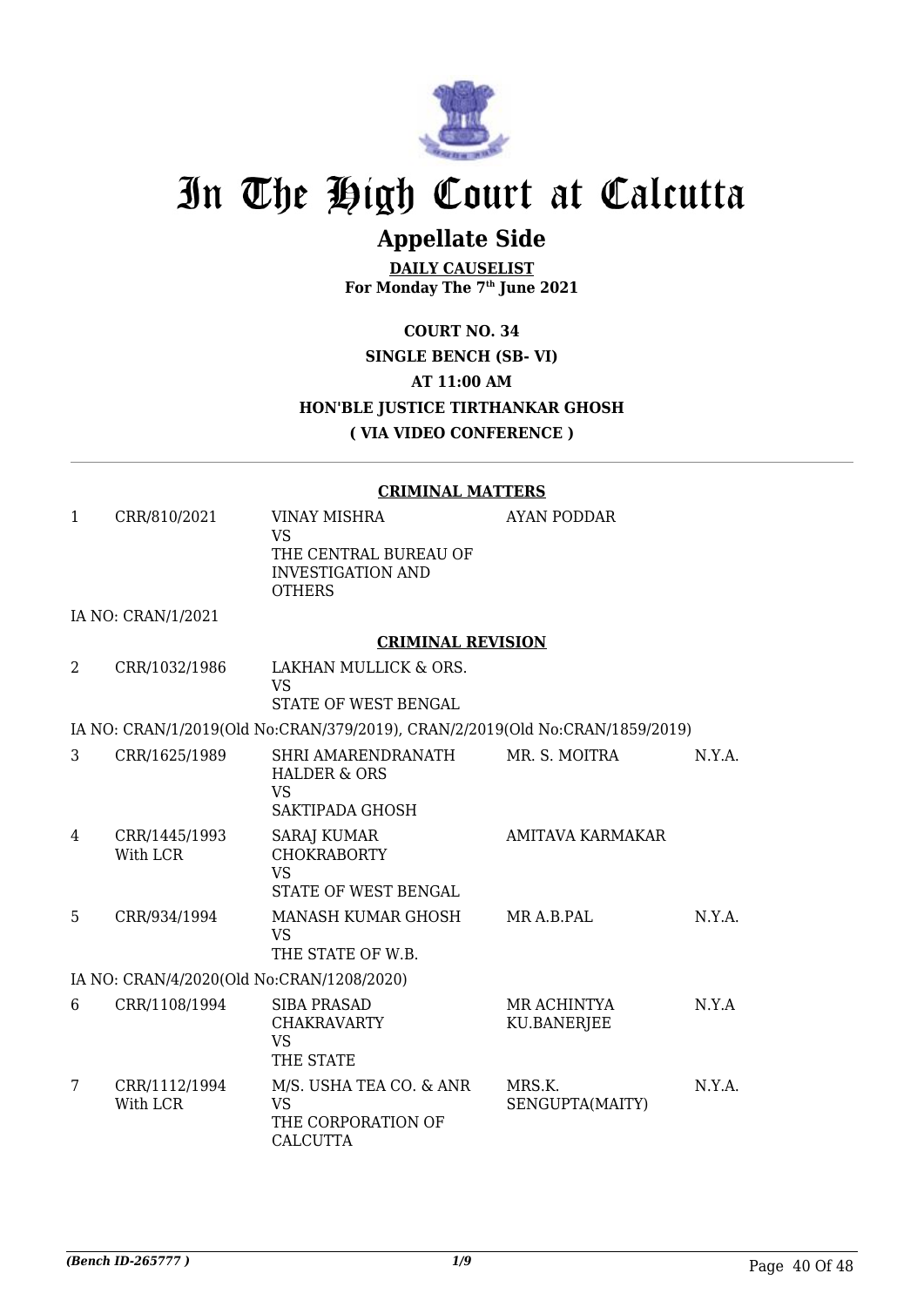| 8  | CRR/1099/1996 | SRI ANIL KUMAR DUA @<br>DALUI & ORS<br><b>VS</b><br>SMT. TANDRA DUA & DALUI                    | MR. P.K. SAMADDAR                      | N.Y.A. |
|----|---------------|------------------------------------------------------------------------------------------------|----------------------------------------|--------|
| 9  | CRR/1316/1996 | <b>SURESH KUMAR</b><br><b>AGARWALLA &amp; ORS</b><br><b>VS</b>                                 | MR. J.K. CHOWRASISI                    | N.Y.A. |
| 10 | CRR/1954/1996 | THE STATE OF W.B.<br>DR. MRS. CHANDANA<br><b>MONDAL</b>                                        | <b>SHEKHAR BASU</b>                    |        |
|    |               | <b>VS</b><br>& ANR.                                                                            |                                        |        |
| 11 | CRR/1230/1997 | ABHOY PANDEY @ ABHOY<br><b>KUMAR PANDEY</b><br><b>VS</b><br>THE STATE OF WEST<br><b>BENGAL</b> | PRABIR KUMAR<br>MITRA                  |        |
| 12 | CRR/3393/1997 | <b>SACHIMOY GHOSH</b><br><b>VS</b><br>THE STATE OF WEST<br><b>BENGAL</b>                       | SRI SWAPAN KR. ASH                     |        |
|    |               | IA NO: CRAN/1/2005(Old No:CRAN/985/2005), CRAN/3/2012(Old No:CRAN/428/2012)                    |                                        |        |
| 13 | CRR/3602/1997 | MR.M.A.PATHAN<br><b>VS</b>                                                                     | SUDHANGSHU SIL                         |        |
|    |               | MONORANJAN DAS                                                                                 |                                        |        |
| 14 | CRR/3701/1997 | <b>JALADHAR PASOWAN</b><br><b>VS</b><br>THE STATE OF W.B.                                      | <b>ABHIJIT</b><br><b>CHATTOPADHYAY</b> |        |
| 15 | CRR/3743/1997 | <b>GURDEEP SINGH OBEROI</b><br><b>VS</b><br>M/S.REVENSCROFT<br>SHIPPING ING.                   | <b>MANDIRA</b><br>MUKHERJEE            |        |
| 16 | CRR/1304/2000 | MD. NAZIR HOSSAIN<br>MOLLICK<br>VS<br><b>STATE</b>                                             | PRATIP KUMAR<br>CHATERJEE              |        |
| 17 | CRR/1305/2000 | MD. NAJIR HOSSAIN<br><b>MOLLICK</b><br><b>VS</b><br><b>STATE</b>                               | PRADIP KUMAR<br><b>CHATERJEE</b>       |        |
| 18 | CRR/1411/2000 | SK.ASMAT ALI @ ASMAT ALI TAPAS KR.GHOSH<br>VS<br>THE STATE OF WEST<br><b>BENGAL</b>            |                                        |        |
| 19 | CRR/1704/2000 | INSAR KHAN @ ENSAT<br><b>KHAN</b><br><b>VS</b>                                                 | AMIT BANERJEE                          |        |
| 20 | CRR/2069/2000 | STATE OF W.B<br>NESTLE INDIA LTD. DLF. &<br><b>ORS</b><br><b>VS</b><br><b>STATE</b>            | <b>RUPA BANERJEE</b>                   |        |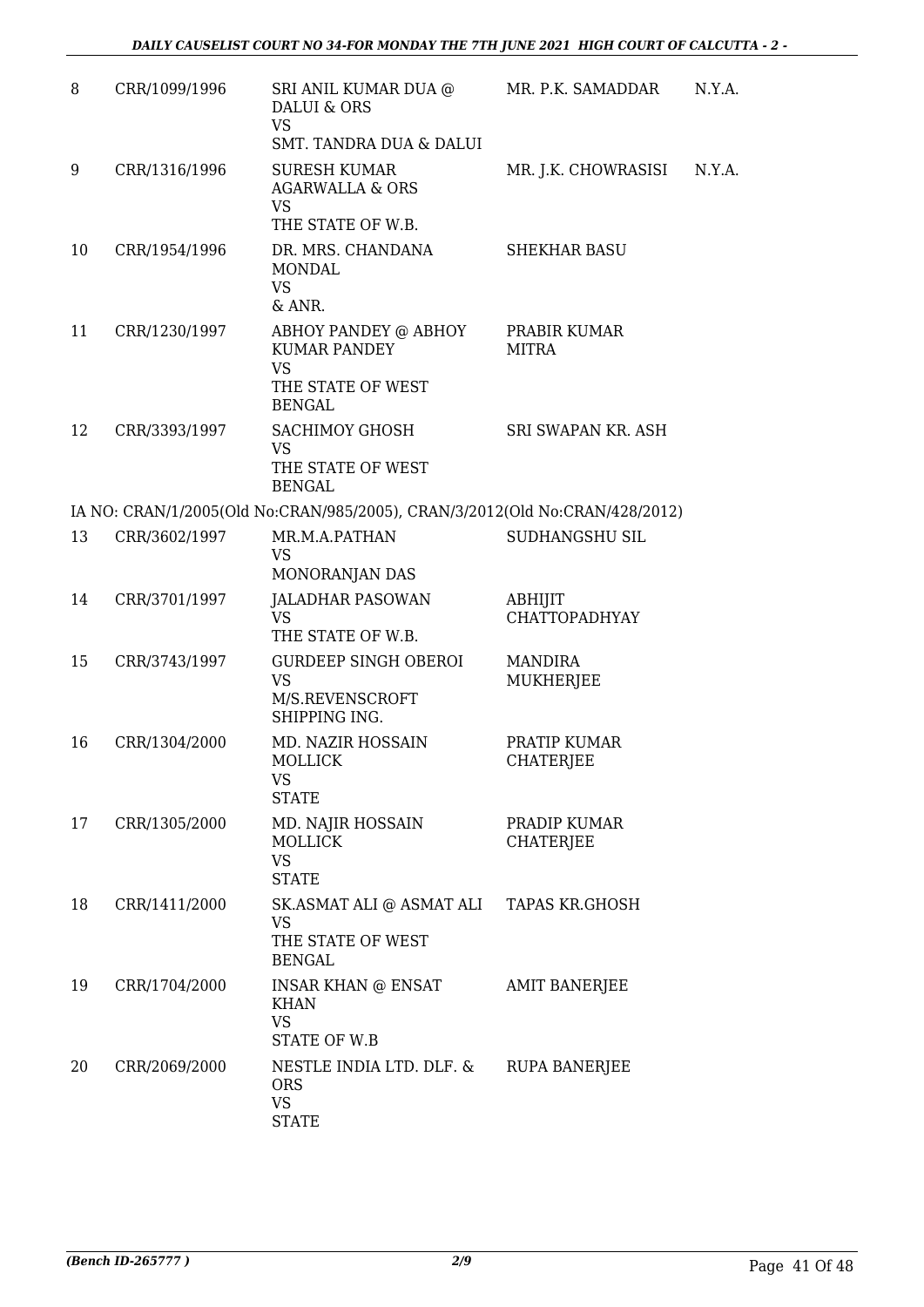| 21 | CRR/2266/2000             | KARTICK CHANDRA MULE<br>VS.<br><b>STATE</b>                                                    | ARUNABHA JANA                      |
|----|---------------------------|------------------------------------------------------------------------------------------------|------------------------------------|
| 22 | CRR/2445/2000<br>With LCR | GOBINDA CHANDRA PARUA<br><b>VS</b><br>CHANDAN KR. MANNA                                        | A. KARMAKAR                        |
| 23 | CRR/2510/2000             | M/S. INDU INDUSTRIES &<br><b>ANR</b><br><b>VS</b><br><b>S.N DEY</b>                            | INDRA NATH<br>MUKHERJEE            |
| 24 | CRR/2881/2000             | MUNSHI, MAHAFUZUR<br><b>RAHAMAN &amp; ORS</b><br><b>VS</b><br><b>STATE</b>                     | KALLOL MONDAL                      |
| 25 | CRR/3086/2000<br>With LCR | NITYALAL MALIK & ORS<br><b>VS</b><br><b>STATE</b>                                              | PRADIP ROY                         |
| 26 | CRR/442/2001              | DEB KUMAR GUPTA<br><b>VS</b><br>TATU SK. @ TAJRUL SK.                                          | MISS SHARDA<br><b>PARMAR</b>       |
| 27 | CRR/640/2001<br>With LCR  | HARISH CHANDRA KAHAR<br><b>VS</b><br>THE STATE                                                 | PRABIR MAJUMDAR                    |
| 28 | CRR/1695/2001             | ANIL KUMAR KHANDELWAL<br><b>VS</b><br><b>STATE</b>                                             | <b>MANAS DASGUPTA</b>              |
| 29 | CRR/2326/2001             | KUSUM HIMATSINGHA<br><b>VS</b><br><b>STATE</b>                                                 | <b>DIPAK DEY</b>                   |
| 30 | CRR/2955/2001<br>With LCR | SHIBU PAL<br><b>VS</b><br><b>B.N.PAL</b>                                                       | <b>SOUBHIK MITTER</b>              |
| 31 | CRR/2966/2001             | <b>MOLAY DHAR</b><br>VS FOR STRING<br><b>STATE</b>                                             | <b>SANJOY RANJAN</b><br>PAUL       |
| 32 | CRR/2974/2001<br>With LCR | M/S.BIRLA JUTE MILLS<br><b>WORKER PROV.F.TRUST</b><br><b>VS</b><br><b>K.K.SEN CHOWDHURY</b>    | <b>GOBINDA</b><br><b>CHAUDHURI</b> |
| 33 | CRR/2975/2001<br>With LCR | M/S.BIRLA JUTE MILL<br><b>WORKERS PROV.F.TRUST</b><br><b>VS</b><br>K.K.SEN CHOWDHURY           | <b>GOBINDA</b><br><b>CHAUDHURI</b> |
| 34 | CRR/2976/2001<br>With LCR | <b>BIRLA JUTE MILLS</b><br><b>WORKERS PROV. FUND</b><br>&ORS<br>VS<br>K.K.SEN CHAUDHURY        | <b>GOBINDA</b><br><b>CHAUDHURI</b> |
| 35 | CRR/2977/2001<br>With LCR | <b>BIRLA JUTE MILLS</b><br><b>WORKERS PROV. FUND</b><br>&ORS<br><b>VS</b><br>K.K.SEN CHAUDHURY | <b>GOBINDA</b><br><b>CHAUDHURI</b> |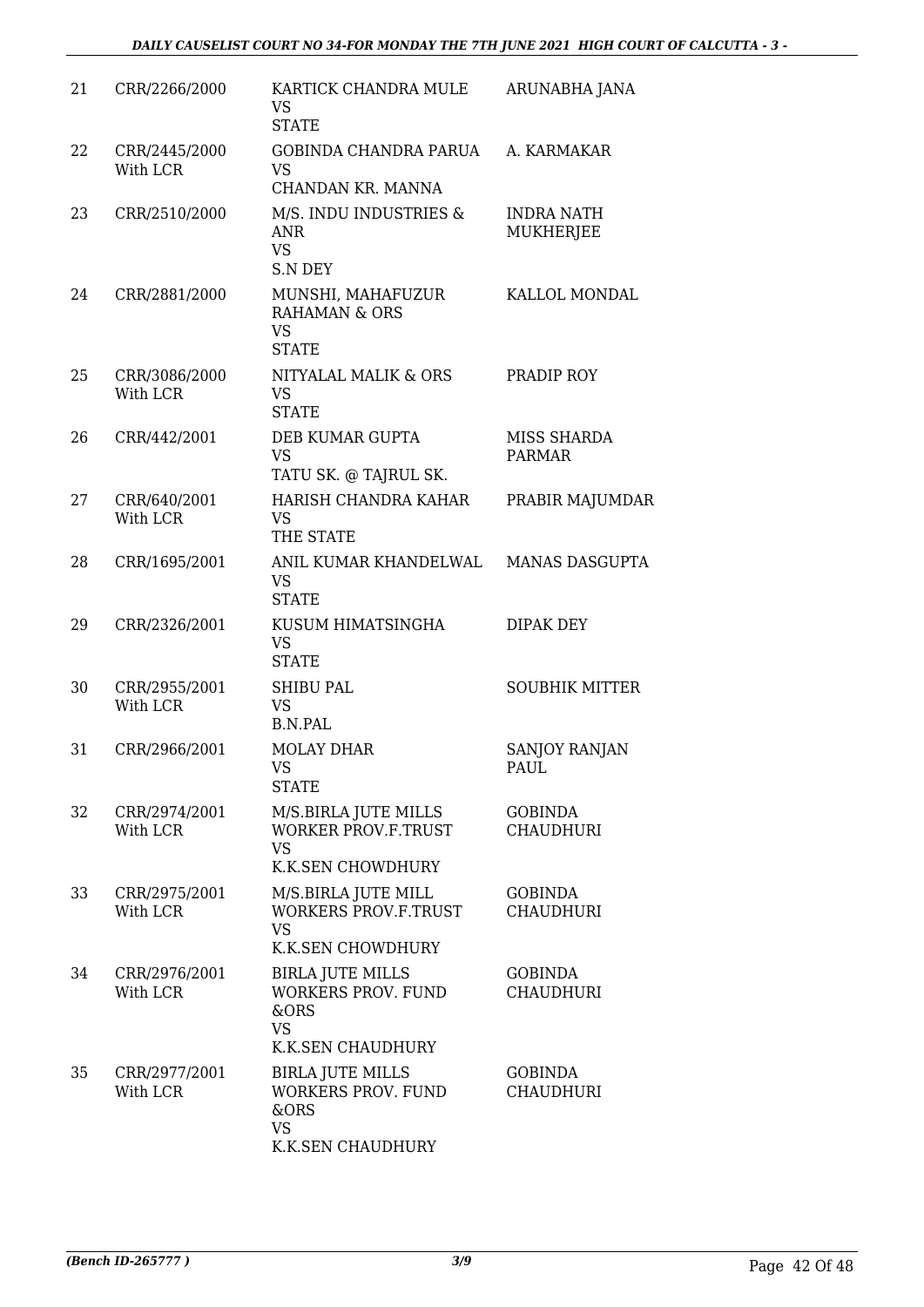| 36 | CRR/212/2003<br>With LCR | <b>CHANDAN RAM</b><br><b>VS</b><br><b>STATE</b>                                                | ARUN KUMAR SEN                                                                               |
|----|--------------------------|------------------------------------------------------------------------------------------------|----------------------------------------------------------------------------------------------|
| 37 | CRR/218/2003             | RANJIT SANYAL & ORS.<br><b>VS</b><br>STATE OF W.B.                                             | SATYAJIT MITRA                                                                               |
|    | wt38 CRR/226/2003        | <b>BALASUBRAMANIAN</b><br><b>MATHURAMAN</b><br><b>VS</b><br>THE STATE OF WEST<br><b>BENGAL</b> | <b>JOYDEB GHORAI</b>                                                                         |
| 39 | CRR/418/2003<br>With LCR | NANDADULAL KUMAR<br><b>VS</b><br><b>STATE</b>                                                  | ABHRA MUKHERJEE                                                                              |
| 40 | CRR/441/2003<br>With LCR | ASHOK KUMAR ARYA<br><b>VS</b><br><b>STATE</b>                                                  | SANDIPAN GANGULY                                                                             |
| 41 | CRR/547/2003             | <b>MAITREYI ROY</b><br><b>VS</b><br>THE STATE OF W.B.                                          | PINAKI<br><b>BHATTACHARYYA</b>                                                               |
| 42 | CRR/701/2003<br>With LCR | M/S.KHANYAN PAPER<br>INDUSTRIES LTD. & ORS.<br><b>VS</b><br><b>BIMAN BEHARI KAHALY</b>         | J.N. SAHA                                                                                    |
| 43 | CRR/756/2003             | MD. GAYEB HALSANA @MD.<br><b>GAYEB HOSSAIN</b><br><b>VS</b><br>THE STATE OF W.B.               | PRABIR MAJUMDAR                                                                              |
| 44 | CRR/928/2003             | M/S. JUPITER RUBBER<br>PVT.LTD. & ORS.<br><b>VS</b><br>STATE OF W.B.                           | SHARMILA<br><b>TALUKDAR</b>                                                                  |
| 45 | CRR/1143/2003            | SHYAMAL SARKAR<br><b>VS</b><br>THE STATE                                                       | ARUN KR. SEN                                                                                 |
| 46 | CRR/1199/2003            | SWAPAN MONDAL & ANR.<br>VS<br><b>GAJAL GARAI</b>                                               | <b>INDRAJIT</b><br><b>CHATTERIEE</b>                                                         |
| 47 | CRR/1358/2003            | <b>GANESH SARKAR</b><br><b>VS</b><br>STATE OF WEST BENGAL                                      | ABHRA MUKHERJEE                                                                              |
| 48 | CRR/1432/2003            | <b>BIPLAV KUMAR</b><br><b>VS</b><br><b>BADRI NARAYAN ADHIKARY</b>                              | <b>SASWATA GOPAL</b><br>MUKHERJI                                                             |
|    | No:CRAN/4895/2019)       |                                                                                                | IA NO: CRAN/2/2017(Old No:CRAN/708/2017), CRAN/3/2018(Old No:CRAN/511/2018), CRAN/4/2019(Old |
| 49 | CRR/1567/2003            | <b>ABHOY PADA LAHA</b><br><b>VS</b><br>M/S. PYRITES PHOSPHATES<br>& CHEMICALS LTD.             | SYED SHAMSHER ALI                                                                            |
| 50 | CRR/1365/2005            | CHINA KARMAKAR<br>VS<br><b>STATE</b>                                                           | <b>SUBRATA GHOSH</b>                                                                         |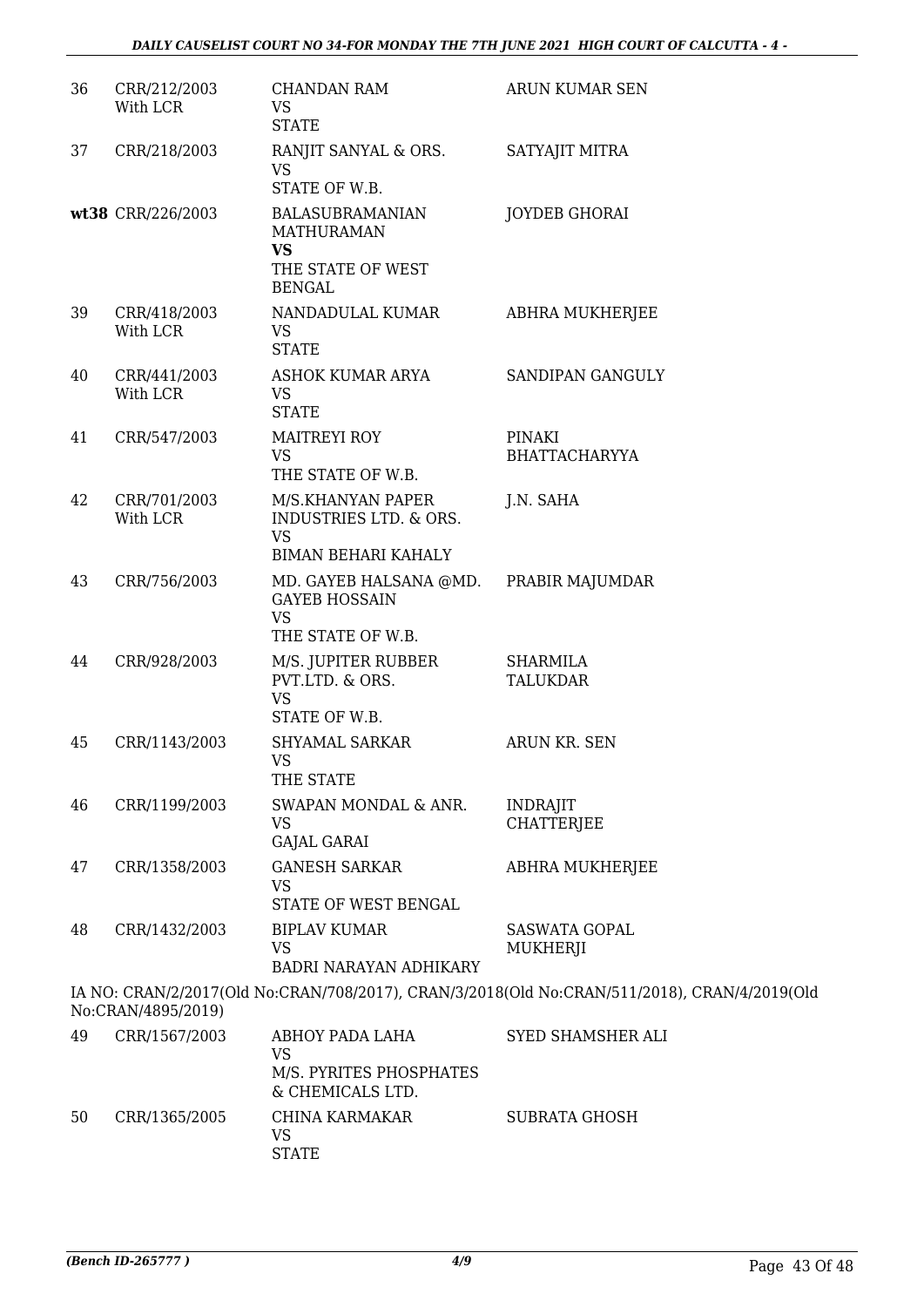| 51 | CRR/1775/2005 | <b>AMAL MANDI</b><br><b>VS</b><br><b>STATE</b>                                   | <b>ANIMESH</b><br><b>BHATTACHARYA</b> |
|----|---------------|----------------------------------------------------------------------------------|---------------------------------------|
| 52 | CRR/2213/2005 | NETAI SENAPATI<br><b>VS</b><br><b>STATE</b>                                      | ARUP KUMAR MANNA                      |
| 53 | CRR/1938/2007 | <b>UMA NATH DAS</b><br><b>VS</b><br><b>JHUMA DAS</b>                             | <b>JAYANTA MUKHERJEE</b>              |
| 54 | CRR/2578/2007 | <b>SHYAM SUNDAR GAYEN</b><br><b>VS</b><br>MOUSUMI GAYEN                          | LEENA SENGUPTA                        |
|    |               | IA NO: CRAN/1/2007(Old No:CRAN/1994/2007)                                        |                                       |
| 55 | CRR/2766/2007 | ANJANA RANI KIRTONIA<br><b>VS</b><br>NEPAL KIRTONIA & ORS.                       | RANJIT KUMAR<br><b>GHOSAL</b>         |
| 56 | CRR/2831/2007 | <b>SUSHANTA SARKAR &amp; ORS.</b><br><b>VS</b><br>STATE OF WEST BENGAL &<br>ANR. | TARUN CHATTERJEE                      |
| 57 | CRR/3479/2007 | NIRMAL MAITY<br><b>VS</b><br>STATE OF WEST BENGAL                                | DIPTAKSHI SARKAR                      |
| 58 | CRR/3777/2007 | SK. SIRAJUL ISLAM<br><b>VS</b><br>AYESHA BIBI & ANR.                             | CHITTA RANJAN<br><b>PANDA</b>         |
| 59 | CRR/3810/2007 | SANJIB KUMAR SEN<br>(NIRMAL)<br><b>VS</b><br>USHA DUTTA & ORS.                   | <b>UJJWAL KUMAR</b><br><b>DUTTA</b>   |
|    |               | IA NO: CRAN/2/2008(Old No:CRAN/2271/2008)                                        |                                       |
| 60 | CRR/4214/2007 | SALIL BHATTACHARJEE<br><b>VS</b><br>STATE OF WEST BENGAL &<br><b>ORS</b>         | ABHRA MUKHERJEE                       |
| 61 | CRR/4437/2007 | SALIL BHATTACHARYYA<br><b>VS</b><br>STATE OF WEST BENGAL                         | ABHRA MUKHERJEE                       |
| 62 | CRR/4438/2007 | SALIL BHATTACHARYYA<br>VS.<br>STATE OF WEST BENGAL                               | ABHRA MUKHERJEE                       |
| 63 | CRR/1056/2008 | MD. AYUB ALI AKHAN<br><b>VS</b><br>RABIA BIBI                                    | DEBABRATA SARDAR                      |
| 64 | CRR/2488/2008 | <b>MOUSUMI ROY NEE</b><br><b>CHAKRABORTY</b><br><b>VS</b><br>KAMAL ROY & ORS     | KAUSHIK GUPTA                         |
| 65 | CRR/2752/2008 | <b>SK LUTFAR RAHAMAN</b><br><b>VS</b><br>MST EYASMINA<br>BEGUM@MINA BEGUM        | TAPAN KUMAR<br><b>RAKSHIT</b>         |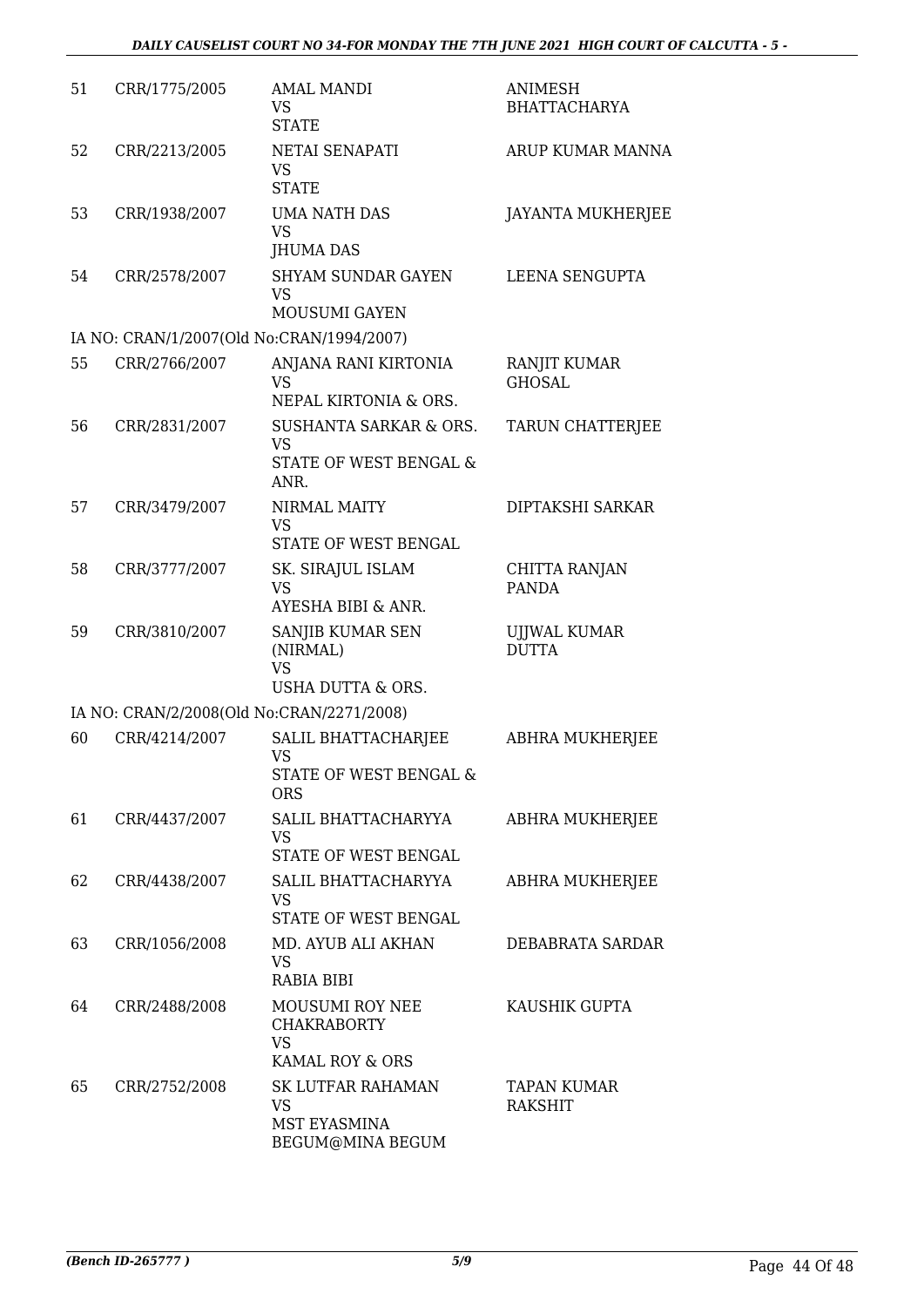| 66 | CRR/3821/2008                             | KALYAN KUMAR KUNDU<br>VS<br>STATE OF WEST BENGAL &<br><b>ANR</b>                                       | <b>JAYDEEP BISWAS</b>               |
|----|-------------------------------------------|--------------------------------------------------------------------------------------------------------|-------------------------------------|
| 67 | CRR/4263/2009                             | DHIRA GHOSH<br><b>VS</b><br>STATE OF WEST BENGAL &<br><b>ORS</b>                                       | <b>RINA BANERJEE</b>                |
| 68 | CRR/4467/2009                             | <b>SAMIRAN SIL</b><br><b>VS</b><br>PRABIR RIT & ORS                                                    | <b>RWITENDRA</b><br><b>BANERJEE</b> |
| 69 | CRR/600/2010                              | <b>ASHIS GHOSH</b><br><b>VS</b><br><b>SMT PUTUL GHOSH &amp; ANR</b>                                    | <b>ACHIN JANA</b>                   |
| 70 | CRR/3309/2010                             | SAMIR MAITY@SAMIR<br><b>CHANDRA MAITY</b><br><b>VS</b><br><b>SMT SANTANA MAITY &amp;</b><br><b>ANR</b> | RAMKRISHNA SAHA                     |
| 71 | CRR/3314/2010                             | RADHA KRISHNA GIRI<br><b>VS</b><br>STATE OF WEST BENGAL                                                | SOURAV CHATTERJEE                   |
|    | IA NO: CRAN/1/2010(Old No:CRAN/3642/2010) |                                                                                                        |                                     |
| 72 | CRR/2943/2012                             | DIPAK KUMAR SEN & ORS<br><b>VS</b><br>STATE OF WEST BENGAL &<br><b>ANR</b>                             | <b>SOUBHIK MITTER</b>               |
|    |                                           | IA NO: CRAN/1/2013(Old No:CRAN/2379/2013), CRAN/2/2014(Old No:CRAN/1268/2014)                          |                                     |
| 73 | CRR/3157/2012                             | BRAJENDRA CHANDRA<br><b>BHATTACHARIYA</b><br><b>VS</b><br>SEFALI BHATTACHRIYA &<br><b>ORS</b>          | <b>SUGATA</b><br>MUKHAPADHAY        |
| 74 | CRR/3270/2012                             | SRINATH RAM<br><b>VS</b><br><b>STATE &amp; ANR</b>                                                     | ARABINDA RAY                        |
| 75 | CRR/4241/2012                             | PURNIMA GANGULI<br><b>VS</b><br><b>BIBHAS KUMAR</b><br><b>CHOWDHURI</b>                                | PRADYT SAHA                         |
| 76 | CRR/3796/2013                             | UTPAL ROY<br>VS<br><b>GEETA ROY</b>                                                                    | <b>B BISWAS</b>                     |
| 77 | CRR/520/2014                              | BHARAT MONDAL<br>VS<br>STATE OF WEST BENGAL &<br>ANR                                                   | N C SAHA                            |
|    | IA NO: CRAN/1/2014(Old No:CRAN/4123/2014) |                                                                                                        |                                     |
| 78 | CRR/1475/2014                             | SIDHARTHA SAHA & ORS S N BHATTACHARYA<br><b>VS</b><br>STATE OF WEST BENGAL &<br>ANR                    |                                     |

IA NO: CRAN/1/2014(Old No:CRAN/3130/2014)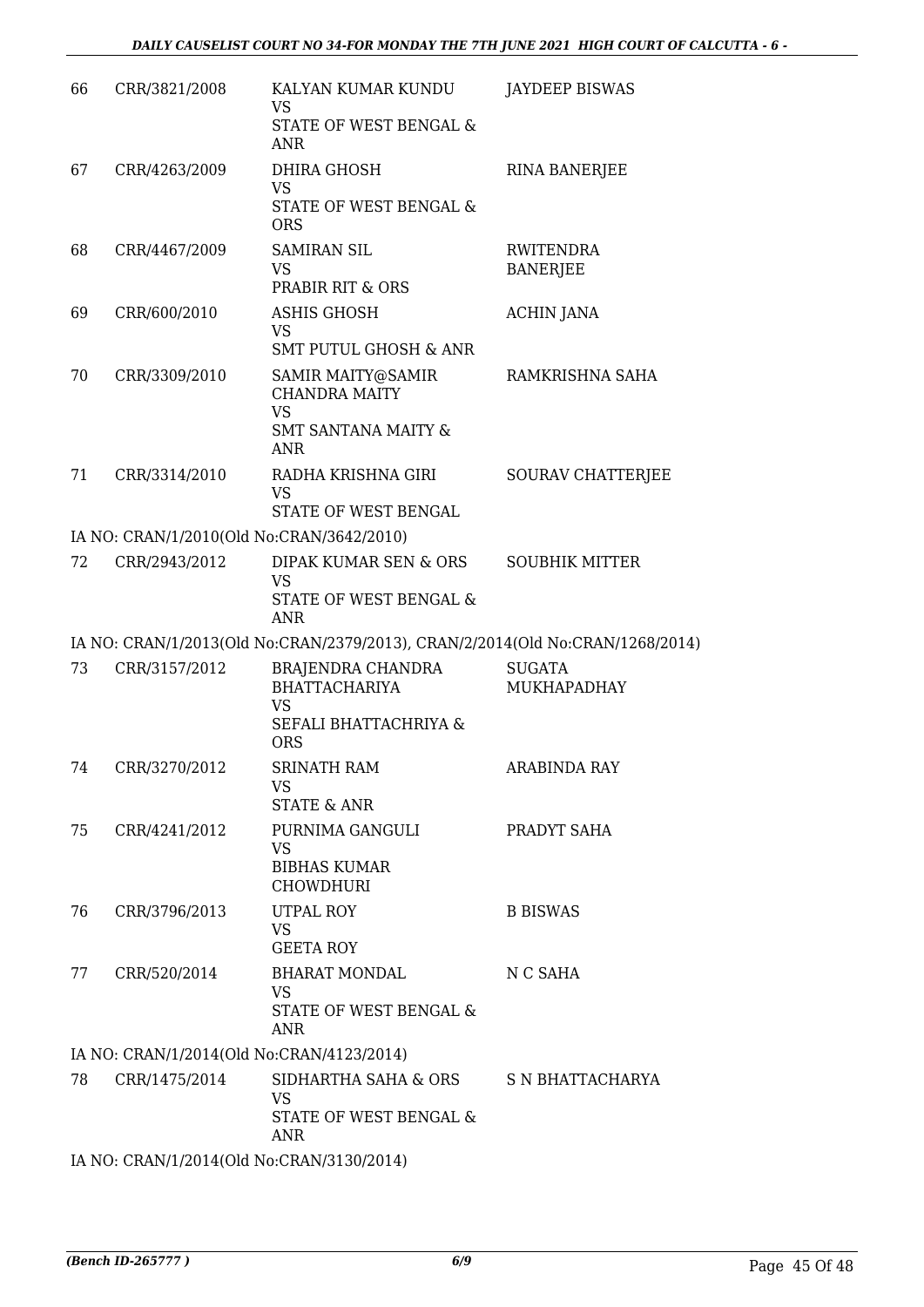| 79 | CRR/1685/2014                             | SISIR KR RAY<br><b>VS</b>                                                     | R SAHA                |
|----|-------------------------------------------|-------------------------------------------------------------------------------|-----------------------|
|    |                                           | STATE OF WEST BENGAL &<br><b>ANR</b>                                          |                       |
|    |                                           | IA NO: CRAN/1/2014(Old No:CRAN/4474/2014), CRAN/2/2017(Old No:CRAN/4384/2017) |                       |
| 80 | CRR/2917/2014                             | RAJKUMAR MONDAL @<br>RAJA<br><b>VS</b>                                        | A MUKHERJEE           |
|    |                                           | <b>STATE OF WEST BENGAL &amp;</b><br><b>ANR</b>                               |                       |
|    |                                           | IA NO: CRAN/3/2015(Old No:CRAN/3965/2015), CRAN/5/2019(Old No:CRAN/1039/2019) |                       |
| 81 | CRR/3025/2014                             | PARTHA ROY<br>VS                                                              | MD. BANI ISRAIL       |
|    |                                           | ANIMA ROY(BISWAS)                                                             |                       |
| 82 | CRR/3185/2014                             | PRADIP CHANDRA DAS<br><b>VS</b>                                               | D GUHA                |
|    |                                           | STATE OF WEST BENGAL &<br><b>ANR</b>                                          |                       |
| 83 | CRR/1592/2015                             | RISHI KUMAR PAUL<br><b>VS</b>                                                 | KAMAL KANTA KAR       |
|    |                                           | KRISHNA PAUL(METTYA)                                                          |                       |
|    |                                           | IA NO: CRAN/2/2015(Old No:CRAN/3898/2015), CRAN/3/2016(Old No:CRAN/1692/2016) |                       |
| 84 | CRR/1905/2015                             | M/S KANORIA JUTE &<br><b>INDUSTRIES LTD</b><br><b>VS</b>                      | <b>U BANERJE</b>      |
|    |                                           | STATE OF WEST BENGAL &<br>ANR                                                 |                       |
|    | IA NO: CRAN/3/2016(Old No:CRAN/833/2016)  |                                                                               |                       |
| 85 | CRR/1908/2015                             | PANCHANAN PAL<br><b>VS</b><br><b>MONI PAL</b>                                 | <b>S K GHOSH</b>      |
| 86 | CRR/1972/2015                             | RANJIT CHANDRA BAL                                                            | <b>MITUL</b>          |
|    |                                           | <b>VS</b><br>STATE OF WEST BENGAL                                             | <b>CHAKRABORETY</b>   |
|    | IA NO: CRAN/1/2015(Old No:CRAN/2493/2015) |                                                                               |                       |
| 87 | CRR/2411/2015                             | SUDHIR RANJAN<br><b>SAMADDAR</b><br><b>VS</b>                                 | A K ADHYA             |
|    |                                           | JABA SAMADDAR & ANR                                                           |                       |
| 88 | CRR/3641/2015                             | <b>LOLITA SENGUPTA</b><br>VS                                                  | <b>ARNAB NANDI</b>    |
|    |                                           | SHAMIK SENGUPTA                                                               |                       |
| 89 | CRR/352/2016                              | ARUP KUMAR BASU<br>VS<br>UMA BASU NEE GHOSH                                   | <b>SRABANI BISWAS</b> |
| 90 | CRR/2453/2016                             | <b>MANIKA DAS</b>                                                             | <b>T KHAN</b>         |
|    |                                           | <b>VS</b><br><b>SAMIR DAS</b>                                                 |                       |
| 91 | CRR/2870/2016                             | ZINNAT HALDER<br>VS                                                           | ASHIS KUMAR DUTTA     |
|    |                                           | STATE OF WEST BENGAL &<br>ANR                                                 |                       |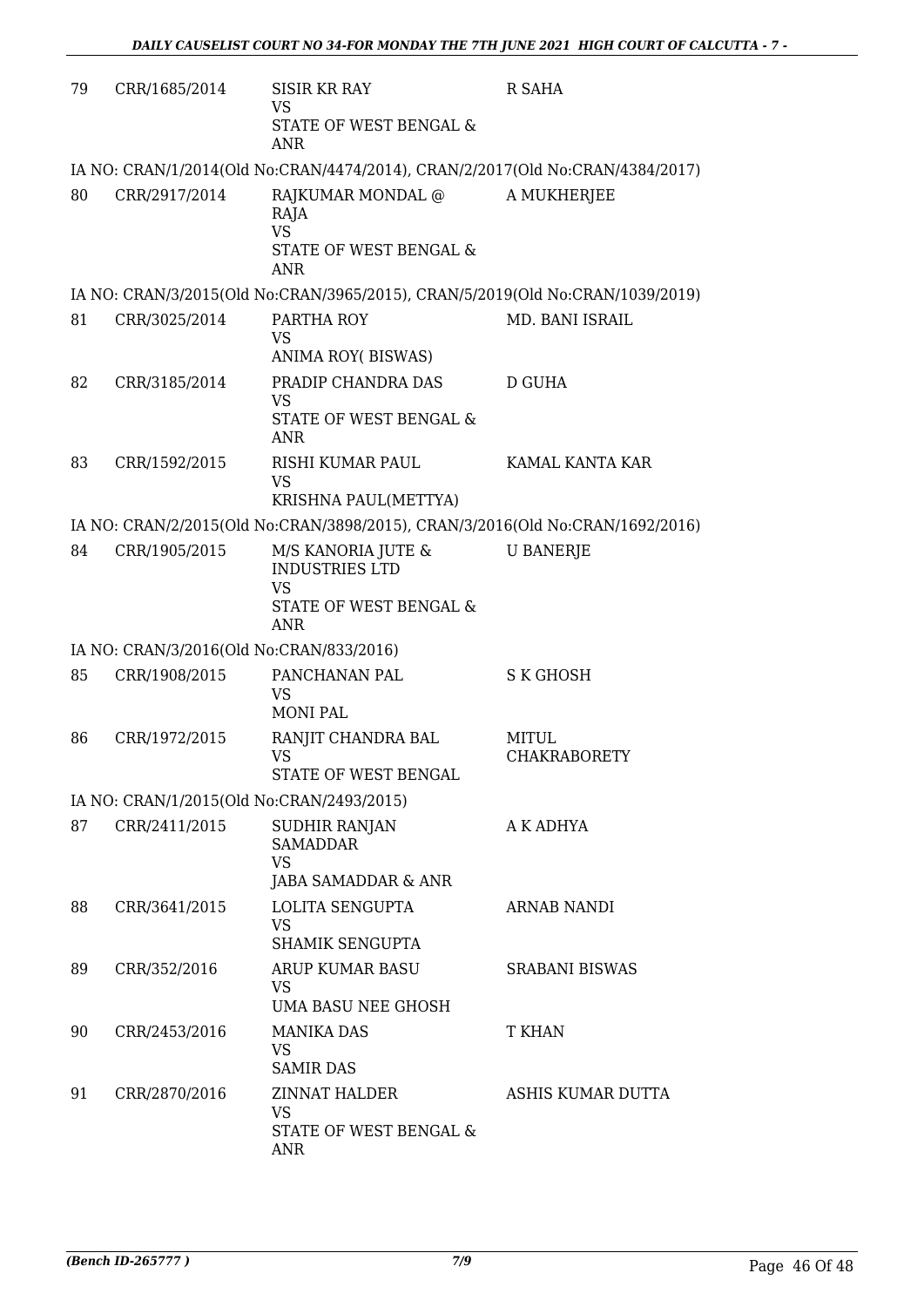| 92  | CRR/771/2017                              | PRITHWIRAJ SAHA & ORS<br><b>VS</b><br>STATE OF WEST BENGAL &<br>ANR                                                                                                                                                                                                                                       | ANJAN KUMAR PAUL                       |
|-----|-------------------------------------------|-----------------------------------------------------------------------------------------------------------------------------------------------------------------------------------------------------------------------------------------------------------------------------------------------------------|----------------------------------------|
|     | IA NO: CRAN/1/2017(Old No:CRAN/1776/2017) |                                                                                                                                                                                                                                                                                                           |                                        |
| 93  | CRR/828/2017                              | <b>UTTAM DAS</b><br><b>VS</b><br><b>SMT CHAITALI DAS</b>                                                                                                                                                                                                                                                  | C ROY                                  |
|     | wt94 CRR/3870/2016                        | <b>CHAAITALY DAS</b><br><b>VS</b><br><b>UTTAM DAS</b>                                                                                                                                                                                                                                                     | <b>SIMA GHOSH</b>                      |
| 95  | CRR/1233/2017                             | NITYA RANJAN DUTTA<br><b>VS</b><br>STATE OF WEST BENGAL &<br>ANR.                                                                                                                                                                                                                                         | <b>MRITYUNJOY</b><br><b>CHATTERJEE</b> |
| 96  | CRR/1256/2017                             | PRASENJIT MUKHERJEE<br><b>VS</b><br>STATE OF WEST BENGAL &<br>ANR.                                                                                                                                                                                                                                        | <b>SUBHASISH MITRA</b>                 |
|     | IA NO: CRAN/2/2017(Old No:CRAN/3720/2017) |                                                                                                                                                                                                                                                                                                           |                                        |
| 97  | CRR/1432/2017                             | <b>RITA DAS</b><br><b>VS</b><br>STATE OF WEST BENGAL                                                                                                                                                                                                                                                      | <b>ANIKET MITRA</b>                    |
| 98  | CRR/2077/2017                             | MASAMMAT RASEDA BIBI<br>(KHATOON)<br><b>VS</b><br>STATE OF WEST BENGAL &<br><b>ORS</b>                                                                                                                                                                                                                    | <b>T SINHA</b>                         |
| 99  | CRR/2884/2017                             | SAMRAJNY KONAR<br><b>VS</b><br>PRASENJIT GHOSH & ANR                                                                                                                                                                                                                                                      | S DAS                                  |
| 100 | CRR/2943/2017                             | JAYANTO GHOSH @<br>JAYANTA GHOSH & ANR<br>VS and the set of the set of the set of the set of the set of the set of the set of the set of the set of the set of the set of the set of the set of the set of the set of the set of the set of the set of the set of the se<br>STATE OF WEST BENGAL &<br>ANR | I DEY                                  |
|     | IA NO: CRAN/1/2017(Old No:CRAN/3873/2017) |                                                                                                                                                                                                                                                                                                           |                                        |
|     | 101 CRR/295/2018                          | AMAR NATH SHAW<br><b>VS</b><br>SUJATA SHAW & ANR                                                                                                                                                                                                                                                          | MOHD. IBRAHIM                          |
| 102 | CRR/868/2018                              | <b>GOURI GUHA</b><br><b>VS</b><br>STATE OF WEST BENGAL &<br>ANR.                                                                                                                                                                                                                                          | SITAL SAMANTA                          |
| 103 | CRR/970/2018                              | URMILA HALDER & ORS<br><b>VS</b><br>STATE OF WEST BENGAL &<br><b>ANR</b>                                                                                                                                                                                                                                  | <b>GOUTAM KUMAR</b><br><b>MAITY</b>    |
| 104 | CRR/1104/2018<br>(S)                      | SANJOY SEAL<br><b>VS</b><br>STATE OF WEST BENGAL &<br><b>ORS</b>                                                                                                                                                                                                                                          | A RAHA                                 |
|     | IA NO: CRAN/1/2018(Old No:CRAN/3503/2018) |                                                                                                                                                                                                                                                                                                           |                                        |

*(Bench ID-265777 ) 8/9* Page 47 Of 48